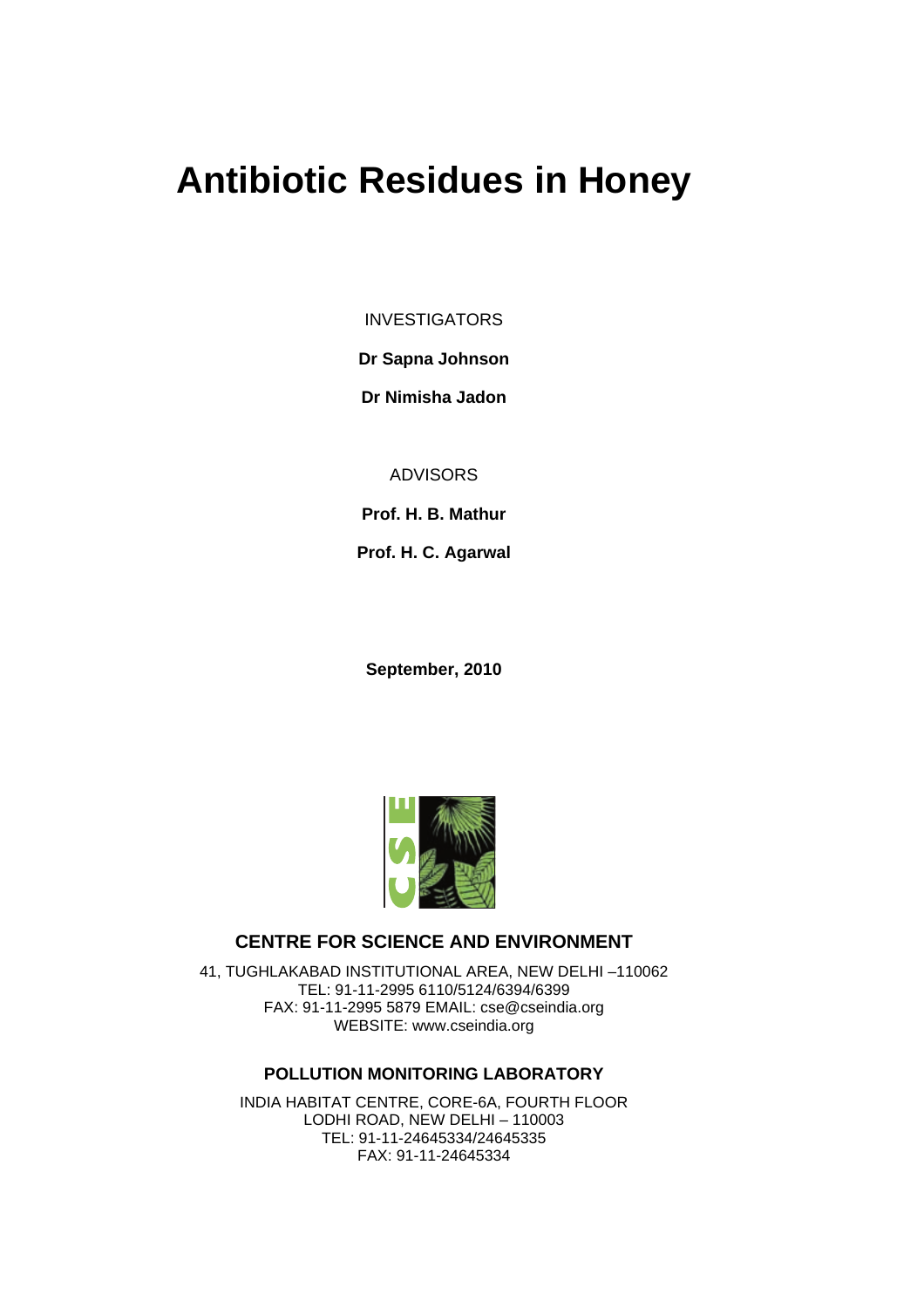# **CONTENTS**

| 1.              |              | <b>Pollution Monitoring Laboratory of CSE</b> | 1  |
|-----------------|--------------|-----------------------------------------------|----|
| 2.              |              | <b>Introduction</b>                           | 1  |
| 3.              | <b>Honey</b> |                                               | 3  |
|                 | 3.1          | <b>Definition</b>                             |    |
|                 | 3.2          | <b>Constituents of honey</b>                  |    |
|                 | 3.3          | <b>Uses</b>                                   |    |
|                 | 3.4          | <b>Production and consumption</b>             |    |
|                 | 3.5          | <b>Major Brands of honey in India</b>         |    |
|                 | 3.6          | <b>Beekeeping in India</b>                    |    |
|                 |              | 3.7 Pests and Diseases of Honey Bees          |    |
| 4.              |              | <b>Antibiotics</b>                            | 8  |
|                 | 4.1          | <b>What are Antibiotics?</b>                  |    |
|                 | 4.2          | <b>Major Classes of Antibiotics</b>           |    |
|                 | 4.3          | Antibiotics authorized in Beekeeping          |    |
| 5.              |              | <b>Regulations for Antibiotics in Honey</b>   | 11 |
|                 | 5.1          | Codex                                         |    |
|                 | 5.2          | <b>EU</b>                                     |    |
|                 | 5.3          | US                                            |    |
|                 | 5.4          | <b>Australia</b>                              |    |
|                 | 5.5          | <b>Canada</b>                                 |    |
|                 | 5.6          | <b>India</b>                                  |    |
| 6.              |              | <b>Health Impacts</b>                         | 16 |
|                 | 6.1          | <b>Chronic health effects of antibiotics</b>  |    |
|                 | 6.2          | <b>Antibiotic Resistance</b>                  |    |
| 7.              |              | <b>Review of Literature</b>                   | 20 |
| 8.              |              | <b>Sampling</b>                               | 22 |
| 9.              |              | <b>Materials and Methods</b>                  | 22 |
| 10 <sub>1</sub> |              | <b>Results and Discussion</b>                 | 30 |
|                 |              | 11. Conclusions                               | 34 |
| 12.             |              | <b>References</b>                             | 35 |
| 13.             |              | <b>Annexures I- III</b>                       | 39 |
| 14.             |              | Figures 1-5                                   | 42 |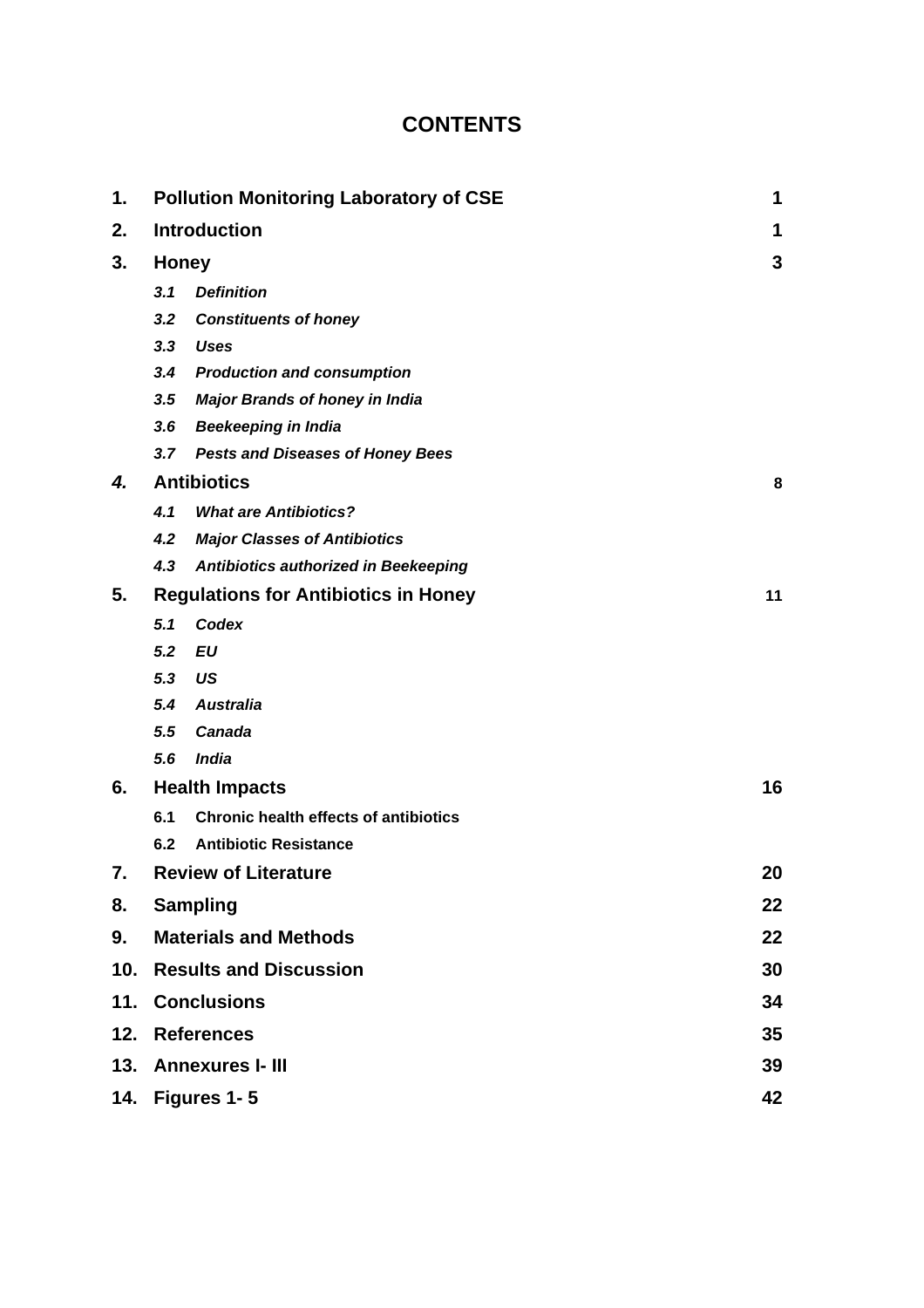#### **1. Pollution Monitoring Laboratory of CSE**

The Centre for Science and Environment (CSE), a non-governmental organization based in New Delhi, has set up the Pollution Monitoring Laboratory (PML) to monitor environmental pollution. PML is an ISO 9001:2008 certified laboratory accredited by SWISO, CH-5610, Wohlen, Switzerland, conducting Pollution Monitoring and Scientific Studies on Environmental Samples. The Lab has highly qualified and experienced staff that exercise Analytical Quality Control (AQC) and meticulously follow what is called Good Laboratory Practices (GLP). It is equipped with sophisticated state-of-the-art equipments for monitoring and analysis of air, water and food contamination, including Gas Chromatograph with Mass Detector (GC-MS), Gas Chromatograph (GC) with ECD, NPD, FID and other detectors, High Performance Liquid Chromatograph (HPLC), Atomic Absorption Spectrometer (AAS), UV-VIS Spectrophotometer, Mercury Analyzer, Respirable Dust Sampler etc. Its main aim is to undertake scientific studies to generate public awareness about food, water and air contamination. It provides scientific services at nominal cost to communities that cannot obtain scientific evidence against polluters in their area. This is an effort to use science to achieve ecological security.

#### **2. Introduction**

Honey has the image of being a natural and healthy product. However, today honey is produced in an environment, polluted by different sources of contamination. The contamination sources can be environmental and apicultural ones. Environmental contaminants are pesticides, heavy metals, bacteria and radioactivity. These contaminants are present in air, water, soil and plants and are transported to beehives by bees. Contaminants from beekeeping practice includes acaricides used for parasitic mites (mainly *Varroa*) control, bee repellents used at honey harvest, pesticides for wax moth and small hive beetle control and antibiotics (Bogdonov, 2006).

Antibiotics are found in honey largely because they are used in apiculture for treatment of bacterial diseases. Oxytetracycline is commonly used to treat European foulbrood disease (EFB) and American foulbrood diseases (AFB) caused by *Paenibacilus* (Bacillus) *larvae* and *Streptococcus pluton* bacteria, respectively. However, there are now reports of tetracycline resistance in these bacteria because of its widespread use. Other antibiotics such as erythromycin, lincomycin, monensin, streptomycin, enrofloxacin etc. are also reportedly used in beekeeping.

The use of antibiotics in beekeeping is illegal in some EU countries. Moreover, there are no Maximum Residue Limits (MRLs) established for antibiotics in honey according to the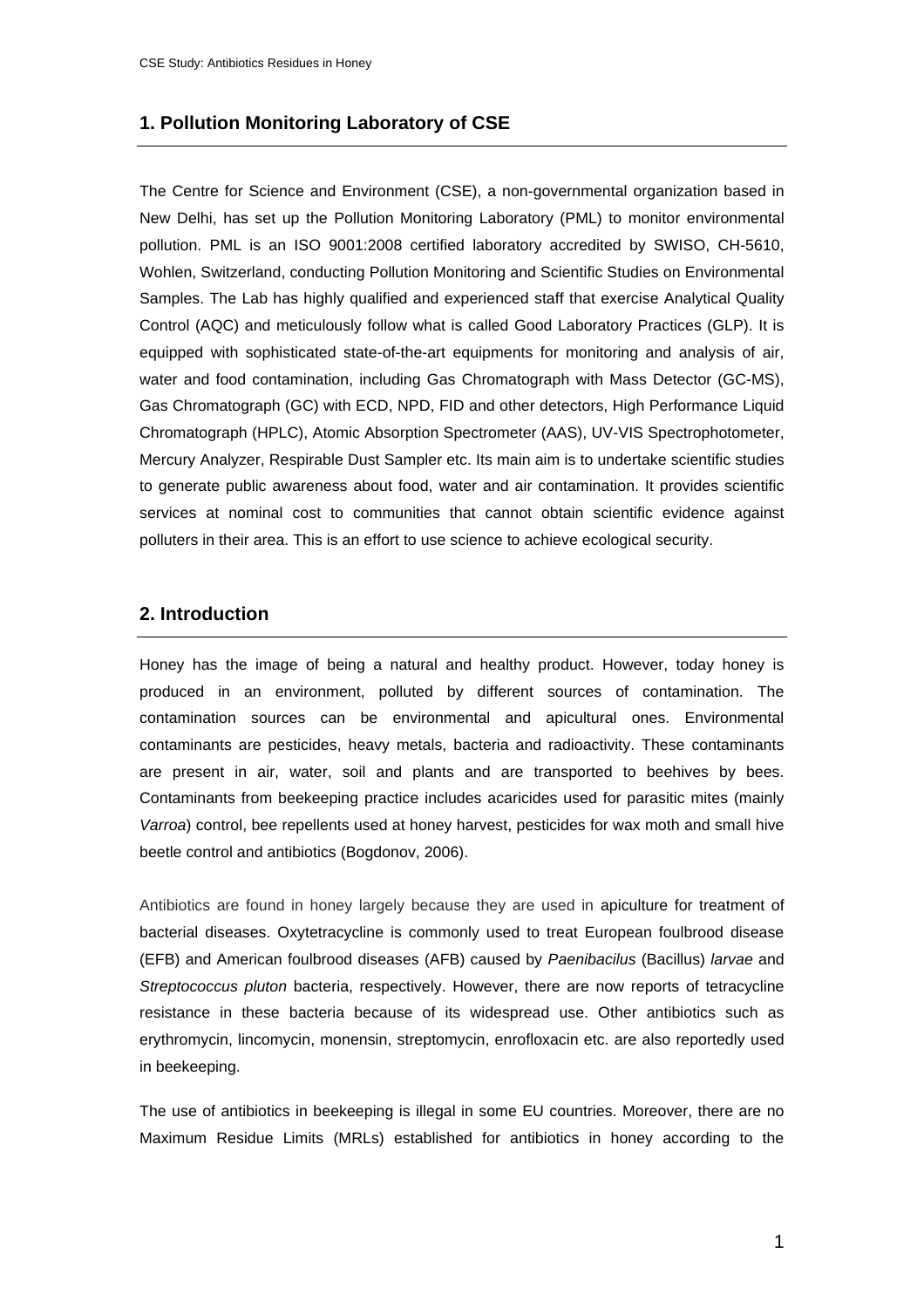European Community regulations (Mutinelli, 2003), which means that honey containing antibiotic residues are not permitted to be sold.

The European Union (EU), on its part, regulates honey under the Council Directive 2001/110/EC. The standard for antibiotics in food (also referred to as Maximum Residue Limits or MRLs) is listed in Regulation (EU) No 37/2010 – it stipulates that each antibiotic must have an MRL before it can be used on a food-producing species. But there are no MRLs for antibiotics in honey -- which means the EU does not allow use of antibiotics for treatment of honeybees. For regulating residues of antibiotics in imported honey, the Union has set what are called RPAs, or 'Reference Points for Action'. RPAs are residue concentrations which are technically feasible to detect by food control laboratories. When an RPA is exceeded, the member state is obliged to reject the consignment. Till date, RPAs have been established in honey for substances such as chloramphenicol and nitrofurans. EU has also set a provisional MRL of 25 μg/kg or parts per billion (ppb) for oxytetracycline in honey.

Some countries, like Switzerland, UK and Belgium, have established Action Limits for antibiotics in honey, which generally lies between 0.01 to 0.05 mg/kg for each antibiotic group. Action Limits are the level of antibiotics in honey beyond which the sample is deemed non-compliant.

In the US, Canada and Argentina, preventive treatments with antibiotics are considered a routine procedure to prevent outbreaks of AFB. Consequently, various strains of *P. larvae*  showing resistance to antibiotics, such as oxytetracycline-HCl (OTC), have been discovered in Argentina (Alippi, 2000) as well as in many areas of United States (Miyagi *et al*., 2000). The extensive use of antibiotics leads to an accumulation of residues in honey decreasing their quality and making their marketing more difficult (Fuselli *et al*., 2005). Antibiotic residues show a relatively long half-life and they may have direct toxic effects on consumers e. g., allergic reactions in hypersensitive individuals and disorder of the haemopoietic system, or cause problems indirectly through induction of resistant strains of bacteria (Tillotson *et al.*, 2006).

In last few years, there have been reports of antibiotic contamination in honey exported from India. The food and feed control authorities of the member states of the EU have found Indian honey contaminated with prohibited antibiotics like nitrofuran and chloramphenicol. Indian honey has also been found to be contaminated with tetracycline and streptomycin. In the US, consignments of Indian honey have been found to be contaminated with ciprofloxacin.

To promote the exports of honey, the Ministry of Commerce and Industries, Government of India has setup a Residue Monitoring Plan (RMP) to monitor the level of antibiotics, heavy metals and pesticides contamination in honey destined for exports. The Export Inspection Council (EIC) is responsible for implementing the RMP.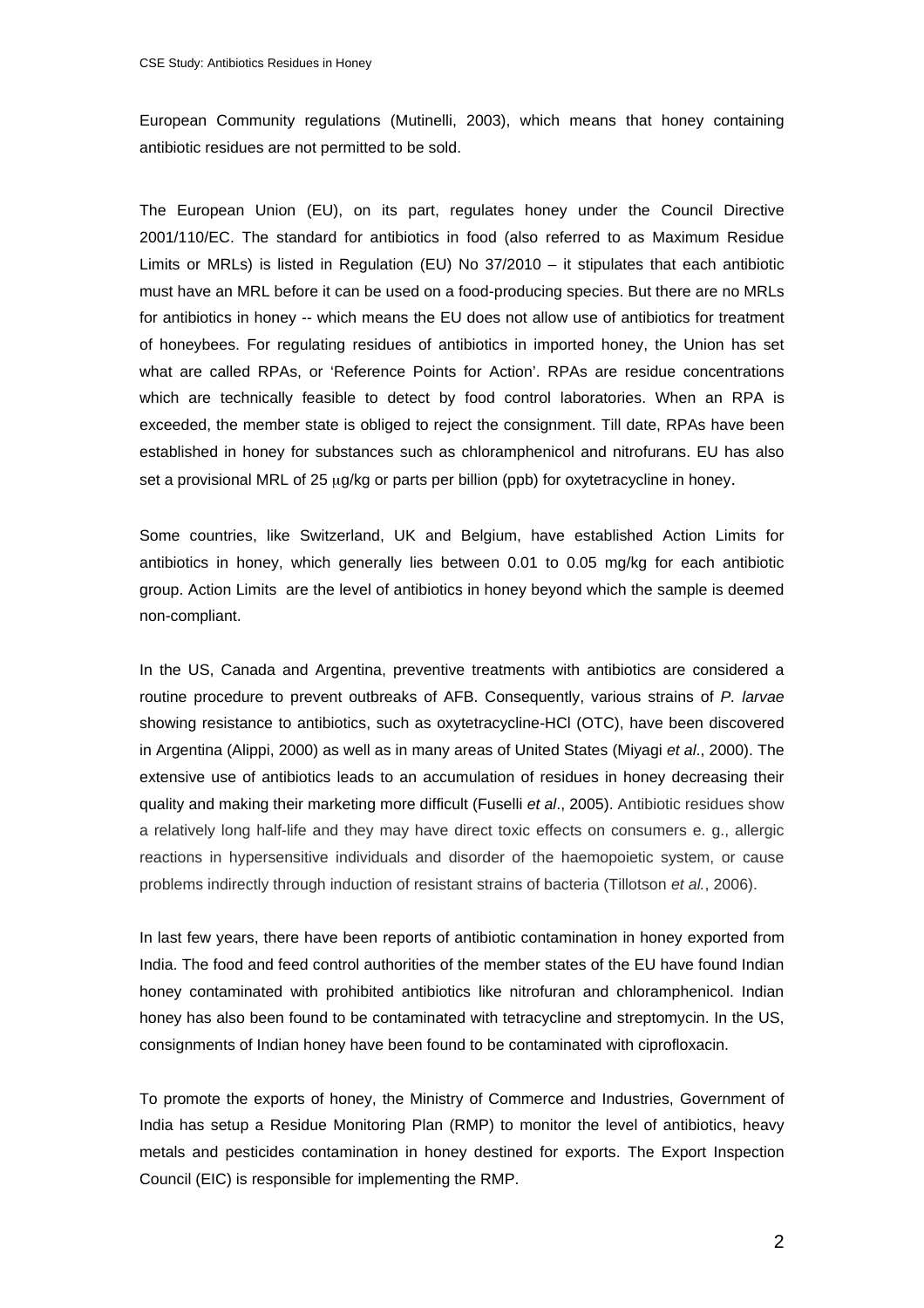EIC has setup Level of Action limits (similar to standards) for antibiotics in exported honey. Sample found to be containing antibiotics beyond the Level of Action is deemed noncompliant. The monitoring result of RMP shows that a sizeable proportion of honey consignments destined for exports were contaminated with antibiotics. In 2007, about 28% of the samples tested did not meet the Level of Action for tetracyclines and 5.9% for sulphonamides. In 2008, 23.9% samples and 11.6% samples did not meet the Level of Action for tetracyclines and sulphonamides.

It is quite clear that India has setup an elaborate system to monitor the quality of honey exported to the EU and the US. However, there is no standard for antibiotics in honey for the domestic market. There is hardly any report on the antibiotic contamination of honey consumed within the country. Similarly, India also imports honey, but there is no standard to check the quality of honey being imported. This study was undertaken to fill this gap. The objective of this study, therefore, is to find out the level of antibiotics in honey samples available in the domestic market.

# **3. Honey**

# **3.1 Definition**

In Ayurveda honey is called as "Madhu". Its qualities are explained as follows. "Vaatalam guru sheetam cha raktapittakaphapaham | Sandhatru cchedanam ruksham kashayam madhuram madhu ||"

"It has sweetness (madhura rasa) with added astringent as end taste (Kashaya anu rasa). It is heavy (guru guna), dry (ruksha) and cold (sheeta). Its effect on doshas is as follows. It aggravates vata, scrapes kapha and normalizes pitta and rakta. It promotes healing process."

The Codex Alimentarius Commission defines honey as "'the natural sweet substance produced by honeybees from the nectar of flowers or from secretions coming from living organisms feeding on plants, that bees gather, transform and combine with specific ingredients, store and leave to ripen in the combs of the hive".

According to the PFA Rules, 1955 under section A.07.03 honey is defined as:

"Honey means natural sweet substance produced by honey bees from the nectar of blossoms or from secretions of plants which honey bees collect, transform, store in honey combs for, ripening"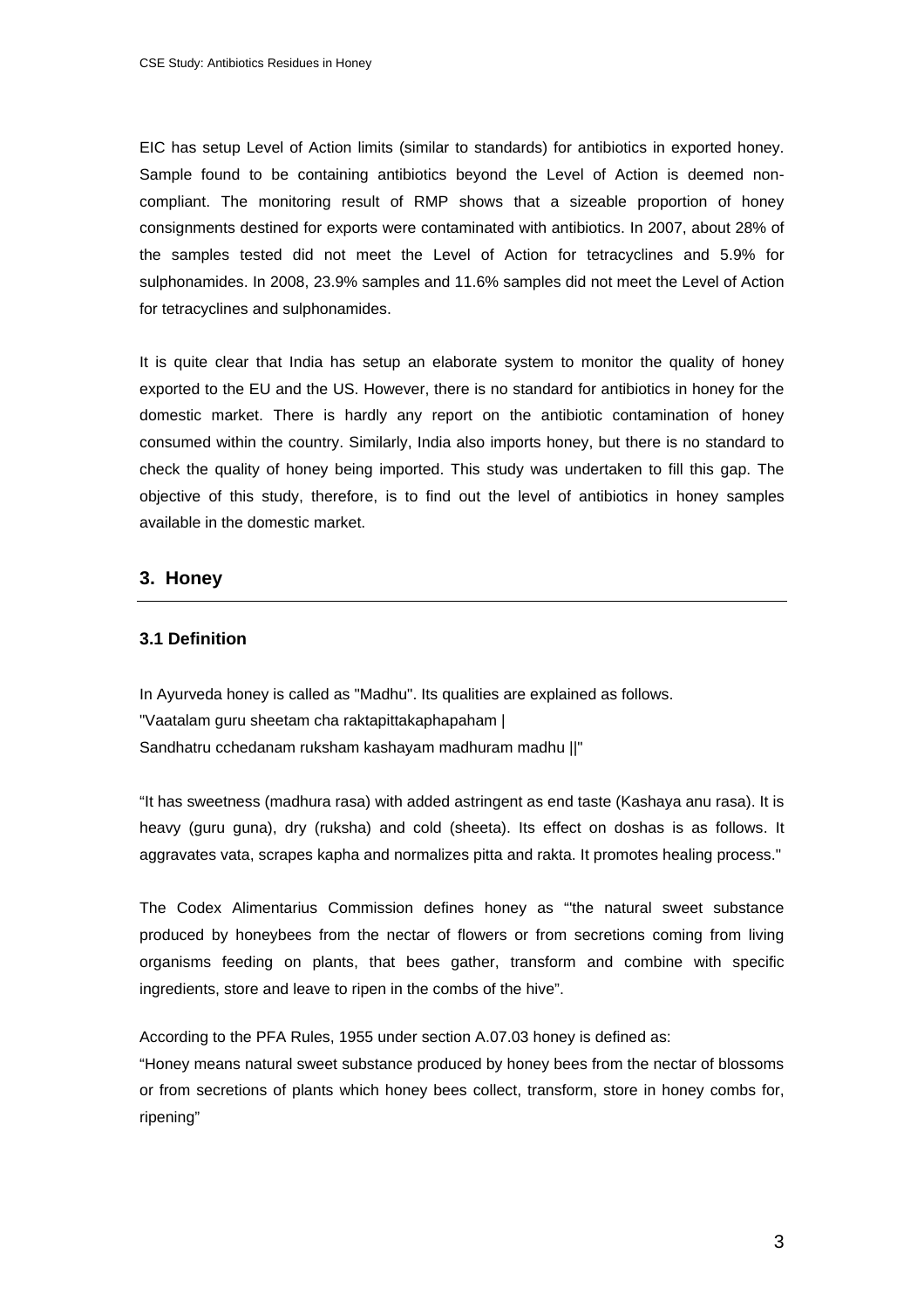According to the Bureau of Indian Standards (BIS) specifications IS 4941:1994, honey is defined as "natural sweet substance produced by honey bees from the nectar of blossoms or from secretions of plants which honey bees collect, transform and store in honey combs for honey bees". Further, honey is classified into three grades based on moisture content. It prescribes less than 20 per cent moisture for 'special grade', 20-22 per cent for 'grade A' and 22-25 per cent for 'standard grade'. According to the specifications, rubber honey belongs to medium grade (Grade A) with an average moisture content of 22 per cent.

#### **3.2 Constituents of Honey**

Honey is a mixture of sugars and other compounds. With respect to carbohydrates, honey is mainly fructose (about 38.5%) and glucose (about 31.0%), (National Honey Board, 2008) making it similar to the synthetically produced inverted sugar syrup which is approximately 48% fructose, 47% glucose, and 5% sucrose. Honey's remaining carbohydrates include maltose, sucrose, and other complex carbohydrates. Honey also contains tiny amounts of several compounds thought to function as antioxidants, including chrysin, pinobanksin, vitamin C, catalase, and pinocembrin. But it contains only trace amounts of minerals. The specific composition of any batch of honey depends on the flowers available to the bees that produced the honey (USDA, 2007).

Various ingredients of honey have helped it to become not only a sweet liquid but also a natural product with high nutritional and medicinal value. The medicinal quality, taste, texture, color, aroma of honey differs according to the geographical area and the species of plants from which it has been collected.

#### **3.3 Uses**

The main uses of honey are in cooking, baking, as a spread on breads, and as an addition to various beverages such as tea and as a sweetener in some commercial beverages. Honey can be used as instant energizer as it contains sugars which are quickly absorbed by our digestive system and converted into energy.

In Ayurveda honey is called as "Yogavahi", substance which has the quality of penetrating the deepest tissue. When honey is used with other herbal preparations it enhances the medicinal qualities of those preparations and also helps them to reach the deeper tissues. Honey is also used as a medicine because of its antioxidant and antibacterial properties.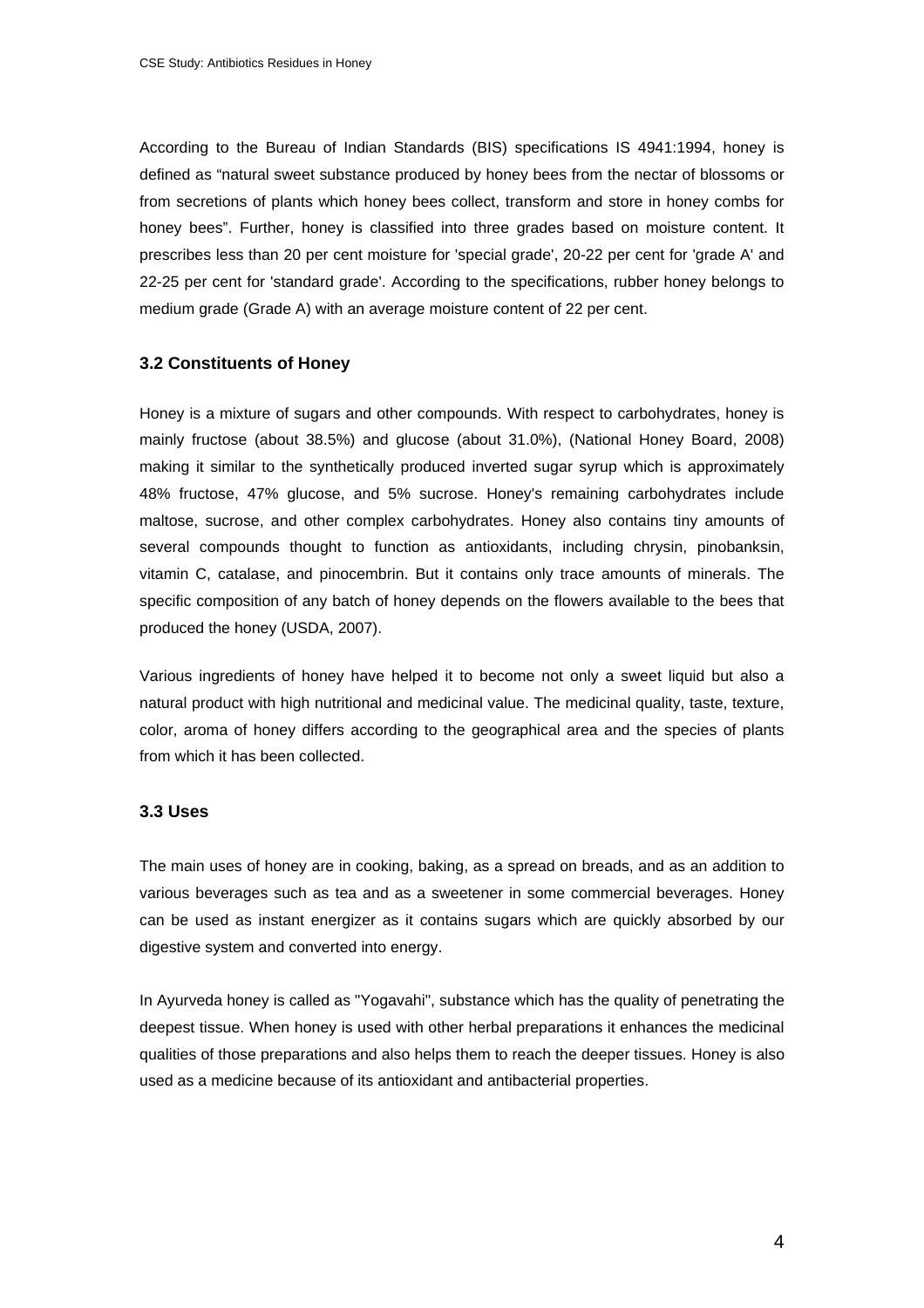# **3.4 Production and consumption**

The annual world honey production is estimated at about 1.4 million tonnes (FAO, 2005). Asia is the largest producer of honey, accounting for about 40% of the global production. China is the largest producer of honey producing around 0.3 million tonnes annually.

Honey consumption in developing countries such as China, Argentina, India, Brazil and Egypt is estimated to be 0.1 to 0.2 kg per capita. Developed countries consume generally higher amounts. However, the per capita honey consumption does not follow the richness of the countries, as it is also determined by cultural influences. In the European Union, the biggest honey consumer is Greece with 1.8 kg per capita, followed by Germany with 1.5 kg, other EU countries like Italy, Spain, France and Hungary are in the intermediate range with 0.6-0.9 kg, while the UK is on the lowest end with 0.4 kg per capita annual consumption (Bogdanov, 2009).

India produces a total of 65,000 tonnes of honey every year (Indian Horticulture Database, 2009). Punjab, Haryana, Uttar Pradesh, Bihar and West Bengal are the major honey producing states. Among the southern states, Tamil Nadu ranks first in honey production followed by Kerala and Karnataka. Kashmir Apiaries Exports based in Doraha, Ludhiana, accounts for 40 per cent of the total organized sector honey production in India.

India exports about 25,000 tonnes of honey annually to more than 42 countries including the EU, the Middle East and the US.

#### **3.5 Major brands of Honey in India**

Currently, the domestic branded honey market is estimated at around Rs 250 crores. About 50% of honey is being used for religious and medicinal purposes. Dabur India Limited is the biggest player in the branded honey market and holds a share of over 75 per cent. The remaining share is taken up by brands like Baidyanath, Himani, Zandu, Mehsons, Himalaya and other smaller companies. Traditional players such as Khadi and Village Industries Commission (KVIC) and Himachal Pradesh Agro Industry Corporation (HPAIC) are also aggressively expanding their network.

#### **Imported Brands**

Market for imported honey is growing in India. Some imported brands available Capilano (Australia), Nectaflor (France), Darbo (Germany), Dana (Denmark), Lagnese (Germany), Hero (Switzerland) etc.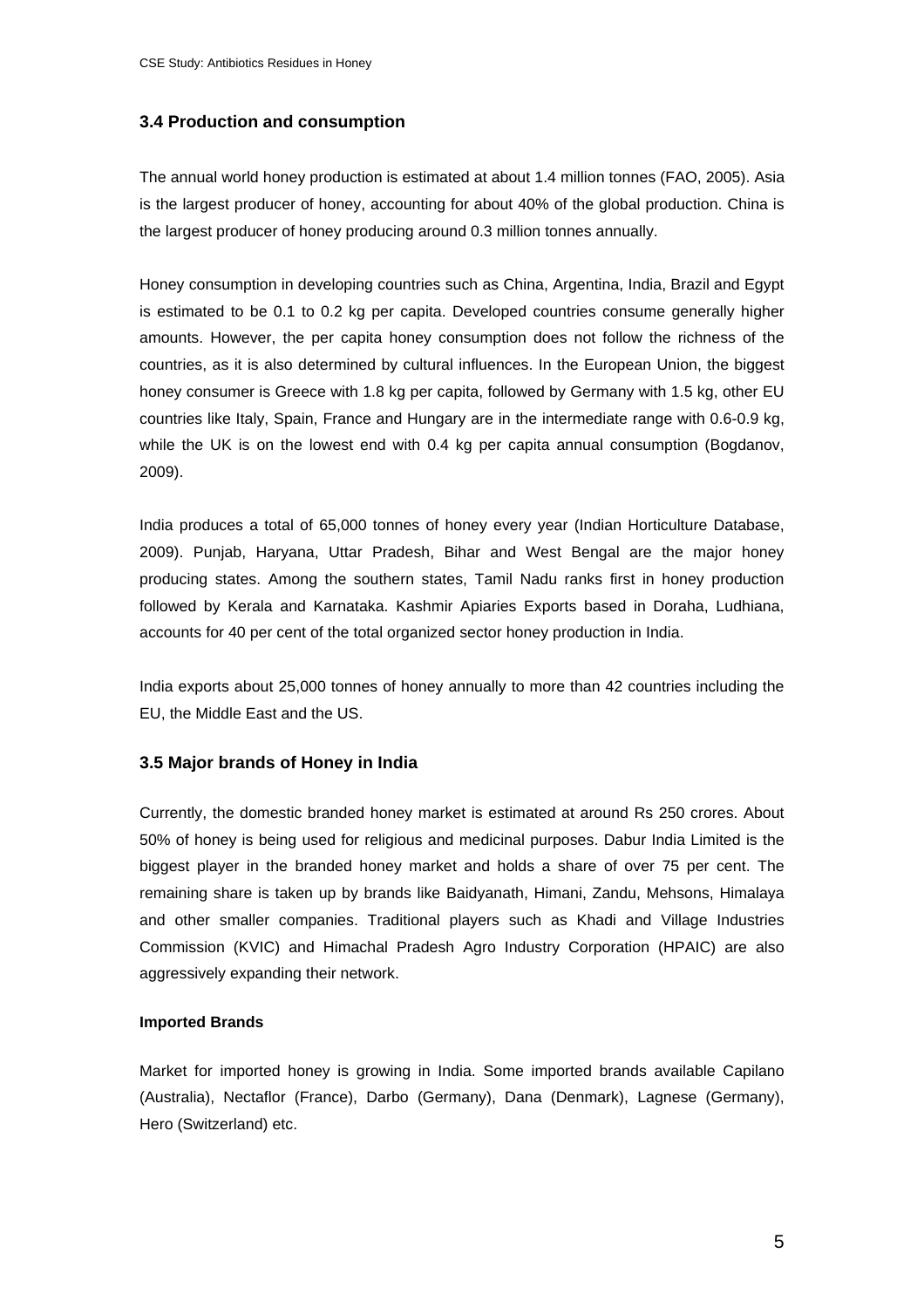# **3.6 Beekeeping in India**

India is a vast country with varied climates and ecological conditions ranging from tropical to sub-tropical in its southern, central and eastern regions, from sub-temperate to temperate along its north and north west and semi arid to desert conditions towards the west. The major geographical regions facilitating beekeeping development are classified into: 1) Southern peninsular region; 2) North east region; 3) Indo-Gangetic plains; and 4) Northern hill region (Thakar, 1976).

The geographical position of India and the related agro-climatic condition favor the growth of a wide variety of flora -natural and cultivated. The extensive area of forest and millions of acres of cultivated land sustains a large proportion of insects and honeybees. Due to diversity in flora, topography and activities of people, beekeeping and management is diverse. Beekeeping in India has been adapted to various ecosystems, socioeconomic profiles and habitat preferences.

India has four native species of honeybees and has also introduced exotic specie. The main harvest of honey is from following species (Thomas *et. al*, 2002)

- *Apis cerana* or the Asiatic honey bee (or the Eastern honey bee): *Apis cerana* beekeeping is practiced in India since time immemorial. It is a good pollinator, and has survival capacity due to the co-evolution of native floral sources, pests and predators accustomed to the same climatic conditions. Beekeeping with *Apis cerana*  is largely practiced in Southern and Central India.
- *Apis dorsata* (the rock bee or giant bee): *Apis dorsata* contributes a large share of honey production in India. It is found in foothills of Himalayas and northern regions of the country. In central India in the forests and plains large number of *Apis dorsata*  colonies are present from which the tribals collect large amount of honey. The Sunderban forests in West Bengal and Southern part of India are also rich in *Apis dorsata.*
- *Apis florea* (Little bee): It is common in central part of India, occurs in arid and desert region of extreme climates, and also in plains and forests. A large quantity of *Apis florae* honey is collected from the Kutch area of Gujarat.
- *Trigona irridipennis* (Dammar bee): It is common in all parts of the country. It is a very small bee and collects nectar from small flowers. Since the quantity of honey produced is small, these bees are not commercially used. It is a very important crop pollinator and the honey has repute in folk medicine.
- *Apis mellifera* (European honey bee or western honey bee): It is an exotic species imported initially to Punjab from Western Countries and has become popular among commercial beekeepers because of its higher honey yield. The *mellifera* gradually spreads to Himachal, Bihar, Uttar Pradesh, West Bengal and recently to Kerala, Karnataka and Maharashtra. Currently, largest amount of honey is produced from *Apis mellifera.* The EU allows imports of honey produced by *Apis mellifera* bees only.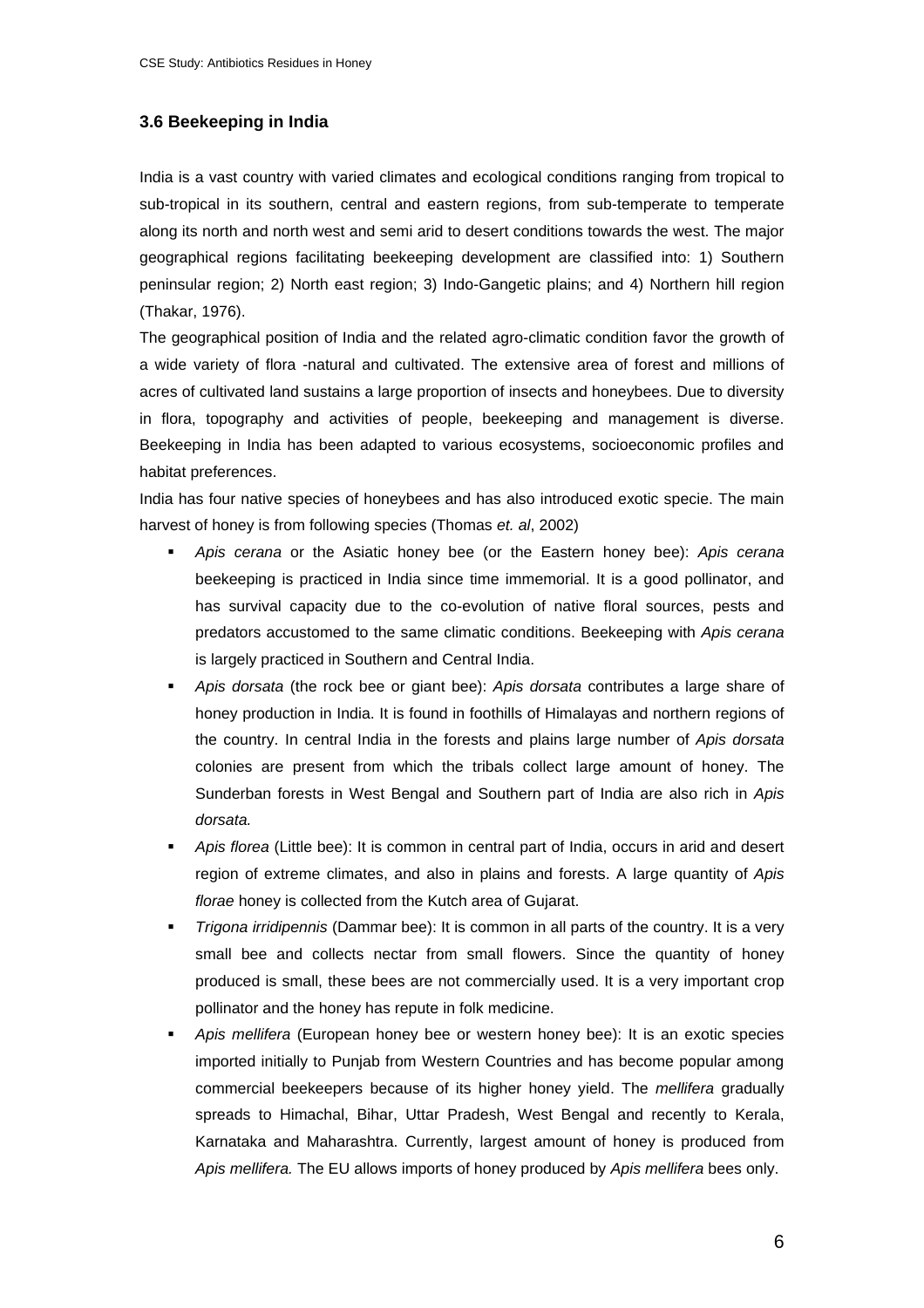# **3.7 Pests and Diseases of Honeybees**

Honeybees are affected by protozoan, bacterial, viral and acarine diseases. There are a number of diseases which affect the honeybee in India. Of the major diseases which affect honeybee are the Acarine and Nosema diseases of the adult bees and the brood diseases of larval stages. Out these brood diseases, the European foul-brood disease and the Thai Sacbrood disease are common in India. Table 1 gives the diseases affecting the honeybees and the recommended practice of treatment.

| Type of          | <b>Disease</b>          | Organism                   | <b>Treatment</b>                                                                                                                                                                                                                                                                                                                                                                   |
|------------------|-------------------------|----------------------------|------------------------------------------------------------------------------------------------------------------------------------------------------------------------------------------------------------------------------------------------------------------------------------------------------------------------------------------------------------------------------------|
| <b>Diseases</b>  |                         |                            |                                                                                                                                                                                                                                                                                                                                                                                    |
| <b>PROTOZOAN</b> | Nosema Disease          | Nosema apis.               | Fumigation of combs and hive parts with acetic<br>acid or formalin<br>Drug treatment of fumagillin is useful in controlling<br>the infection. The drug is administered by giving a<br>feed of 100 mg fumagillin per colony in 250 ml of<br>sugar syrup for 10 days continuously.                                                                                                   |
| <b>BACTERIAL</b> | European foul-<br>brood | Streptococcus<br>pluton    | Antibiotics preferably terramycin<br>oxytetracycline - terramycin is given dissolved in<br>sugar syrup @ 100 mg of active terramycin in a<br>litre of syrup. The terramycin syrup (freshly<br>prepared) is fed every seventh day. The disease<br>can also be controlled by fumigation with ethylene<br>oxide. Quarantine is a must to prevent entry of<br>any of the bee diseases. |
|                  | American foul-<br>brood | Bacillus Iarvae<br>White.  | The disease can be controlled by total destruction<br>of the diseased colony including the hive, frames,<br>bees and honey or use of tylosin tartarate.                                                                                                                                                                                                                            |
| <b>VIRAL</b>     | Thai Sac brood          | Thai<br>Sac-brood<br>virus | Prevalent in South India and caused severe loss<br>to bee keeping industry in 1990s. No effective<br>method to control this disease is known as yet.<br>Prevention is better than cure. It is better to isolate<br>the infected colonies. Reported in Kerala,<br>Karnataka and Tamil Nadu                                                                                          |
| <b>ACARINE</b>   | Acarine Disease         | <b>Tracheal mites</b>      | Acaricide - Chlorobenzylate, Menthol                                                                                                                                                                                                                                                                                                                                               |
|                  | Varroa                  | Varroa Mites               | Fluvalinate and coumafos<br>Thymol, oxalic acid, formic acid                                                                                                                                                                                                                                                                                                                       |

#### **Table 1: Major Diseases and Pests of Honey Bees**

Source: http://agritech.tnau.ac.in/apiculture/fe\_api\_pestanddiseases.html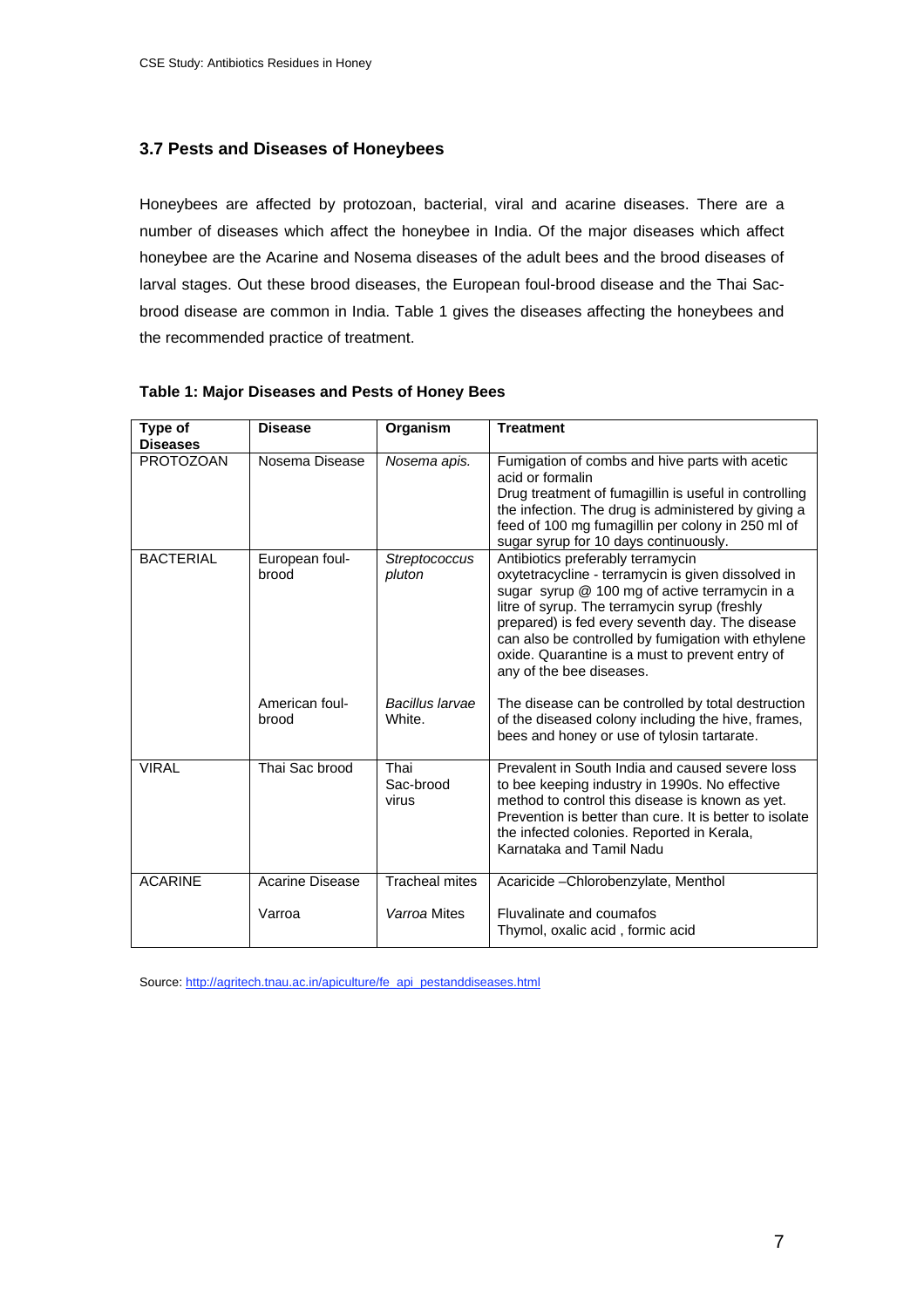# **4. Antibiotics**

### **4.1 What are Antibiotics?**

Antibiotics are medicines - therapeutically used to protect the health and welfare of humans and animals. It inhibits or abolishes the growth of microorganisms such as bacteria, fungi or protozoa.

The term antibiotic originally referred to any agent with biological activity against living organisms; however, ''antibiotic" now refers to substances with antibacterial, anti-fungal, or anti-parasitical activity. There are currently about 250 different chemical entities registered for use in medicine and veterinary medicine (Kümmerer and Henninger, 2003).

# **4.2 Major Classes of Antibiotics**

Antibiotics can be grouped by either their chemical structure or mechanism of action. They are often complex molecules which may possess different functionalities within the same molecule. Therefore, under different pH conditions antibiotics can be neutral, cationic, anionic, or zwitterionic. They are divided into different sub-groups such as ß-lactams, amphenicols, tetracyclines, macrolides, aminoglycosides, fluoroquinolones and others.

#### **Beta lactams**

 $\beta$ -Lactams are antibiotics that have a  $\beta$ -lactam ring nucleus with a heteroatomic ring structure, consisting of three carbon atoms and one nitrogen atom, used to treat bacterial infections by attacking the cell walls of bacteria. e .g penicillins, ampicillin, cloxacillin, amoxicillin

**Amphenicols** are a class of antibiotics with a phenylpropanoid structure. They function by blocking the enzyme peptidyl transferase on the 50S ribosome subunit of of bacteria e.g chloramphenicol, thiamphenicol,azidamphenicol and florfenicol

**Tetracyclines** are antibiotics with four ("tetra-") hydrocarbon rings ("-cycl-") derivation ("-ine") defined as "a subclass of polyketides having an octahydrotetracene-2-carboxamide skeleton" used for treatment of bacterial brood diseases e.g. oxytetracycline, chlortetracycline, tetracycline

**Macrolides** are basic and lipophilic antibiotics with a 14 membered macrocyclic lactone ring linked via glycosidic linkages and are potent against wide variety of gram positive and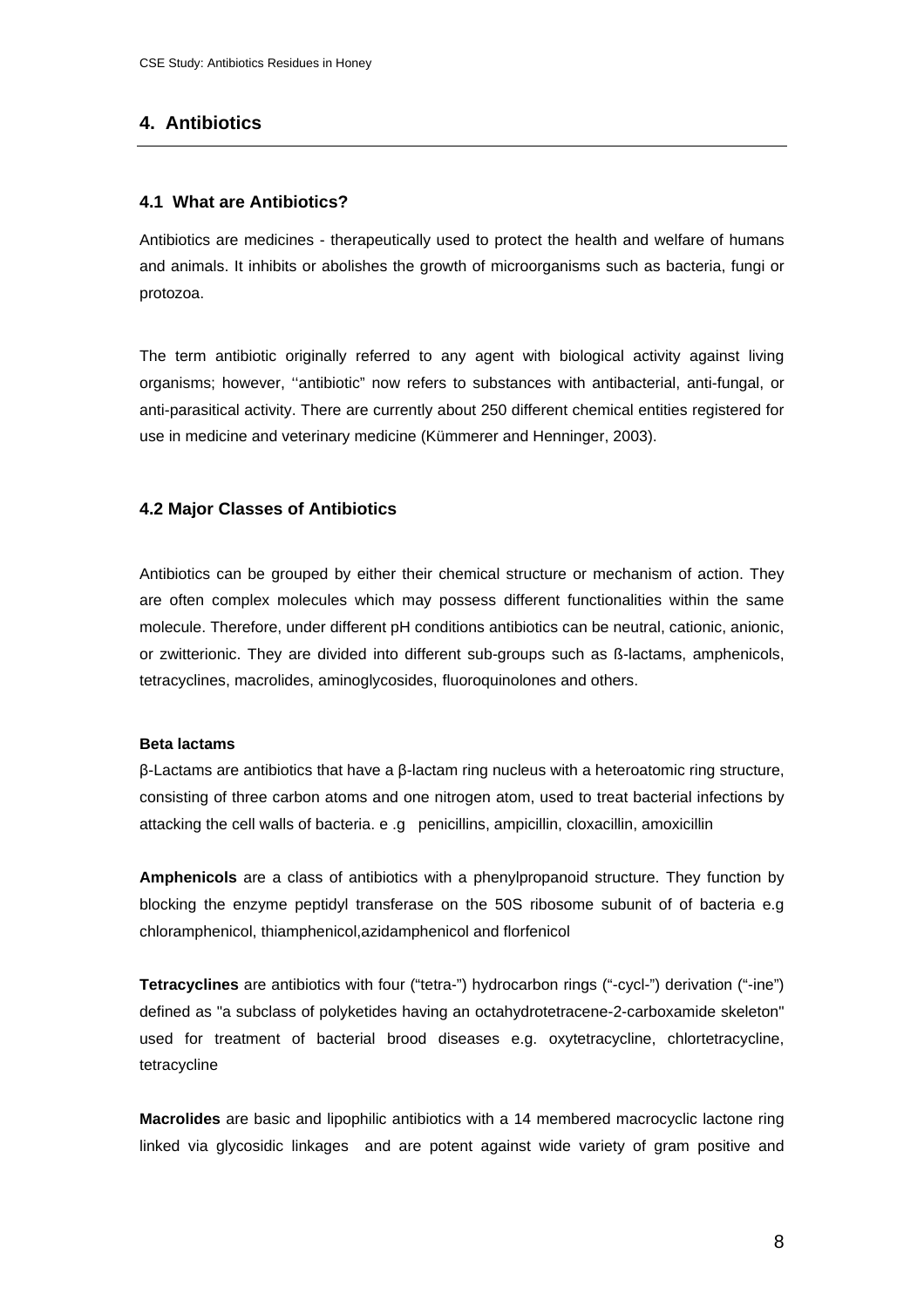negative bacteria used for the treatment of infectious diseases in cattle, sheep, swine and poultry e.g. tylosine, erythromycin, lincomycin

**Aminoglycosides** consist of an aminocyclitol ring connected to two or more amino sugars linked via a glycoside link used for the treatment of bacterial brood diseases e.g streptomycin, gentamycin, neomycin, spectinomycin

**Fluoroquinolones** which have a fluorine atom attached to the central ring system, typically at the 6-position and are used as growth promoters e.g ciprofloxacin, ernofloxacin, norfloxacin.

Reliable and up-to-date data on antibiotic consumption (for both animals and humans) is not widely available.

# **4.3 Antibiotics authorized in Beekeeping**

Beekeepers use antibiotics at relatively high doses, as therapeutic agents to treat clinical infections (bacterial brood diseases), or they may be administered at low, sub therapeutic doses as 'growth promoters'. Beekeeping with the use of antibiotics is less labour intensive and more profitable.

A list of products approved for use world-wide for fighting bee diseases is listed in Table 2. Acceptable Daily Intakes (ADIs) established either by the Joint FAO/WHO Meeting on Pesticide Residues (JMPR) or the Joint FAO/WHO Expert Committee on Food Additives (JECFA) are also indicated in the Table 2. These chemicals include Acaricides- Folbex VA (bromppropyllate), Perzin(coumafos), Apistan(Fluvalinate), Bayvarl(flumetrine) used against mites and antibacterial substances such as sulfonamides, tetracyclines, erythromycin tylosin and streptomycin used in the treatment of bacterial brood diseases. Maximum Residue Limits (MRLs) have been established for all food producing species for sulfonamides and tetracyclines but there are no MRLs for honey (Mutinelli, 2003).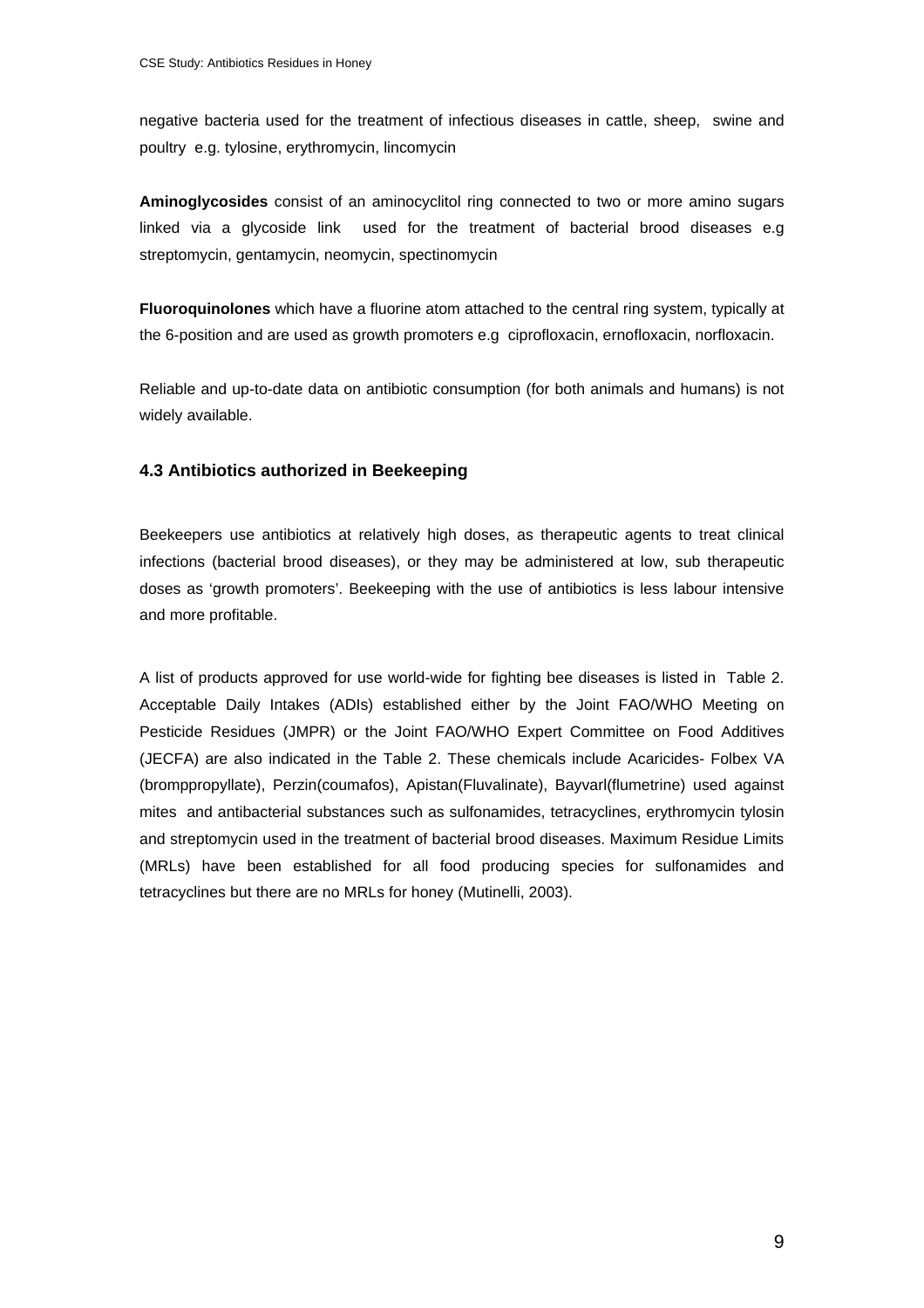| Table 2 : List of Products approved in Apiculture |  |  |  |
|---------------------------------------------------|--|--|--|
|---------------------------------------------------|--|--|--|

| <b>Substance</b>                 | <b>Major Application</b> | Proprietary<br>product | ADI (mg/kg bw per day) |              |
|----------------------------------|--------------------------|------------------------|------------------------|--------------|
|                                  |                          |                        | <b>JECFA</b>           | <b>JMPR</b>  |
| Acrinathrine                     | Pesticide/Acaricide      | Yes                    |                        |              |
| Amitraz (Apivar)                 | Pesticide/Acaricide      | Yes                    |                        | $0 - 0.01$   |
| Bromopropylate                   | Pesticide/Acaricide      | Yes                    |                        | $0 - 0.03$   |
| Chlorobenzilate                  | Pesticide/Acaricide      | No                     |                        | $0 - 0.02$   |
| Chlortetracycline                | Veterinary drug          | <b>No</b>              | $0 - 0.003$            |              |
| а<br>Coumaphos (Perizin)         | Pesticide                | Yes                    |                        |              |
| Cymiazole hydrochloride (Apitol) | Pesticide/Acaricide      | Yes                    |                        |              |
| Enilconazol (imazalil)           | Pesticide/Acaricide      | No                     |                        | $0 - 0.03$   |
| Erythromycin                     | Veterinary drug          | No                     | $0 - 0.0007$           |              |
| Fenproximate                     | Pesticide                | Yes                    |                        |              |
| Fipronil                         | Pesticide                | No                     |                        | $0 - 0.0002$ |
| Flumethrin (Bayvarol)            | Pesticide                | Yes                    |                        | $0 - 0.004$  |
| Formic acid <sup>b</sup>         | Veterinary drug          | $\overline{Yes}$       | $0 - 3$                |              |
| Fumagillin                       | Pesticide                | $\overline{Yes}$       |                        |              |
| b<br>Lactic acid                 | Veterinary drug          | No                     | Not limited            |              |
| Lincomycin hydrochloride         | Veterinary drug          |                        | $0 - 0.03$             |              |
| Malathion                        | Pesticide                | $\overline{N}$         |                        | $0 - 0.3$    |
| Menthol <sup>b</sup>             | Veterinary drug          | Yes                    | $0 - 4$                |              |
| Methyl bromide                   | Pesticide                | <b>No</b>              |                        |              |
| Monensin                         | Veterinary drug          | No                     | $0 - 0.01$             |              |
| Oxalic acid                      | Pesticide                | Yes                    |                        |              |
| Oxytetracycline                  | Veterinary drug          | Yes                    | $0 - 0.003$            |              |
| Paradichlorobenzene              | Pesticide                | $\overline{N}$         |                        |              |
| Permethrin                       | Pesticide                | Yes                    |                        | $0 - 0.05$   |
| Propargite                       | Pesticide                |                        |                        | $0 - 0.01$   |
| Rifampicin                       | Veterinary drug          | <b>No</b>              |                        |              |
| Spinosad                         | Pesticide                | $\overline{N}$         |                        | $0 - 0.02$   |
| Streptomycin/dihydrostreptomycin | Veterinary drug          | <b>No</b>              | $0 - 0.05$             |              |
| Sulfathiazole                    | Veterinary drug          | <b>No</b>              | No ADI<br>allocated    |              |
| Tau-fluvalinate (Apistan)        | Pesticide                | Yes                    |                        |              |
| Thymol <sup>b</sup>              | Pesticide                | Yes                    | Acceptable             |              |
| Tylosin tartrate                 | Veterinary drug          | Yes                    | $0 - 0.03$             |              |

a Temporary ADI withdrawn in 1980; no ADI allocated in 1990

b. Substances considered by many national authorities as generally regarded as safe

Source : Joint FAO/WHO Expert Committee on Food Additives. Meeting (70th : 2008: Geneva, Switzerland).Evaluation of certain veterinary drug residues in food : seventieth report of the Joint FAO/WHO Expert Committee on Food Additives.(WHO technical report series ; no. 954)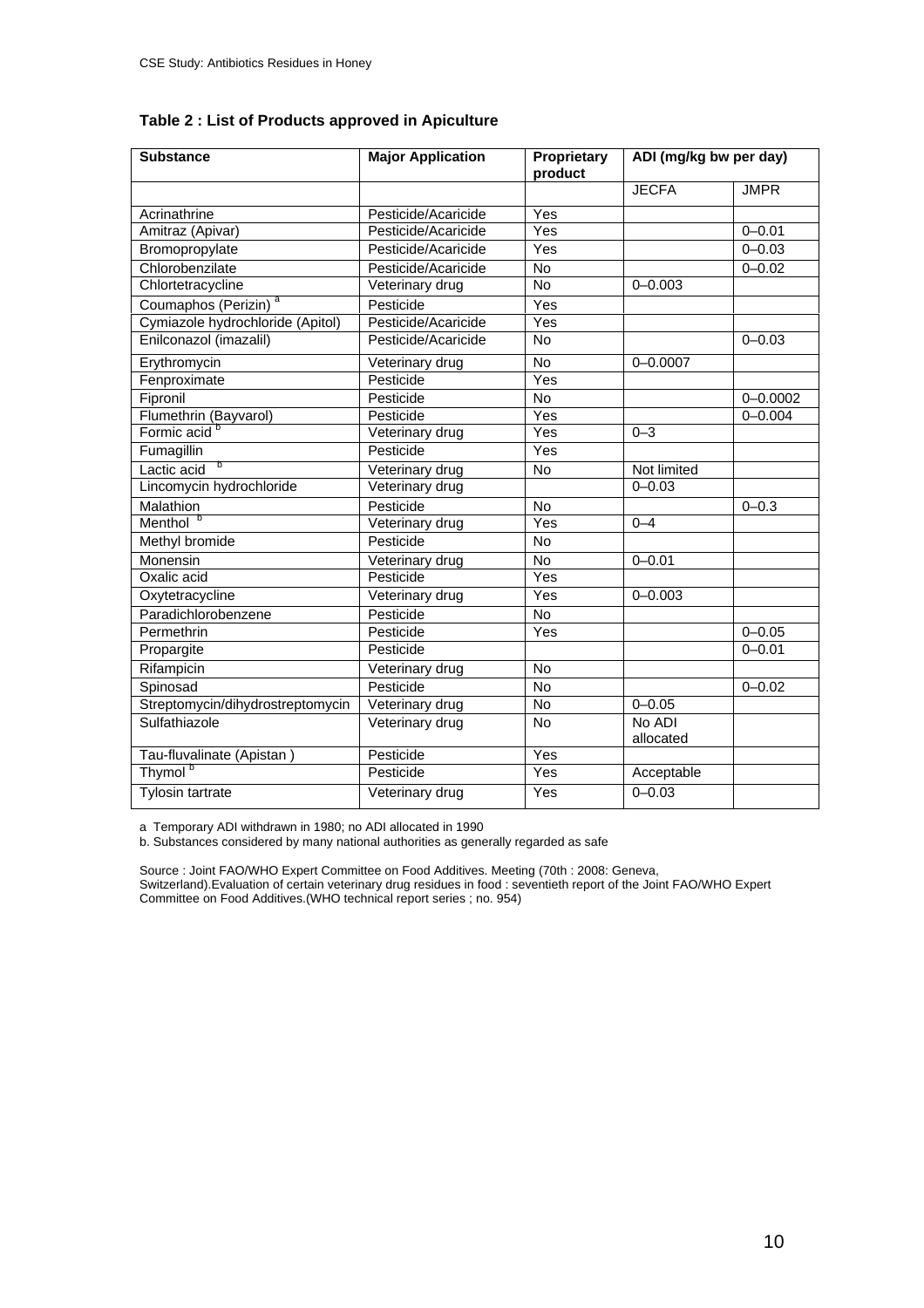# **5. Regulations for Antibiotics in Honey**

Honey is an important commodity which is traded internationally. For international trade, all member countries generally accept standards set by the Codex Alimentarius. However, individual countries also have their own separate standards. Following standards of antibiotics in honey were reviewed: Codex Alimentarius, EU, US, Canada, Australia and India. A comparison of these regulations is given in Table 3.

#### **5.1 Codex**

Codex Alimentarius standard for Honey (*Codex Stan 12- 1981 Rev 1 1987 Rev2 2001)* defines honey and lays down standards on its essential composition and quality (moisture content, sugar content, electrical conductivity etc.). The standard contains provisions relating to contaminants, hygiene, labeling and methods of analysis. CODEX STAN 12-1981 for honey in section 4.2, for residues of pesticides and veterinary drugs, states that the products covered by this standard shall comply with those maximum residue limits for honey established by the Codex Alimentarius Commission. Internationally agreed safety requirements of a number of veterinary medicines in food have been recommended by Joint FAO/WHO Expert Committee on Food Additives (JECFA) and adopted by Codex. **However, no Maximum Residue Limits (MRLs) have been set for antibiotics in honey or even proposed.**

#### **5.2 The European Union (EU)**

EU regulates honey under the Council Directive 2001/110/EC. The standard for antibiotics in food (also referred to as Maximum Residue Limits or MRLs) is listed in Regulation (EU) No 37/2010 – it stipulates that each antibiotic must have an MRL before it can be used on a foodproducing species. But there are no MRLs for antibiotics in honey -- which means the EU does not allow use of antibiotics for treatment of honeybees.

EU has adopted detailed legislation on use of and monitoring for veterinary drugs. Council regulation 2377/90 places residues in animal products in 4 Annexes. Each pharmacologically active substance must have a Maximum Residue Limit (MRL) status before it can be registered for use in a food producing species. It covers 700 substances of which 200 are regulated by MRL.

- Annex I has the list of pharmacologically active substances for which a MRL has been fixed. No MRL for antibiotics in honey has been listed in Annex I.
- Annex II is the list of substances for which there is no need to set an MRL as they are unlikely to raise public health concerns, because any use in food-producing animals, especially the use in bees, is generally regarded as safe. Examples of such substances include formic acid, lactic acid, oxalic acid, thymol and menthol , fluvalinate, phenol etc.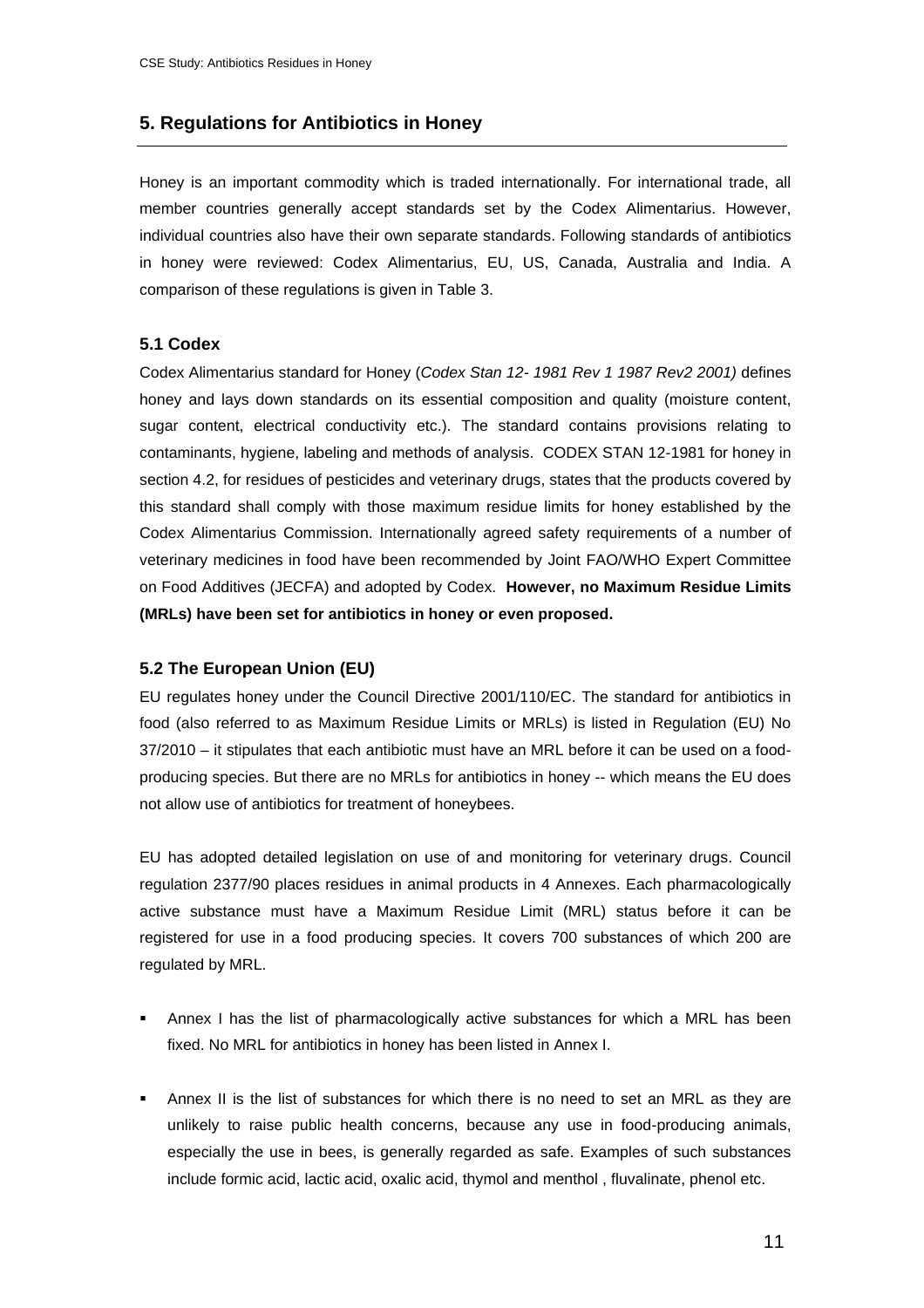- Annex III is the list of pharmacologically active substances for which a MRL cannot be set definitively but which may be given a provisional MRL for a defined period. A provisional MRL of 25 ppb has been set for Oxytetracycline in honey.
- Annex IV is the list of substances for which it appear no MRL can be set because they pose a risk to human health in whatever quantity and no exception for honey would be applicable. This list includes antibiotics like chloramphenicol, dimetridazole, metronidazole, nitrofurane including furazolidone, ronidazole.

Pharmacologically active substances not listed in Annexes I, II or III are not allowed to be used as veterinary drugs, if the animal is used for food production. According to Article 14 of the Council regulation 2377/90 "the administration to food-producing animals of veterinary medicinal products containing pharmacologically active substances which are not mentioned in Annexes I, II or III shall be prohibited within the Community….". Standards for antibiotics in honey is not listed in Annexes I, II or III. This means that the use of antibiotics in honeybees is not permitted and antibiotics in honey are therefore considered "unauthorised substances".

EU rules on setting of MRLs for pharmacologically active substances have been updated by Regulation (EC) No 470/2009. This legislation has, for the first time, introduced a mechanism for the extrapolation of MRLs from one species/food commodity to another. In addition the legislation elaborates the principles by which the European Commission can establish so-called "Reference Points for Action" (RPAs) for residues of pharmacologically active substances for which MRLs have not been (nor can not be) established. RPAs are residue concentrations which are technically feasible to detect by food control laboratories. In the event that the RPA is exceeded, the Member State is obliged to reject the consignment as it cannot be legally placed on the EU market (Article 23 of Regulation (EC) No 470/2009).

If a food control laboratory in an EU Member State unequivocally confirms and quantifies the presence of a substance at a concentration below the RPA (where an RPA has been established) in an imported consignment (i.e. the decision limit  $CC\alpha$  as defined in Article 6 of Commission Decision 2002/657/EC has been exceeded), the Member State competent authority is obliged to permit the consignment to be placed on the market, however, it is also obliged to follow certain administrative procedures including, in some circumstances, informing the Commission services. Till date, RPAs have been established in honey for substances such as chloramphenicol and nitrofurans. EU has also set a provisional MRL of 25 parts per billion (ppb) for oxytetracycline in honey, chloramphenicol (0.3 ppb) and nitrofurans (1.0 ppb).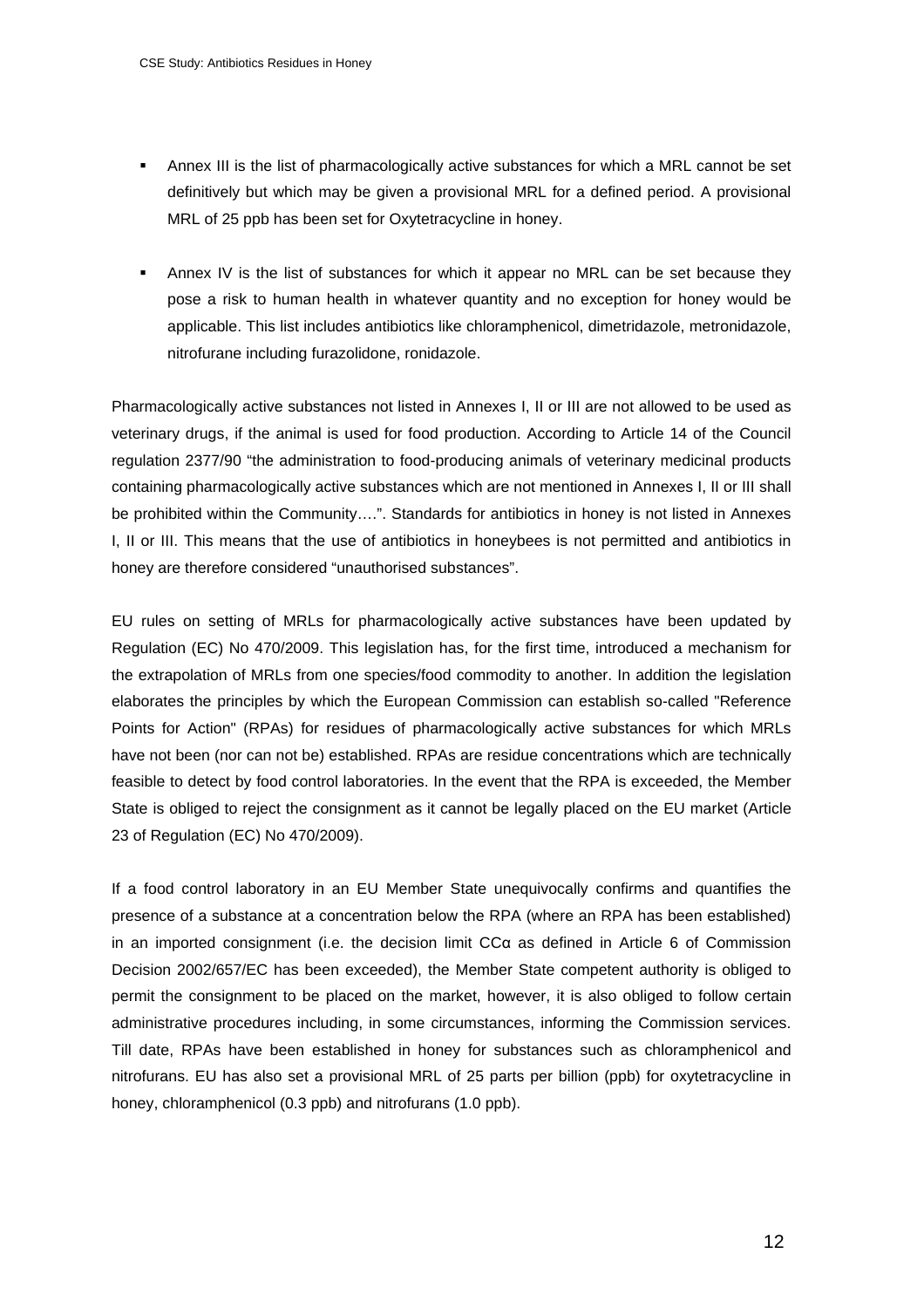#### **5.3 US**

Residue limits (tolerances) for veterinary drugs, food additives and unavoidable contaminants in meat, poultry, and egg products, are set by the Food and Drug Administration (FDA). MRL for Veterinary drugs are found in Title 21, Part 556 (21 CFR 556). These tolerances are for the parent compound (the original chemical form of the compound given to the animal), or for the compound's metabolites (the chemical forms into which the compound is metabolized by the animal), or for a combination of parent plus metabolites. All tolerances are provided in units of parts per million (ppm). **There are no limits for veterinary drugs in honey which implies that it should be absent.** 

Source: http://www.accessdata.fda.gov/scripts/cdrh/cfdocs/cfcfr/CFRSearch.cfm?CFRPart=556

#### **5.4 Australia**

In Australia/New Zealand Food Standards Code (the Code) - **Standard 2.8.2 for Honey** defines honey and sets certain compositional requirements for the product. **Standard 1.4.2** Standard lists the maximum permissible limits for agricultural and veterinary chemical residues present in food. **Schedule 1 lists all of the agricultural and veterinary chemical limits in particular foods**. If a maximum residue limit for an agricultural or veterinary chemical **in a food is not listed in Schedule 1 there must be no detectable residues of that agricultural or veterinary chemical in that food**. Commodity and commodity groups which are referred to in this Standard are listed in Schedule 4 which specifies the part of the commodity to which the maximum or extraneous residue limit refers and honey is listed under Animal Food Commodity. **Australia has set MRL for only Oxytetracycline in honey at 300 ppb. Other antibiotics in honey is not allowed.**

Source: http://www.foodstandards.govt.nz

#### **5.5 Canada**

Health Canada's Veterinary Drugs Directorate (VDD) in agreement with the Canadian Food Inspection Agency (CFIA) has amended the joint Policy on Administrative Maximum Residue Limits/ Maximum Residue Limits (AMRLs/MRLs) for Veterinary Drugs in Food Products to include Working Residue Levels (WRLs) for antimicrobials used in honey. WRLs are recommended levels for drug residues in honey below which there is considered to be no undue risk to human health. The WRLs for honey have been derived by extrapolating lowest established AMRL/MRL values of antimicrobials that are approved for use in other food-producing animals. **Chloramphenicol and Nitrofuran antibiotics are banned in Canada. AMRL for Oxytetracycline is fixed at 300 ppb and WRL of Erythromycin is 30 ppb.**

Source: The Veterinary Drugs Directorate of Health Canada at http://www.hc-sc.gc.ca/vetdrugsmedsvet/mrl\_oxytetracyclineletter\_e.html

#### **5.6 India**

Honey is regulated by three standards at present; the Prevention of Food Adulteration (PFA) Act, the Bureau of Indian Standards (BIS) and the Agricultural Produce Grading and Marking Act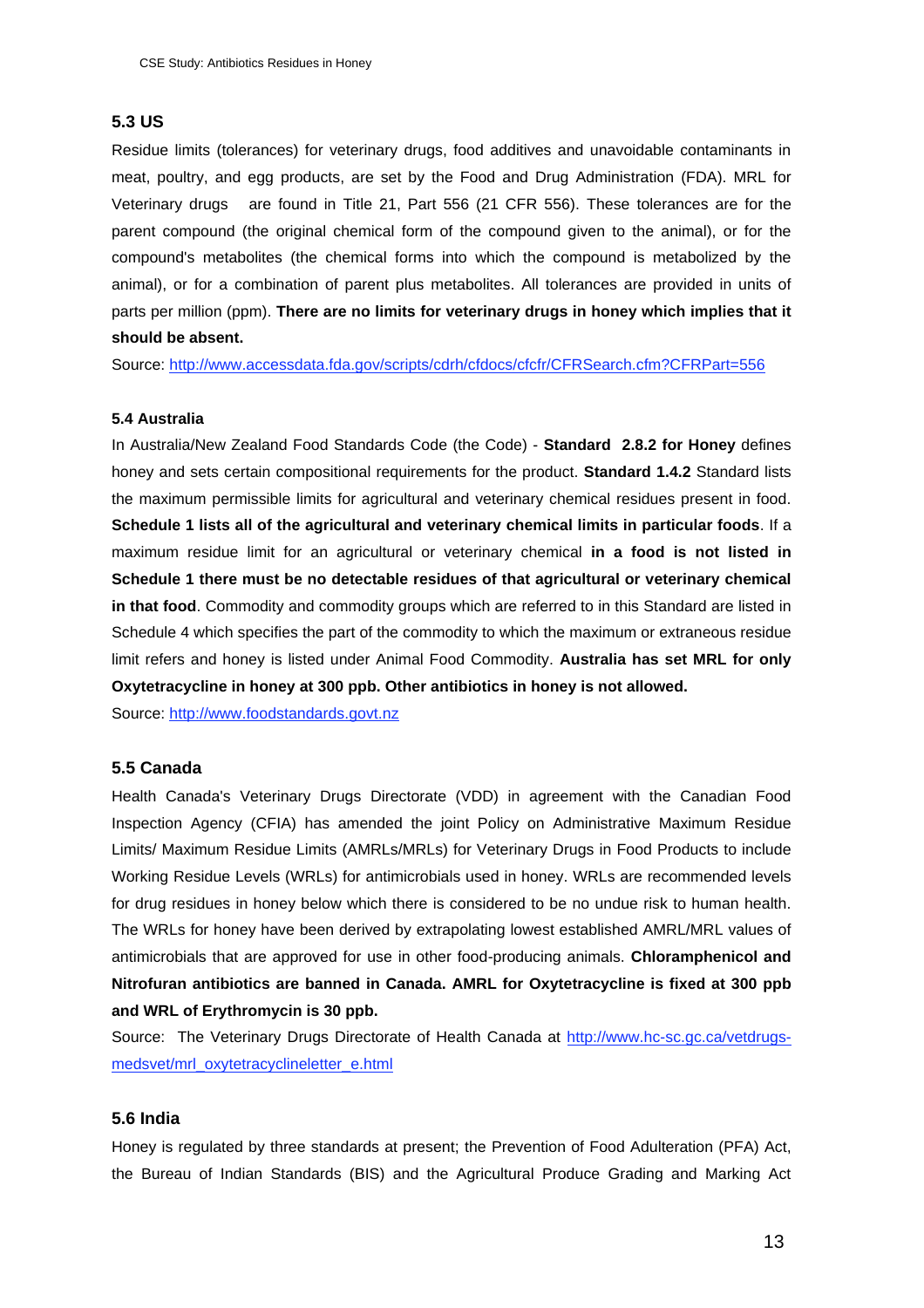(Agmark). The export of honey is monitored by the Exports Inspection Council which has set 'Level of Action' for antibiotics in exported honey.

**(a) PFA Act, 1954,** which is mandatory, defines honey and lays down standards for its essential composition and quality (sucrose content, hydroxymethylfurfural, moisture content etc.) **but there are no standards for veterinary drugs/antibiotics in honey.** 

**(b) Bureau of Indian Standards** has set standards for Extracted Honey in IS 4941:1994.This standard lays down specification for general requirements for 11 parameters (specific gravity, moisture, total reducing sugar, acidity, hydroxymethylfurfural etc.). **But there are no standards for antibiotics.** 

IS 6695: 1998 – Honey Bees - Code for conservation and maintenance, in Annex B, Clause 3.2 has listed notifiable Honey Bee disease and their treatment. Terramycin (Oxytetracycline) is recommended for treatment of European Foul Brood disease. For American Foul Brood the treatment only specifies "Antibiotics'—no name is mentioned.

**(c) AGMARK** standard set up by the Directorate of Marketing and Inspection of the Government of India under the provisions of the Agricultural Produce (Grading and Marking) Act 1937 as amended in 1986. Honey is regulated under the Honey Grading and Marking Rules, 2008. This Rule gives specifications for quality of honey, method of packing, marking and labeling. Honey is classified into three grades - Special, Grade A and Standard – and their quality specifications is mentioned.

Schedule II (Grade designation and quality of Honey) of Honey Grading and Marking Rules, 2008 defines Honey as follows: "Honey" shall be obtained from the natural sweet substance produced by honey bees from the nectar of blossoms or from secretions of plants, which honey bees collect, transform and store in honey combs for ripening.

**Clause (V) of Schedule II** specifies that: Honey shall comply with restrictions in regards to Metallic Contaminants (rule 57), Crop Contaminants (rule 57 A), Naturally occurring toxic substances (rule 57 B), insecticides and pesticides residue (rule 65) and other food safety requirements as laid down under Prevention of Food Adulteration Rules, 1955 as amended from time to time for domestic purposes.

**Clause (VI) of Schedule II** specifies that: Honey shall comply restrictions in regards to heavy metals, pesticides and other food safety requirements as specified in Codex Alimentarius Commission or as per buyer's requirements for export purposes.

The Honey Grading and Marking Rules, 2008, therefore, links honey standards for domestic consumption to Prevention of Food Adulteration Rules, 1955 and for exported honey with Codex Alimentarius Commission or the standard of the importing country. Since Prevention of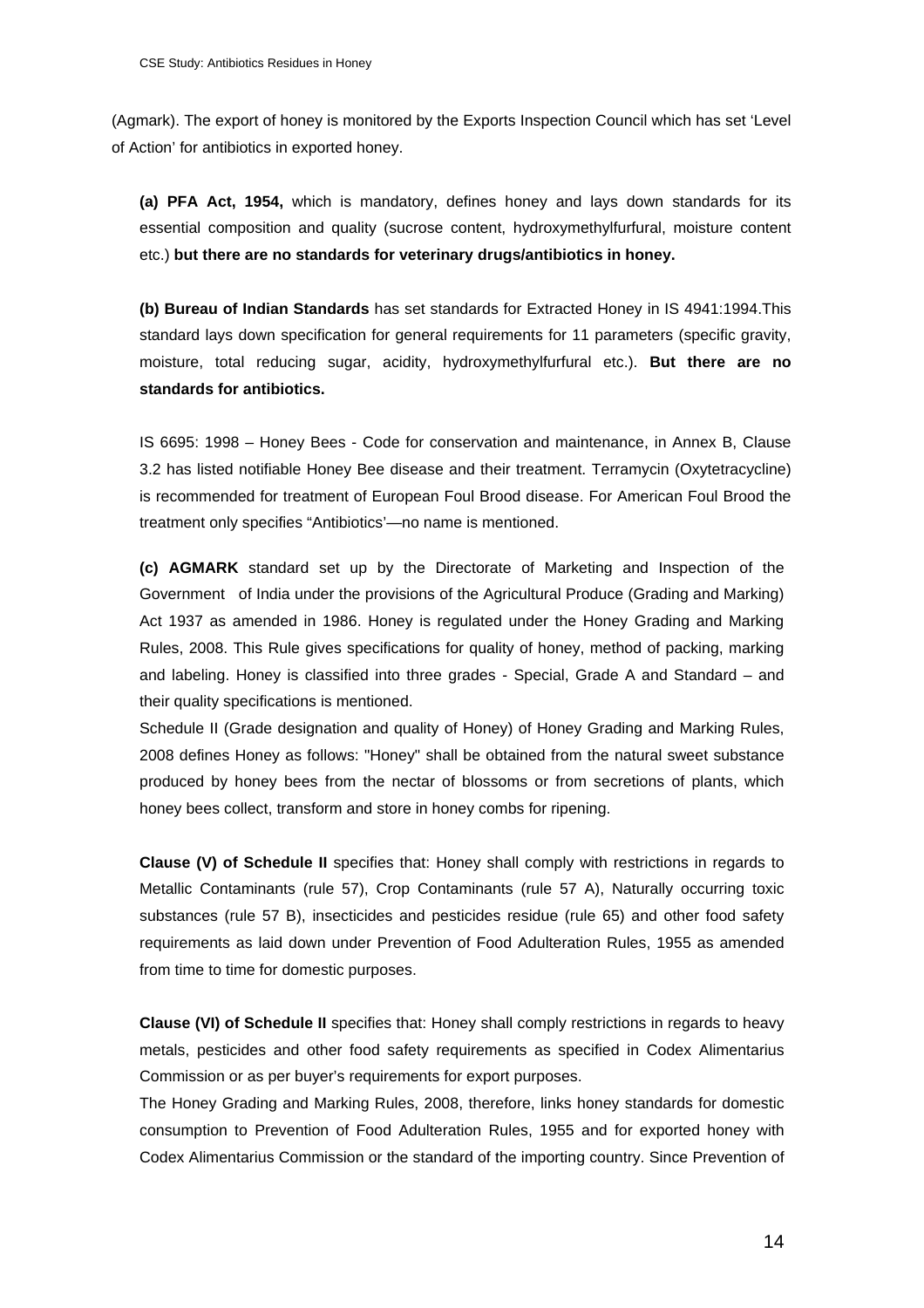Food Adulteration Rules, 1955 doesn't specifies any antibiotic standards for honey, under AGMARK also there is not standard for antibiotics in honey.

**(d) Export Inspection Council:** The Government of India, Department of Commerce (Ministry of Commerce and Industry), under the Export Inspection Council of India (EIC) Act monitors the quality of products exported from India. To promote the exports of honey, the Ministry of Commerce and Industries, Government of India has setup a Residue Monitoring Plan (RMP) to monitor the level of antibiotics, heavy metals and pesticides contamination in honey destined for exports. The Export Inspection Council (EIC) is responsible for implementing the RMP.

**EIC has setup 'Level of Action' (similar to standards) for antibiotics in exported honey. Sample found to be containing antibiotics beyond the Level of Action is deemed noncompliant. The Level of Action for Chloramphenicol is 0.3 ppb, Nitrofurans 1 ppb, Tetracyclines (group) 10 ppb, Streptomycin 10 ppb and Sulphonamides (group) 20 ppb.** 

| S.<br>No. | Class            | <b>Antibiotic</b> | Codex<br>Alimentarius' | $EU^2$                    | USA <sup>3</sup> | Australia <sup>4</sup>  | Canada <sup>5</sup>                 | India-EIC <sup>6</sup> |
|-----------|------------------|-------------------|------------------------|---------------------------|------------------|-------------------------|-------------------------------------|------------------------|
|           | Tetracycline     | Oxytetracycline   | No MRL                 | Provisional<br>MRL-25ppb  | No MRL           | $300$ ppb<br><b>MRL</b> | 300ppb<br>AMRL <sup>8</sup>         | 10ppb                  |
| 2         | Amphenicol       | Chloramphenicol   | No MRL                 | No MRL<br>$RPA9$ -0.3 ppb | No MRL           | No MRL                  | No MRL                              | $0.3$ ppb              |
| 3         | Macrolide        | Erythromycin      | No MRL                 | No MRL                    | No MRL           | No MRL                  | 100ppb-AMRL<br>$30$ ppb $-WRL^{10}$ | No LOA <sup>11</sup>   |
| 4         | Beta Lactam      | Ampicillin        | No MRL                 | No MRL                    | No MRL           | No MRL                  | No MRL                              | No LOA                 |
| 6         | Fluoroquinolones | Enrofloxacin      | No MRL                 | No MRL                    | No MRL           | No MRL                  | No MRL                              | No LOA                 |
|           |                  | Ciprofloxacin     | No MRL                 | No MRL                    | No MRL           | No MRL                  | No MRL                              | No LOA                 |

**Table 3. Comparison of different regulation for Antibiotics in Honey**

#### **Notes:**

- **1.** FAO/WHO, 2008 Codex Alimentarius: Veterinary Drugs Residues in Food Maximum Residue Limits. Http://www.codexalimentarius.net/mrls/vetdrugs/jsp/vetd-q-e.jsp
- **2.** EU- Http://www.emea.europa.eu/index/indexv1.htm. Veterinary medicines and Information technology Units Committee for Veterinary medicinal products
- **3.** USA- Tolerances for residues of new animal drugs in food in Title 21, Part 556 (21 CFR 556). http://www.accessdata.fda.gov/scripts/cdrh/cfdocs/cfcfr/CFRSearch.cfm?CFRPart=556
- **4.** Australia /New Zealand Food Standards Code http://www.foodstandards.govt.nz
- 5. Canada HC 2008a Health Canada WRLs in honey. http://hc-sc-gc.ca/dhp-mps/legislation/vet/pol/cfia-acia\_amrram\_table\_e.htmll HC 2008 b Health Canada. Drugs& Health Products, Veterinary Drugs, Administrative Maximum Residue Limits (AMRLs)(MRLs) set by Canada and Maximum Residue limits available at http://www.hc-sc.gc.ca/dhp-mps/vet/mrllmr/mrl
- **6.** According To Export Inspection Council of India's Residue Monitoring Plan (RMP) Honey 2010-2011
- **7.** Maximum residue level (ppb or part per billion)
- **8.** AMRL is administrative MRL means that the scientific evaluation and decisions are complete and that regulatory process to publish this information is in progress. Once the regulatory process is complete the AMRL becomes an MRL
- **9.** RPA Reference point for action set by EU
- **10.** WRL Working Residue Levels. There are no MRLS for antibiotics in honey therefore WRLs are set. WRLs are recommended levels for drug residues in honey below which there is considered to be no undue risk to human health. The WRLs for honey have been derived by extrapolating from AMRL/MRLs for antimicrobials that are approved for use in other food-producing animals such as chickens, swine and cattle.
- **11.** LOA- Level of Action- is the concentration of a drug residue in a sample at which it is deemed non-compliant.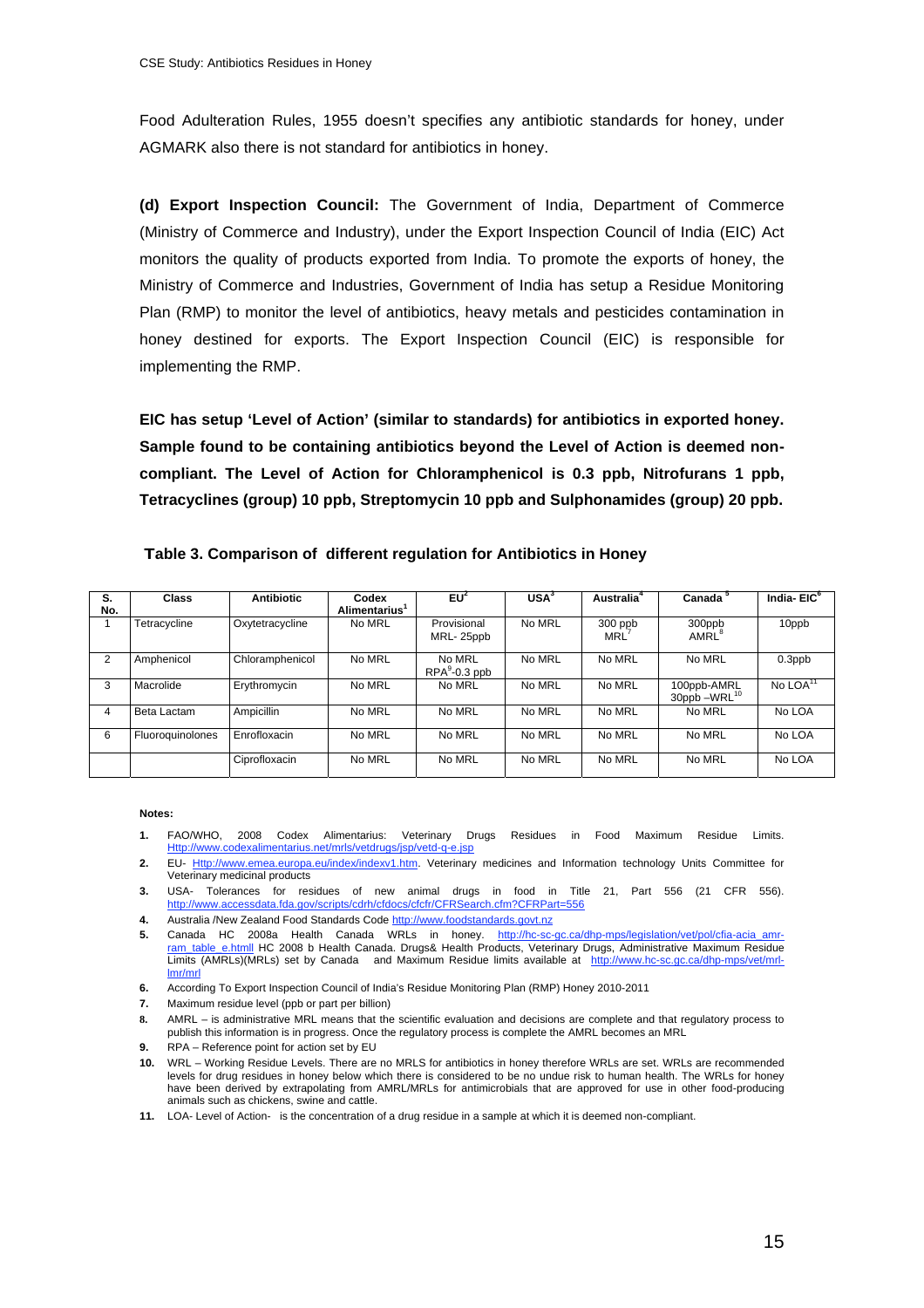### **6. Health Impacts**

Antibiotics used in food animals can affect the public health because of their secretion in edible animal tissues in trace amounts usually called residues. For example, oxytetracycline (Saridaki-Papakonstadinou *et al*, 2006 ) and Chloramphenicol residues (Ortelli *et al*., 2004) have been found above the regulatory standards in honey. Some drugs have the potential to produce toxic reactions in consumers directly while some other are able to produce allergic or hypersensitivity reactions (Vellicer, 2004). For example,  $\beta$ -lactam antibiotics can cause cutaneous eruptions, dermatitis, gastro-intestinal symptoms and anaphylaxis at very low doses. Such drugs include the penicillin and cephalosporin groups of antibiotics (Paige *et al*., 1997). Indirect and long term hazards include microbiological effects, carcinogenicity, reproductive effects and teratogenicity. Microbiological effects are one of the major health hazards in human beings. Antibiotic residues consumed along with edible tissues like milk, meat, eggs and honey can produce resistance in bacterial populations in the consumers. These bacteria might then cause difficult-to-treat human infections. Certain drugs like 3 nitrofurans and nitroimidiazoles can cause cancer in human population. Similarly, some drugs can produce reproductive and teratogenic effects at very low doses consumed for a prolonged period of time.

#### **6.1 Chronic health effects**

Chronic health effects of some antibiotics detected in the present study are discussed below :

#### **Oxytetracycline (Class: Tetracycline)**

Oxytetracycline (OTC) is a broad-spectrum antibiotic used to treat a variety of infections and is also used as a growth promoter in animals. Symptoms of chronic exposure to oxytetracycline include blood changes (leucocytosis, atypical lymphocytes, lung congestion, toxic granulation of granulocytes and thrombocytopenia purpura). Liver injury and delayed blood coagulation may also occur. It can damage calcium rich organs such as teeth and bones and sometimes causes nasal cavities to erode. Children under 7 years of age may develop a brown discoloration of the teeth. Infants of mothers treated with OTC during pregnancy may develop discoloration of the teeth. Some other chronic effects of oxytetracycline includes increased sensitivity to the sun , wheezing and asthmatic attack. Toxicological studies indicate that this drug is not mutagenic, carcinogenic, or terratogenic. http://www.inchem.org/documents/jecfa/jecmono/v27je06.htm

#### **Erythromycin (Class: Macrolides)**

Erythromycin (ERY) is effective against many gram-positive organisms and is useful in the treatment of *staphylococcal* infections in animals and humans. Exposure to erythromycin (especially long courses at antimicrobial doses, and also through breastfeeding) has been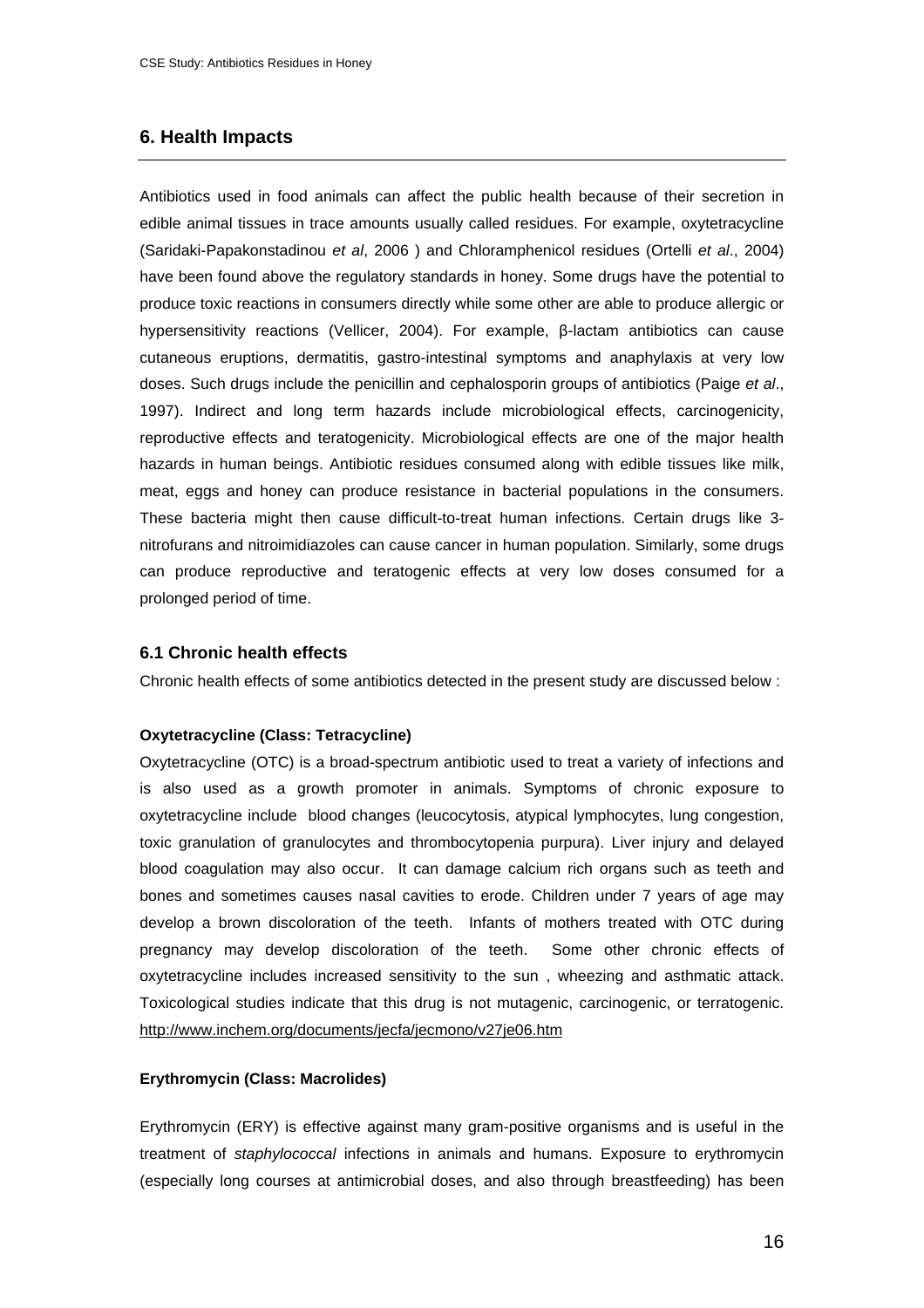linked to an increased probability of pyloric stenosis in young infants a condition that causes severe vomiting in the first few months of life (Maheshwai, 2007).

Erythromycin is a reproductive hazard (terratogen) with chronic exposure. Cardiac malformation was observed in infants of women who had taken erythromycin in their early pregnancy (JECFA, 1997)

#### **Enrofloxacin (Class: Fluoroquinolones)**

Enrofloxacin (ENR) a fluroquinolone antibiotic which acts by inhibition of bacterial DNA gyrase Embryo lethality and terratogenicity of fluoroquinolone antibacterials in rats and rabbits has been suggested (Guzman *et al*., 2003). Chromosomal aberrations evaluated in cultures of human peripheral lymphocytes from eight healthy donors, exposed to the antimicrobial enrofloxacin or to its major metabolite ciprofloxacin suggested a genotoxic effect of enrofloxacin and ciprofloxacin (Gorla et al , 1999). It is also associated with increased photosensitivity. The Food and Drug Administration's Center for Veterinary Medicine has proposed to withdraw approval for use of the fluoroquinolone antimicrobial, enrofloxacin, in poultry based not on drugs direct toxicity but on potential for increasing human pathogen resistance. Source: http://www.fda.gov/cvm/Documents/baytrilDDL.pdf

#### **Chloramphenicol (Class: Amphenicol)**

Chloramphenicol (CAP) a bacteriostatic antimicrobial previously used in veterinary medicine. It has been found to be potentially carcinogenic, which makes it an unacceptable substance for use with any food producing animals, including honey bees. The United States, Canada, and the European Union (EU), as well as many other countries, have completely banned the usage of CAP in the production of food. Chloramphenicol is anticipated to be a human carcinogen and genotoxic from studies in humans. It is toxic to blood, kidney, liver. Repeated or prolonged exposure to Chloramphenicol can lead to target organ damage, bone marrow toxicity. The most serious effect of chloramphenicol is aplastic anaemia which is idiosyncratic (rare, unpredictable, and unrelated to dose) and generally fatal and could presumably be triggered by residues (Payne *et al*, 1999) Several reports document human fatalities resulting from ophthalmic preparations containing chloramphenicol, with total exposure dozes that could be achieved from food residues (Settepani,1984).

#### **Ampicillin (Class: ß-lactam)**

Ampicillin (AMP) is a penicillin derivative  $\beta$ -lactam antibiotic is widely used in cattle, swine, honey bees and poultry to treat infections and as feed or drinking water additives to prevent some diseases. Workers from an antibiotic-producing factory developed asthma and eosinophilia on inhalation of ampicillin and related substance (Davfes *et al,* 1974). Ampicillin may cause recurrent cholestatic hepatitis (Koklu *et al*, 2003). Repeated contact may cause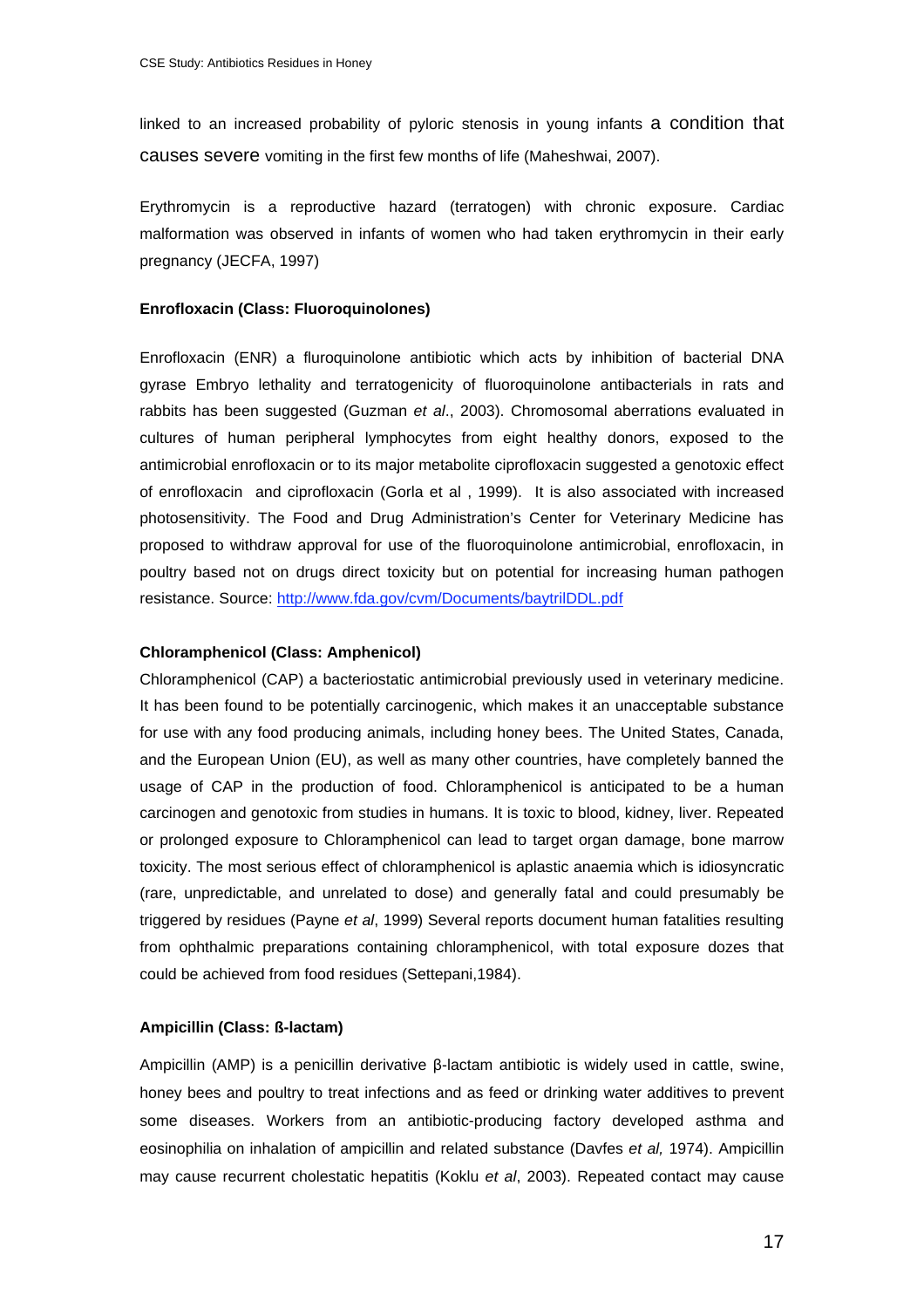allergic reactions, asthmatic attack, exfoliative dermatitis, anemia, thrombocytopenia, thrombocytopenic purpura, eosinophilia, leukopenia, and agranulocytosis. http://www.druglib.com/druginfo/ampicillin/side-effects\_adverse-reactions/

#### **6.2 Antibiotic Resistance**

Antibiotic resistance is the ability of a microorganism to withstand the effects of an antibiotic. If even at a large dose, the antibiotic is not effective in treating an infection, then the microorganism that is responsible for the infection is declared as resistant to that antibiotic (Goosens, 2005).

Antibiotic resistance is a global public health concern today. The U.S. Centers for Disease Control and Prevention (CDC, 2000) has described antibiotic resistance as "one of the world's most pressing health problems", because "the number of bacteria resistant to antibiotics has increased in the last decade [and] … many bacterial infections are becoming resistant to the most commonly prescribed antibiotic treatments." The World Health Organization (WHO) has identified antibiotic resistance as "one of the three greatest threats to human health."

Its primary cause is long-term over-exposure to antibiotics through their use as medicines in humans, as well as in animals, horticulture and for food preservation. The types of antibiotics used in animals are frequently the same as, or closely related to, those used in humans. Factors influencing the development of resistance include drug concentration, duration of exposure, organism type, antimicrobial type and host immune status (WHO, 1997).

Antibiotic resistance in bacteria evolves via natural selection through random mutation. When a bacterium is exposed to an antibiotic it starts making changes in its DNA to withstand the effects of the medicine. Once it acquires a specific antibiotic-resistant gene, it quickly passes it on to its next generation. Nature has developed different systems for transfer of genes between bacteria (conjugation, transformation, transduction and transposition) and these mechanisms have proven effective in the promotion of resistant genes. If a bacterium carries several resistant genes, it is called multi-resistant or, informally, a superbug. When resistant bacteria are themselves pathogenic or can transfer their resistance genes to pathogenic bacteria, adverse health effects can result.

Adverse consequences of selecting resistant bacteria in animals include:

- the transfer of resistant pathogens to humans via direct contact with animals, or through the consumption of contaminated food or water;
- the transfer of resistance genes to human bacteria;
- an increase in the prevalence of resistant bacteria in animals;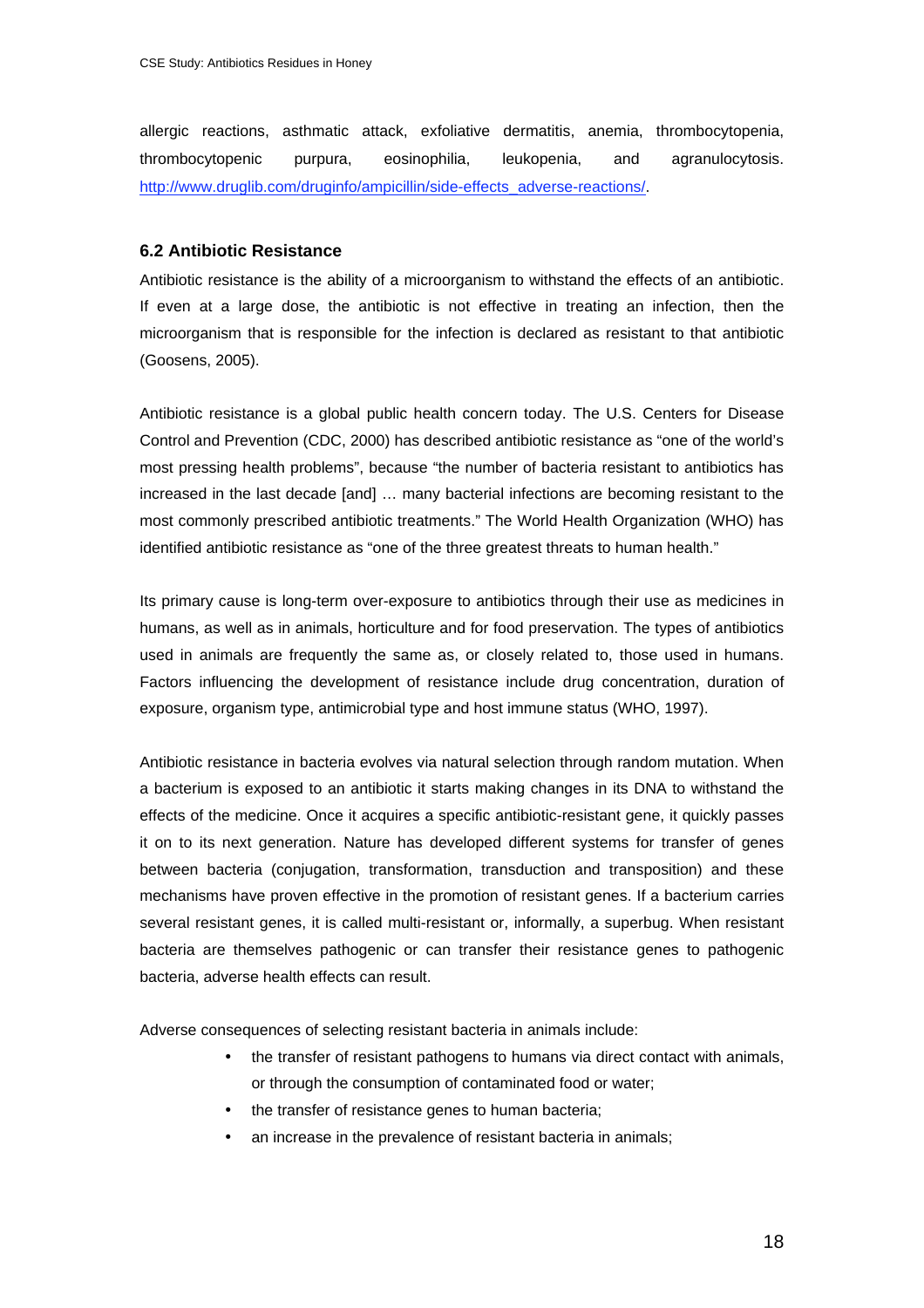- an increase in the incidence of human infections caused by resistant pathogens;
- and potential therapeutic failures in animals and humans.
- residues of antimicrobial agents in food of animal origin in excess of the agreed acceptable maximum residue levels (MRLs) may contribute to the generation of resistance in bacteria in humans.

Several WHO consultations and other expert bodies have identified links between antibiotic use in animals and the emergence of mainly food-borne bacteria which are resistant to important antibiotics which are used in treating infectious diseases in humans. In December 2003, an expert workshop was jointly convened by the Food and Agriculture Organization of the United Nations (FAO), the World Organization for Animal Health (OIE) and the World Health Organization (WHO) to make a scientific assessment of resistance risks arising from non-human use of antibiotics/antimicrobials. The workshop concluded that "there is clear evidence of adverse human health consequences due to resistant organisms resulting from non-human usage of antimicrobials. These consequences include infections that would not have otherwise occurred, increased frequency of treatment failures (in some cases death), and increased severity of infections".

In recent years, more evidence has emerged of an association between use of antibiotic agents in food animals and antibiotic resistance among bacteria isolated from humans. An outbreak of human nalidixic acid-resistant *Salmonella typhimurium* DT104 infection in Denmark was traced to a pig farm. Another outbreak of the same infection, reported in the United Kingdom, was traced to a dairy farm where Fluoroquinolones had been used on the cattle a month before the outbreak. In the United States, there was a marked increase in the proportion of domestically acquired *Campylobacter* infections that were Fluoroquinoloneresistant, following the first approved use of Fluoroquinolones in food animals in 1995 (WHO, 2009).

The WHO, in fact, has recommended that antibiotics which are also licensed in human medicine should not be used any more as growth promoters in livestock. An EU resolution to this effect was put in place in 1999. Since then, studies from Denmark, Germany and Italy have shown a significant reduction in Vancomycin-resistant *Enterococci* isolations from poultry and poultry-derived food products. Some European member states (such as Denmark) have, with insignificant or no consequence either on disease rates in animals or on meat market prices, voluntarily suspended the use of all growth promoters irrespective of their human health importance.

The major challenge in combating antibiotic resistance lies in the development and implementation of methods for their prudent use. Attention also must be paid to the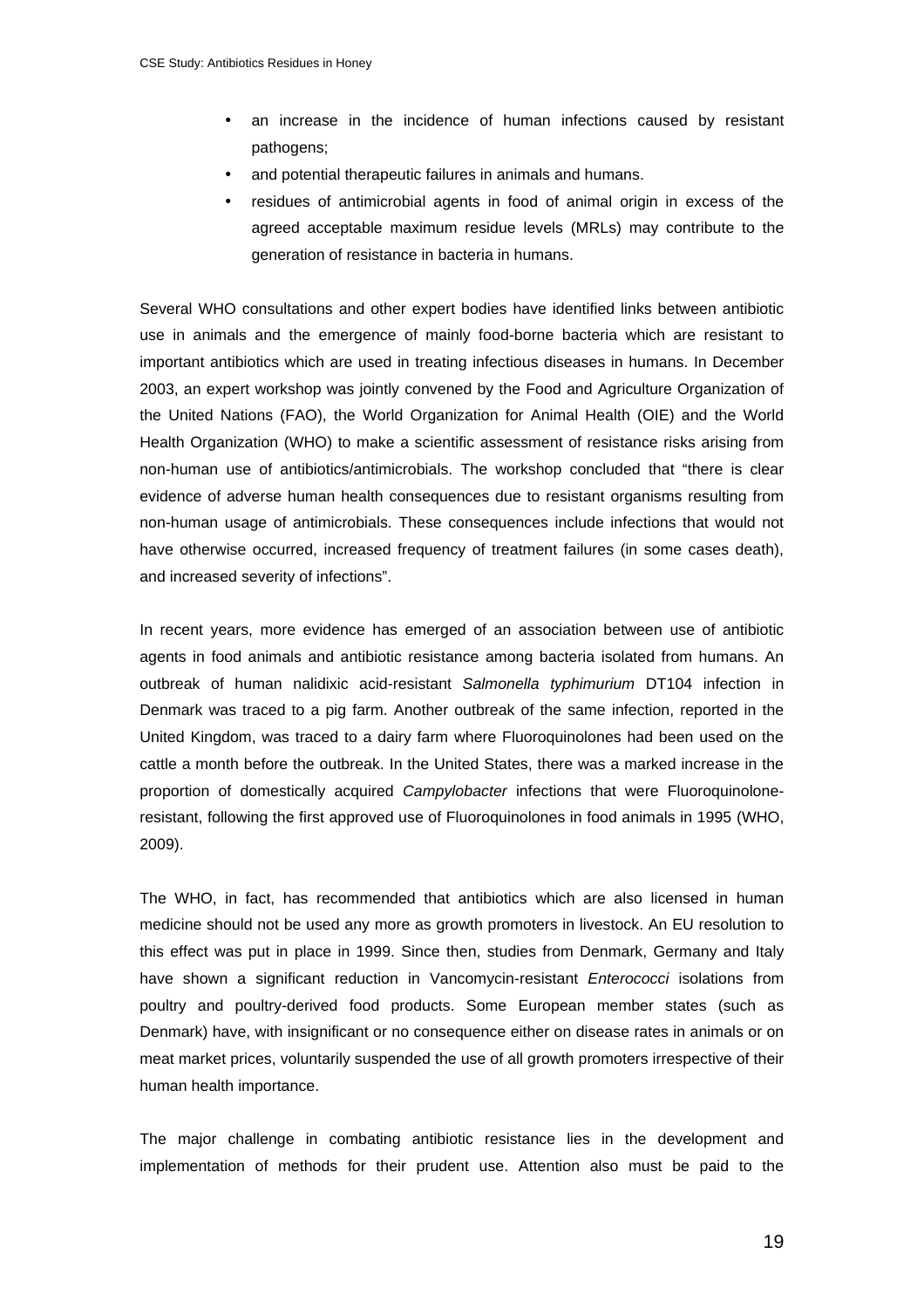development of mechanisms for safety assessments of antibiotics intended for 'food' animal use. There is a significant difference between 'traditional' chemical residue-based determination of safety of animal drugs and the determination of safety in the context of antibiotic resistance. Some 'methodologies' have been proposed for the latter, but none have been implemented so far.

#### **7. Review of Literature**

Antibiotic residues in honey have recently become a major consumer concern. It has become evident that residues of antibiotics in honey originate mostly not from the environment but from improper beekeeping practices. There are several international reports of antibiotic residues in honey samples, however there are very few reports of antibiotics in honey sold in domestic market in India. There are reports of tests conducted by Agricultural Processed Food Product Export Development Agency (APEDA) and EIC from 2005 onwards show high levels of antibiotics and heavy metals in honey exported from India to EU and US. In 2006, about 14 per cent samples were contaminated with tetracycline. In 2007-08, about 28 per cent samples were contaminated with this ame antibiotic. Of the 362 honey samples it tested in 2009-2010 by the EIC, 29.2 per cent samples had more than the prescribed limit of antibiotics and heavy metals (EIC documents).

Another consignment belonging to Lee Bee Impex, a big exporter based in Ludhiana in Punjab, was barred from entering the US market in 2007—the honey was found to have originated in China and had residues of fluoroquinolone.

According to the Alert Notices issued by FSA (Food Standards Agency) of UK in March 2003 on the contamination of Indian foods based on the tests at importing points Dabur Honey was contaminated with antibiotic Streptomycin (Mayande, 2007).

In the period 2000-2001, 248 samples of locally produced and imported honey were monitored for the presence of residues of veterinary drug residues. Streptomycin was detected in 4 out of 248, tetracycline in 2 out of 72, sulfonamides in 3 out of 72 samples. No residues of  $\beta$  lactam antibiotics and chloramphenicol were found. In imported honey samples streptomycin was detected in 51 out of 102 samples, tetracyclines in 29 out of 98 samples, sulfonamides in 31 out of 98 samples, chloramphenicol 40 out of 85 samples. For the streptomycin and tetracycline contamination, most cases involved the beekeeper admitting to having added foreign honey to his production (Reybroeck, 2003).

Of the 75 samples of honey obtained commercially in Switzerland, 34 which originated from Asian countries, 13 samples (17%) contained chloramphenicol residues. Concentration of chloramphenicol measured in honey between 0.4 and 6.0  $\mu$ gkg<sup>-1</sup>, with six samples containing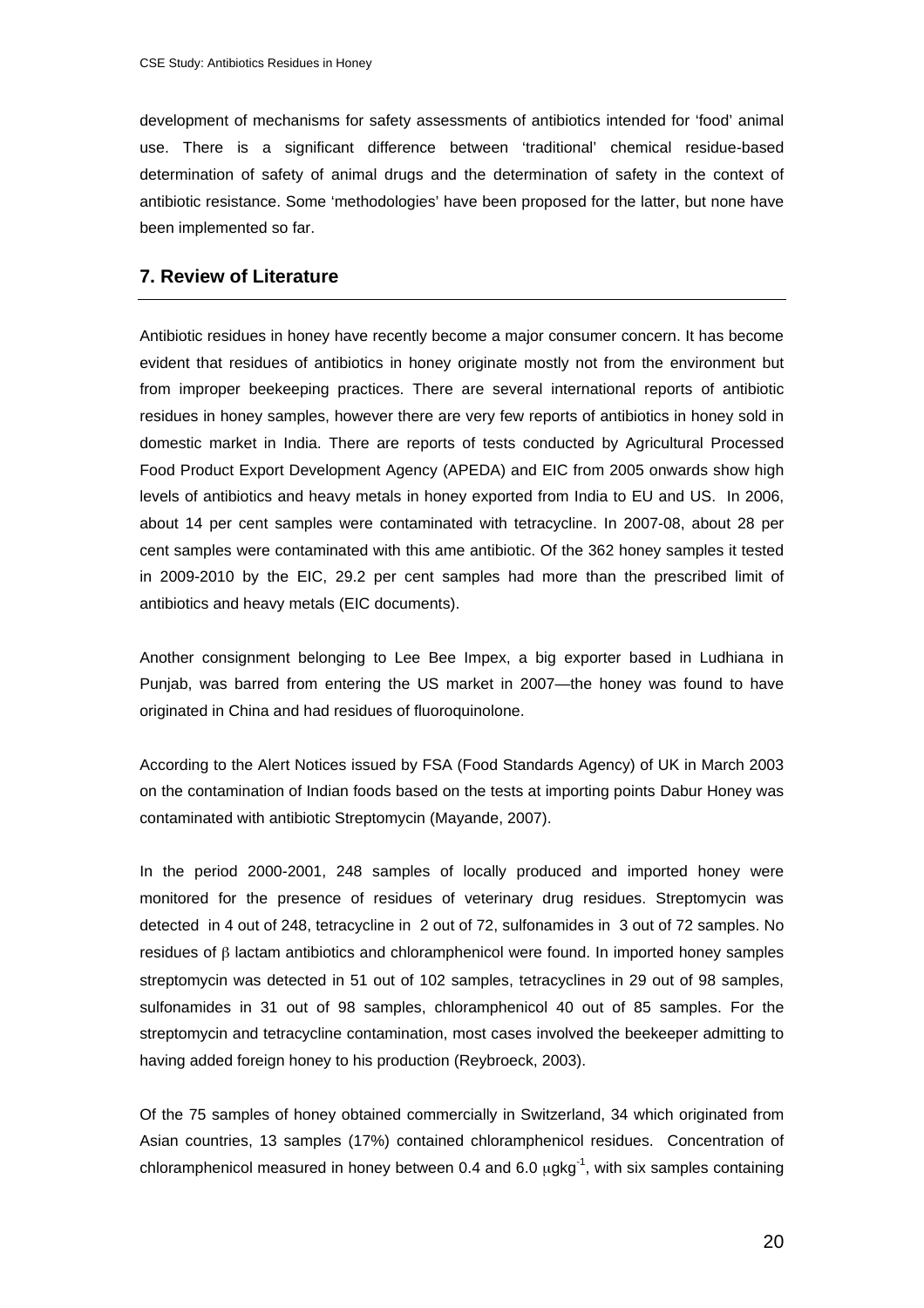approximately  $0.8-0.9$   $\mu$ gKg<sup>-1</sup> (just below the Swiss limit) and two containing approximately 5 μgkg-1 (Ortelli *et al*, 2004).

Another study in which 251 honey samples produced across Greece were analysed by Liquid chromatography to detect tetracycline-derived residues. 29% of the samples had tetracycline residues. Majority of samples contained residues from 0.018-0.055 mg/kg of honey while some others had residues in excess of 0.100mg/kg (Saridaki-Papakonstadinou *et al*, 2006 )

Centre for Food Safety (CFS) found that two of the 19 samples of honey collected for examination for antibiotics contained trace amounts of chloramphenicol, one brand of honey produced in Jiangxi (under batch number 20060424, with "best before" date 24.4.2008) and another brand produced in Zhuhai (with "best before" date 30.6.2008). Other antibiotics found in the honey samples in trace amount, namely streptomycin, sulfamethoxazole (a kind of sulfonamides) and ciprofloxacin (a kind of quinolone), they can normally be used in food animals. (CFS, 2006)

In February 2006, the Florida Department of Agriculture and Consumer Services reported that residues of two fluoroquinolones of concern, ciprofloxacin and enrofloxacin were found in honey samples that was traced back to a firm from China. The State subsequently, on August 14, 2006, FDA issued Import Alert No. 36-04 requiring detention without physical examination of honey due to presence of fluoroquinolones.

http://www.fda.gov/NewsEvents/Testimony/ucm110728.html

Nectar and Honey samples collected from bee hives during the peak flowering seasons of rubber (March to April) and banana (December to January) plantation crops in southern part of Tamil Nadu were analysed for antibiotic residues. Nectar and honey samples showed 4-17 and 11-29  $\mu$ g/kg of streptomycin, 2-29 and 3-44  $\mu$ g/kg of ampicillin and 17-34 and 26-48 g/kg of kanamycin respectively (Solomon *et al*, 2006 ).

Out of the 3855 honey samples tested 1.7% samples were non compliant with the EU standards Antibiotic were detected in the honey samples in the range- Streptomycin 3 – 10,820μg/kg, Sulfonamides 5 – 4,592μg/kg, Tetracyclines 5 – 2,076μg/kg, Chloramphenicol 0.1 – 169μg/kg, Nitrofurans 0.3 - 24.7μg/kg, Tylosine 2 – 18μg/kg, Quinolones <1 - 504μg/kg (Diserens, 2007).

50 honey samples comprising chestnut, pine, linden and multiflower honeys collected from the hives in Southern Maramar region of Turkey were analysed for erythromycin residues by Liquid Chromatography-mass spectrometry using Electrospray ionization in the positive ion mode (LC-ESI-MS). Four of the honey samples were contaminated with erythromycin residues at concentrations ranging from 50 to 1776 ngg<sup>-1</sup>. An erythromycin-fortified cake feeding assay was also performed in a defined hive to test the transfer of erythromycin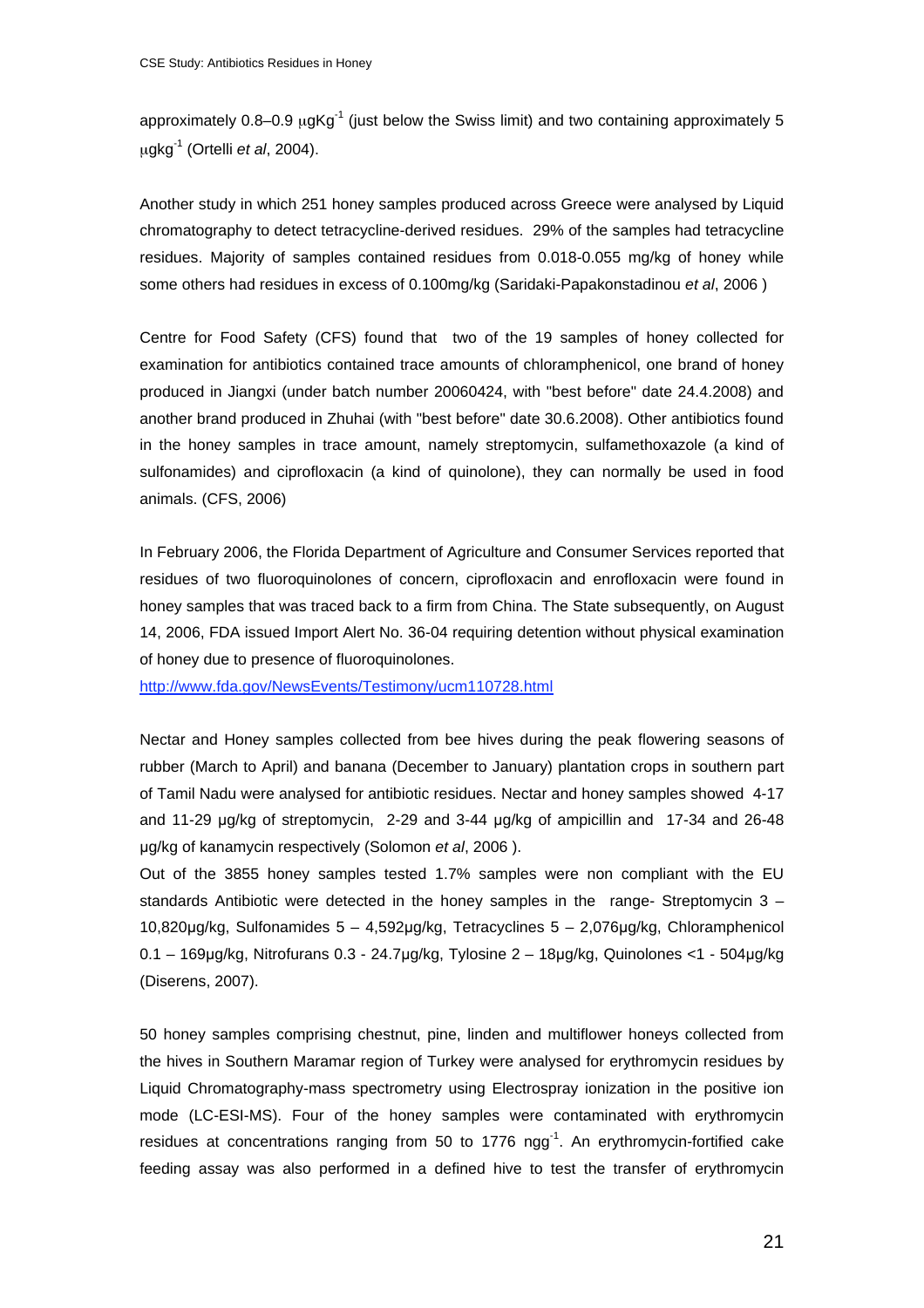residue to the honey matrix. In this test hive, the residue level in the honey,3 months after dosing, was approximately 28 ngg-1. (Gunes *et al* , 2008).

Another study aimed to assess oxytetracycline (OTC) residue levels in honey after treatment of honeybee colonies with two methods of application (in liquid sucrose and in powdered icing sugar. The samples of honey were extracted up to 12 weeks after treatment and following metal chelation and analysed by HPLC showed that the current method of application of Oxyteracyclin(Terramycin) in liquid form results in very high residue levels in honey with residues of 3.7 mg/kg, eight weeks after application(Thompson *et al* 2005).

Recently researchers have developed a method to simultaneously detect the presence of 17 antibiotics (macrolides, tetracyclines, quinolones, and sulfonamides) in honey samples taken from supermarkets while five were collected from various private beekeepers throughout Granada and Almería. The results of the study show that one of the commercial honey samples contained 8.6 μg/Kg, while another contained traces of sarafloxacin and residues of tylosin, sulfadimidine and sulfachlorpyridazine were found in the honey from one bee farm(Vidal *et al* 2009).

A total of 57 real royal jelly samples collected from beekeepers and supermarkets were analyzed for seven fluoroquinolones used in beekeeping, viz. ciprofloxacin, norfloxacin, ofloxacin, pefloxacin, danofloxacin, enrofloxacin, and difloxacin, were analysed by high performance liquid chromatography with fluorescence detection. Ofloxacin, ciprofloxacin, and norfloxacin, were detected in concentrations ranging from 11.9 to 55.6 ng/g in some royal jelly samplesmand difloxacin was found at concentrations of about 46.8 ng/g in one sample though it is rarely used in beekeeping (Zhou *et al* , 2009).

# **8.Sampling**

A total of 12 branded honey samples were collected randomly from different shops in Delhi in the month of July 2009. 10 honey samples were from Indian companies and two were imported honey. Sample details and related information is given in Annexure I. The samples were analyzed at PML during 2009-2010.

# **9. Materials and Methods**

Each honey sample was analyzed in triplicate for 6 antibiotics of 5 major classes using High Performance Liquid Chromatography (HPLC) with Diode Array detector (DAD) and Fluorescence Detector (FLD). Published methods were used for the extraction and clean up and validated at PML.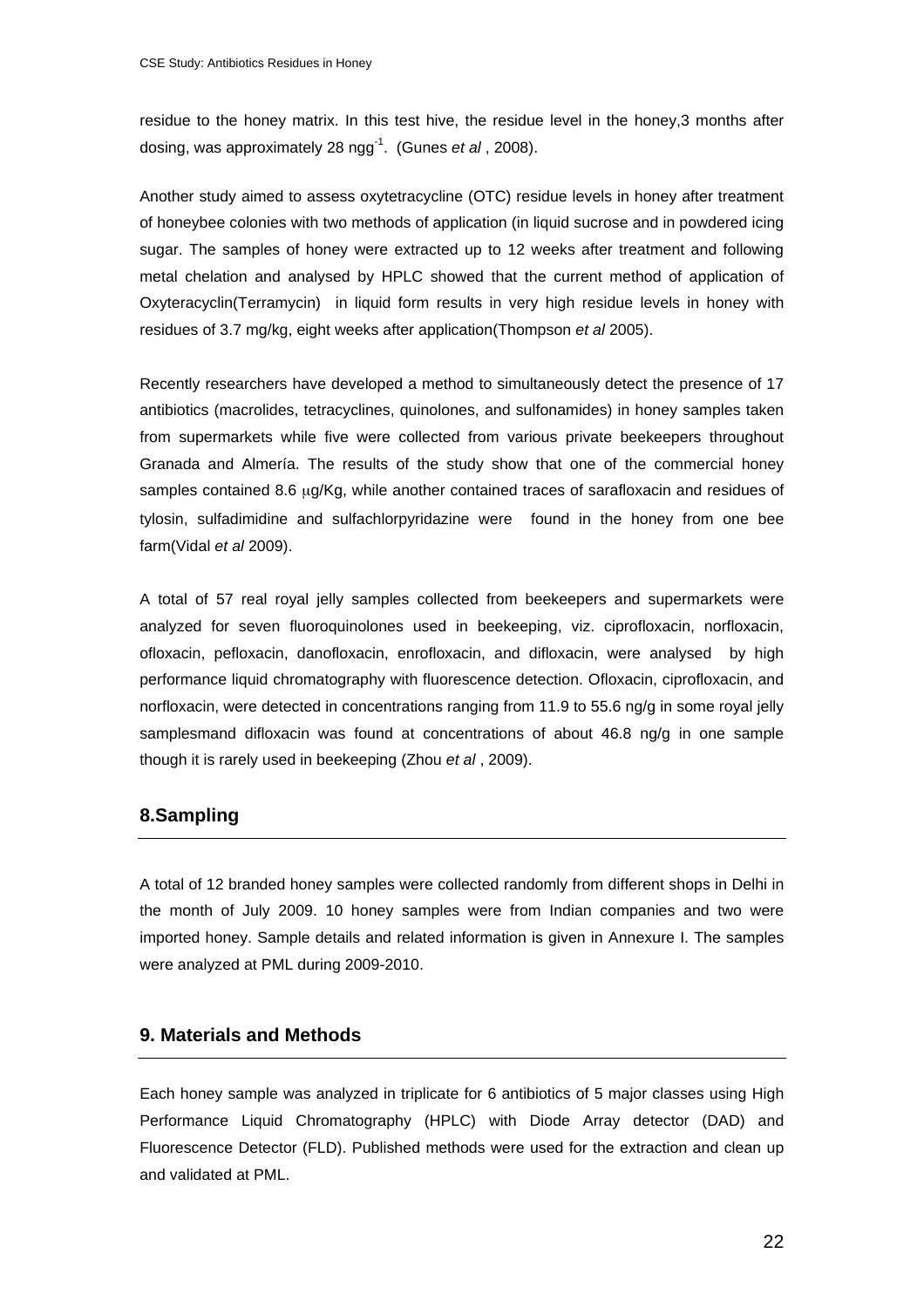# **9.1 Equipments**

• HPLC Agilent technologies (1100 series) equipped with DAD, FLD, and Post Column Derivatization unit.

- $\cdot$  HPLC Column: Zorbax ODS column, C18 5 µm, 4.6mm x 250mm
- HPLC Column: Zorbax Eclipse XDB column, C8- 3 um, 4.6mm x 150mm
- Vacuum manifold
- Solid Phase extraction Cartridges SampliQ OPT 3 ml, 60 mg cartridges, SampliQ OPT 6
- ml, 150 mg cartridges and SampliQ C18 endcapped, 3 mL tubes, 500 mg cartridge
- 250 μL syringe from Hamilton Co.
- Syringe filters 4mm syringe filter 0.45 μm, PFTE
- Vortex
- Sonicator
- Centrifuge of Remi equipments
- Nitrogen evaporator, with 50 $\mathrm{^0C}$  water bath

# **9.2 Chemicals**

All the solvents used (acetonitrile, methanol and ethyl acetate) were HPLC grade. Other reagents used for the analysis like Formic acid, Acetic acid, Potassium di-hydrogen phosphate, di-Potassium hydrogen phosphate, Ammonia, Sodium Hydroxide, Potassium Hydroxide, Sodium Chloride etc. were of analytical grade and purchased from Merck Ltd. Water used was HPLC grade (Milli-Q).

# **9.3 Glassware**

All the glassware used - beaker, volumetric flask, conical flask, funnel, pipettes, sample tubes, centrifuge tubes etc. - were cleaned with detergent and 10% nitric acid and rinsed thoroughly with distilled water before use.

# **9.4 Standards**

Antibiotic reference standards were obtained from Sigma chemicals USA. The purity of the reference standards used is as follows:

- Oxytetracycline hydrochloride: 98.1%
- Chloramphenicol palmitate: 97.9%
- Ampicillin trihydrate: 99.8%
- Erythromycin A-dihydrate: 95.5%
- Enrofloxacin: 99.9%
- Ciprofloxacin: 99.9%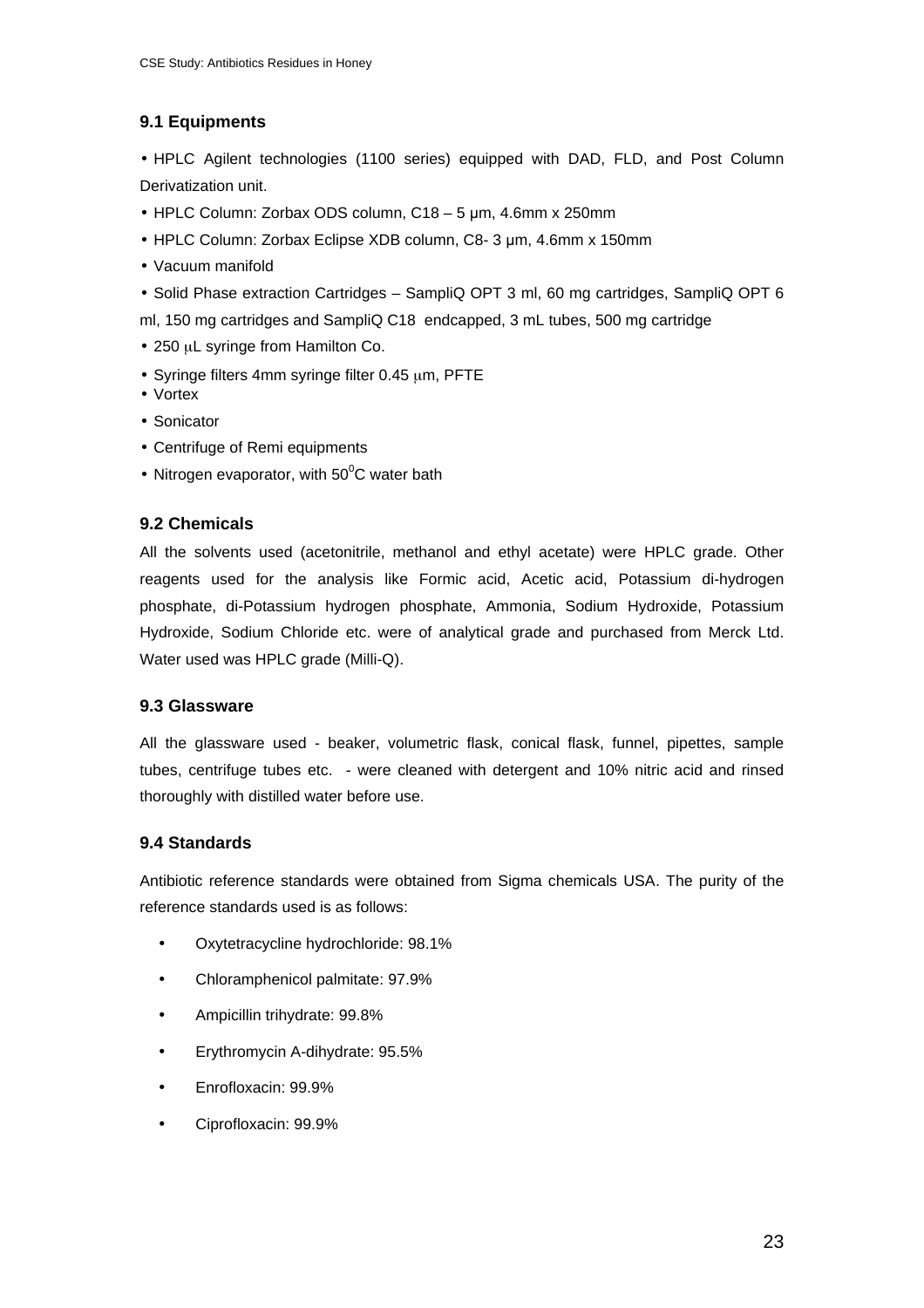# **9.5 Sample extraction, Clean up and Analysis**

# **9.5.1 Oxytetracycline (Class: Tetracyclines)**

#### a. **Standard solutions and reagents preparation**

### *Stock standard solution (100* μ*g/mL)*

Accurately weighed 2.5 mg of oxytetracycline into 25 mL volumetric flask; dissolved in methanol and diluted to volume. Stock solutions were stored at 4ºC for about 1 month.

# *Working standard solutions (5-100 ng/mL)*

Working standard solutions (5-100ng/mL) were prepared from stock standard solution by appropriate dilution with 0.01M oxalic acid in a 10 mL volumetric flask. The solution was mixed thoroughly and prepared fresh every day.

# *10mM oxalic acid*

1.26 g oxalic acid dihydrate dissolved in water in 1L volumetric flask and diluted to a final volume with water and mixed well by inversion and prepared daily.

# *McIlvaine buffer-pH 4.0*

Mix 1L of 0.1M citric acid with 625 mL of 0.2M anhydrous  $Na<sub>2</sub>HPO<sub>4</sub>$  in a 2L volumetric flask and pH adjusted to 4.

# *Na2EDTA-McIlvaine buffer solution (0.1M)*

To 1.625 L McIlvaine buffer add 60.5 g disodium EDTA dihydrate and mixed until dissolved. Prepared weekly.

# **b. Sample preparation**

# *Extraction by liquid-liquid extraction (LLE)*

5 g sample of honey was dissolved in 20 mL of 0.1 M Na2EDTA-Mcllvaine buffer at pH 4. The solution was vortexed for 5 minutes, filtered and made ready for SPE clean-up procedure (Pagliuca et. al., 2002).

# *Clean-up by solid phase extraction (SPE)*

After extraction, sample was loaded on a SampliQ OPT 3 ml (60 mg) cartridge previously conditioned with 1 mL methanol and 1 mL water. The SPE cartridge was then washed with 10 mL water. Finally, the sample was eluted with 1 mL ethyl acetate directly in sample tube. After evaporating the solvent at 40ºC under nitrogen stream, the residues were reconstituted with 1 mL HPLC mobile phase (Pagliuca *et. al*., 2002).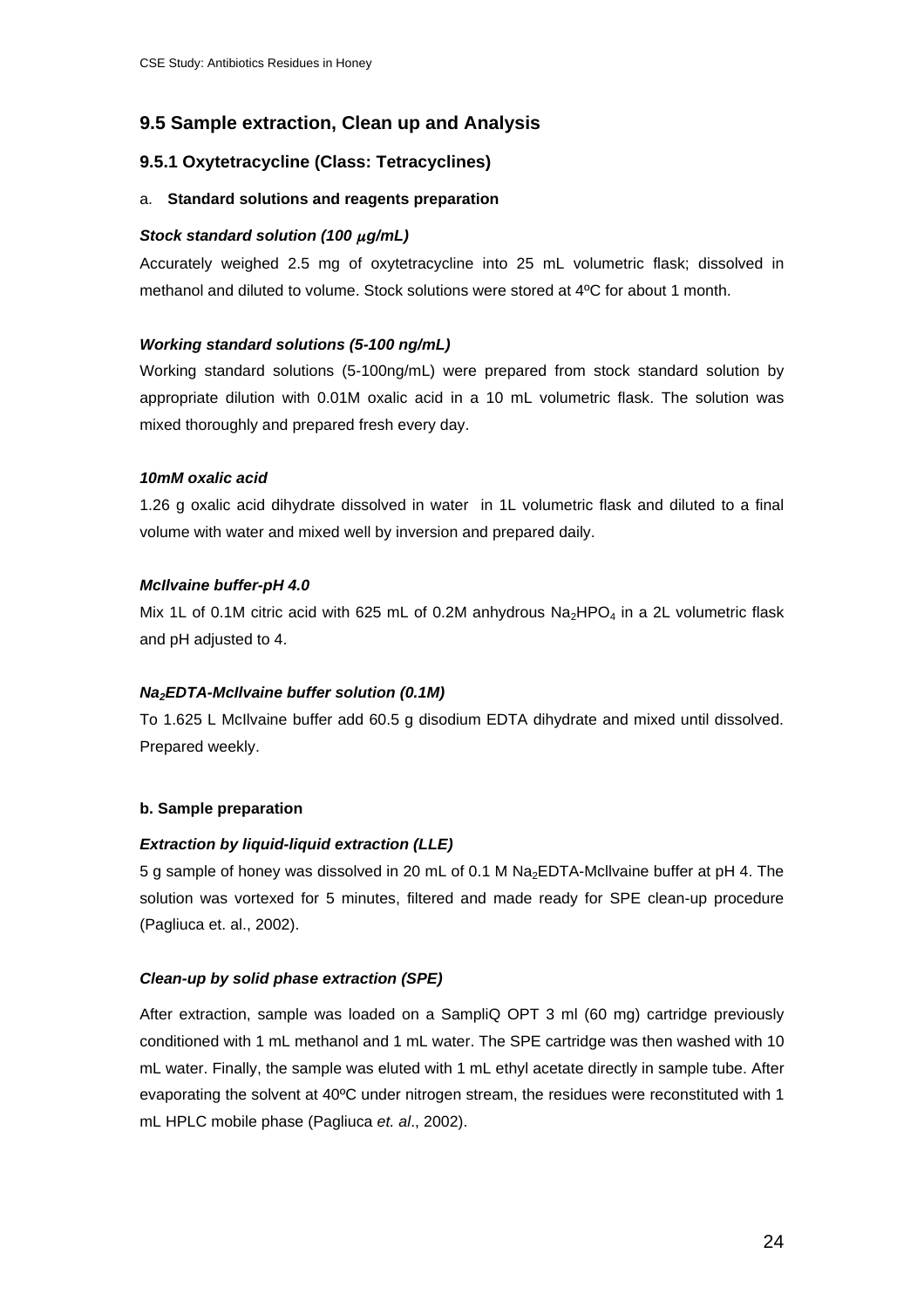#### **c. Analysis**

The sample was analysed by (Pagliuca et. al., 2002) with some modifications using HPLC equipped with DAD detector and Zorbax Eclipse XDB C8 3  $\mu$ m (150 x 4.6 mm I.D.) column at 30ºC in isocratic conditions with mobile phase; aqueous oxalic acid (0.01M), acetonitrile and methanol (70:15:15). The flow rate was 1.0 mL/minute. The DAD detector monitored the eluent at 360 nm and measured spectra from 200 to 400 nm. The sample injection volume was 100 μL. Retention time of oxytetracycline was 2.7 minutes.

# **9.5.2 Chloramphenicol (Class: Amphenicol)**

#### **a. Standard solutions and reagents preparation**

#### *Stock standard solutions (100* μ*g/mL)*

Accurately weighed 2.5 mg of chloramphenicol into 25 mL volumetric flask and dissolved in acetonitrile and diluted to volume. Stock solutions were stored at 4ºC for about 1 month.

#### *Working standard solutions (5-100 ng/mL)*

Working standard solutions (5-100 ng/mL) were prepared everyday from stock standard solution by the appropriate dilutions with acetonitrile and water (20:80 ratio) in 10 mL volumetric flasks.

#### **b. Sample preparation**

#### *Extraction by liquid-liquid extraction (LLE)*

5 g honey sample was weighed into 50 mL capped centrifuge tube (Zhao & Ball 2009). This was followed by addition of 5 mL of water and vortexed for 3 minutes to mix the sample thoroughly. 5 mL of ethyl acetate was then added to the centrifuge tube. The tube was tightly capped and vortexed for 5 minutes. The tube was then centrifuged at 3,200 rpm for 5 minutes. The upper organic layer was carefully transferred to another tube using disposable pipettes. This process was repeated twice and supernatant was combined and evaporated to dryness with a controlled nitrogen flow drier at 50ºC and reconstituted into 5 mL of water, vortexed and sonicated to completely dissolve the residue. The sample was then ready for SPE clean up.

#### *Clean-up by solid phase extraction (SPE)*

For SPE clean up, SampliQ OPT 3 mL (60 mg) cartridges were preconditioned with 3 mL methanol and then equilibrated with 5 mL of water (Zhao and Ball, 2009). The 5 mL sample extract was then loaded to cartridge and passed through the cartridge slowly (0.5 mL/min). The SPE cartridges were rinsed with 5 mL water twice. The entire effluent was discarded. Full vacuum was applied to the cartridge for 3 minutes to completely dry the resin. Finally, the residues were eluted with 5 mL of 20:80 methanol/ethyl acetate (2.5 mL x 2) at a rate of 1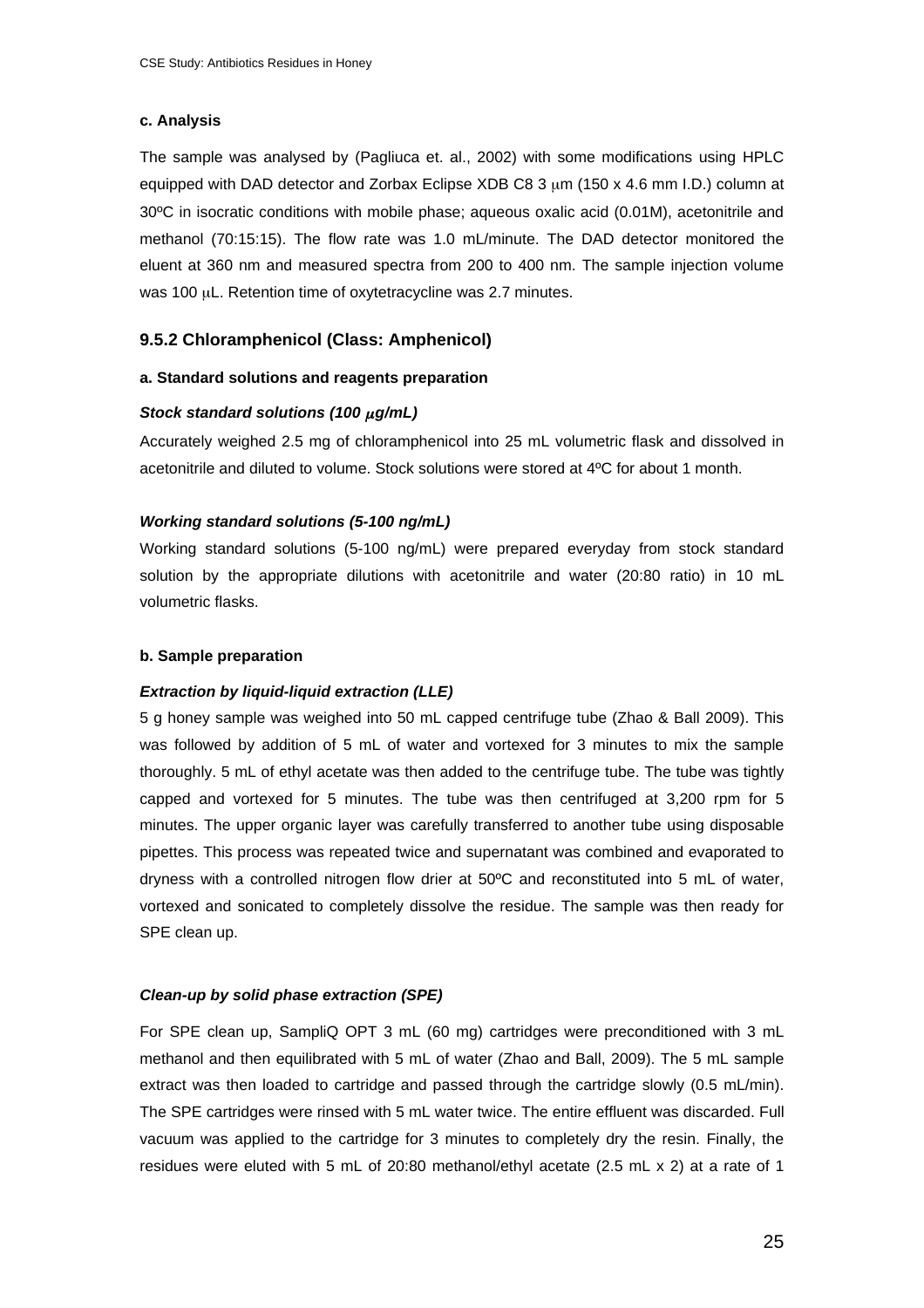mL/min. The eluent was collected into clean tubes and dried under nitrogen stream at 50ºC. The residue was reconstituted in 1 mL of 20:80 Acetonitrile/water. The sample was vortexed and sonicated to completely dissolve the residue in the tubes.

#### **c. Analysis**

The sample was analysed by HPLC equipped with DAD detector using a Zorbax Eclipse XDB C8 3  $\mu$ m (150 x 4.6 mm I.D.) column in gradient conditions in gradient conditions given below, with mobile phase - Acetonitrile (A) and Water–pH (8.5) (B) adjusted with 0.01% ammonia (Zhao & Ball, 2009). The column temperature was maintained at 30ºC.

| Time<br>(min) | <b>Acetonitrile</b><br>(A) | Water(pH 8.5 adjusted with<br>0.01% ammonia)<br>'B) | Flow (ml /min) |
|---------------|----------------------------|-----------------------------------------------------|----------------|
|               | 20                         | 80                                                  | 0.5            |
| 0.5           |                            | 80                                                  | 0.5            |
|               | 100                        |                                                     | 1.0            |
|               | 100                        |                                                     | 1.C            |
| 10            | 80                         | 20                                                  | 0.5            |
| 12            |                            | 20                                                  | 0.5            |

 The DAD detector monitored the eluent at 280 nm and measured spectra in UV range. The sample injection volume was 100 μL. The retention time of Chloramphenicol was at 8.7 minutes.

#### **9.5.3 Ampicillin (Class: β-Lactam)**

#### **a. Standard solutions and reagents preparation**

#### *Stock standard solutions (100* <sup>μ</sup>*g/mL)*

Accurately weighed 2.5 mg of ampicillin into 25 mL volumetric flask and dissolved in acetonitrile-water (1:1) and diluted to volume. Stock solutions were stored at 4ºC for about 1 month.

#### *Working standard solutions (5-100 ng/mL)*

Working standards (5-100 ng/mL) were prepared everyday from stock standard solution by appropriate dilutions with acetonitrile – water (1:1) in 10 mL volumetric flask.

#### *25mM Phosphate buffer (KH2PO4)*

Accurately weighed 3.4 g of  $KH_2PO_4$  into 1L volumetric flask and dissolved in water and the pH was adjusted to 3 with phosphoric acid and diluted to volume.

#### *Extraction solution-0.1M phosphate buffer (pH-9.2)*

Accurately weighed 13.8 g of sodium di-hydrogen orthophosphate monobasic; monohydrate, into a 1L volumetric flask and dissolved in water and adjusted to pH 9.2 with drop-wise addition of 10N NaOH and diluted to volume with water.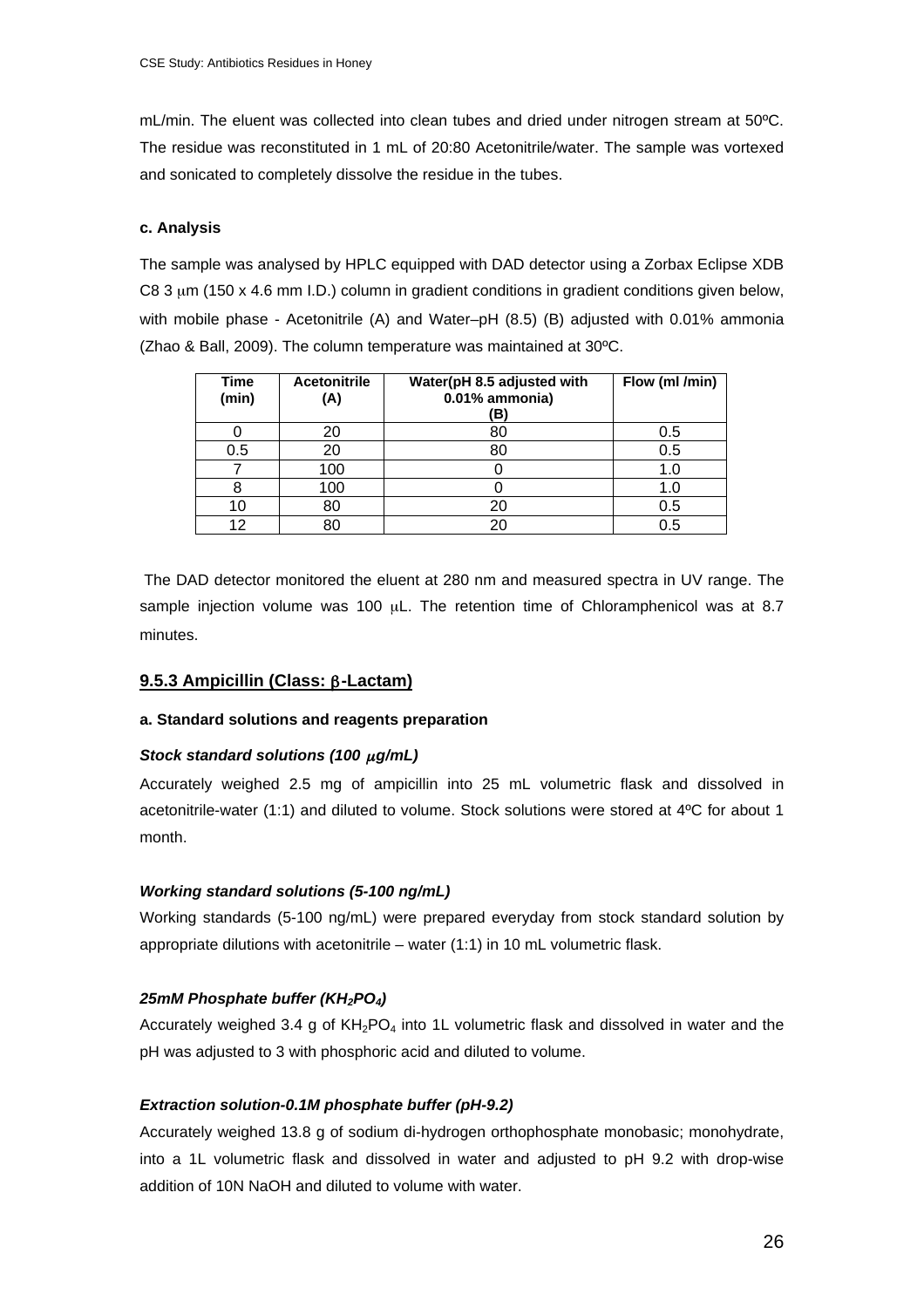#### *Sodium chloride solution (2%)*

Accurately weighed 20 g of NaCl and dissolved in water, transferred to a 1L volumetric flask and diluted to volume with water.

#### **b. Sample preparation**

#### *Extraction by liquid-liquid extraction (LLE)*

5 g of honey sample was weighed into 50 mL capped centrifuge tube (Wang, 2004). 20 mL of extraction solution was added and the centrifuge tube was capped tightly and vortexed for 5 minutes until honey was completely dissolved. The tubes were then centrifuged at 4,000 rpm for 10 minutes at room temperature to remove particles from solution and thereby avoid plugging the SPE cartridge. After centrifugation the upper layer was carefully transferred to another tube using disposable pipettes. The sample was then ready for SPE clean up.

#### *Clean-up by solid phase extraction (SPE)*

For SPE clean up, SampliQ C18 endcapped, 3 mL tubes, 500 mg cartridges were preconditioned sequentially with 10 mL methanol, 10 mL water, 10 mL NaCl solution (2%) and then equilibrated with 2 mL of extraction solution (Wang,2004). The sample extract was then loaded on cartridge and passed through the cartridge slowly under vacuum. The SPE cartridges were then rinsed with 5 mL of water. The entire effluent was discarded. Evacuated the cartridge to dryness by applying full vacuum for 5 minutes. Finally eluted with 3 mL of acetonitrile at a flow rate of 1-2 mL/min under vacuum in a 5 mL test tube. The eluent was evaporated to dryness using nitrogen evaporator at 40ºC-50ºC under a stream of nitrogen. The residue was reconstituted in 1 mL of Acetonitrile : Water (1:1 ratio). The sample was vortexed and sonicated to completely dissolve the residues in the tube.

#### **c. Analysis**

The sample was analysed by HPLC equipped with DAD detector using a Zorbax ODS C18 5 μm (250x4.6 mm I.D.), at room temperature (25°C) in isocratic conditions with 25 mM KH<sub>2</sub>PO<sub>4</sub> (pH-3) and acetonitrile (70:30 ratio) mobile phase (Huber & Onigbinde, 2002). The flow rate was 0.8 mL/min. The DAD detector monitored the eluent at 204 nm and measured spectra in UV range. The sample injection volume was 100 μL. The retention time of ampicillin was 2.6 minute.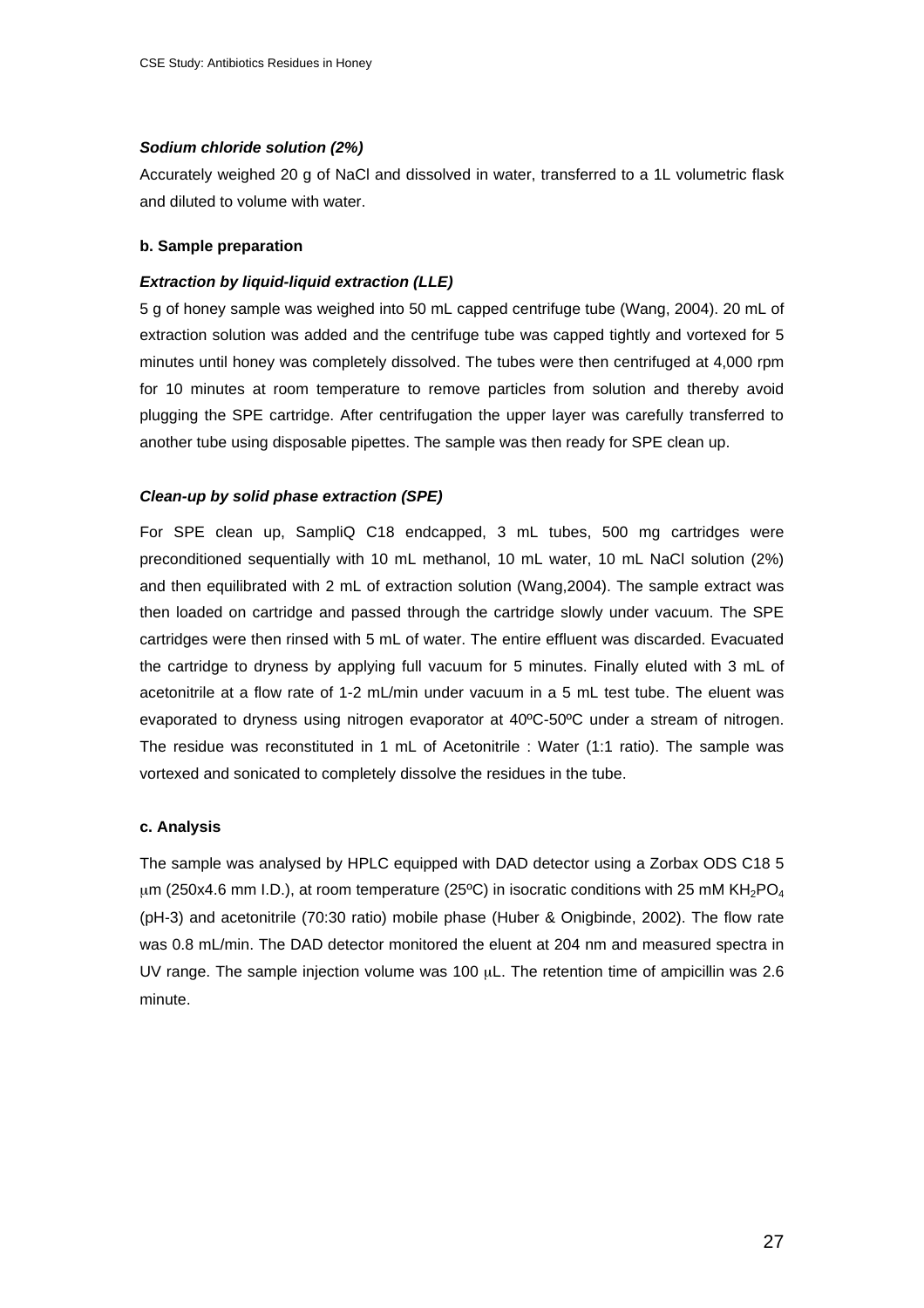### **9.5.4 Enrofloxacin and Ciprofloxacin (Class:Fluoroquinolones)**

#### **a. Standard solutions and reagents preparation**

#### *Stock standard solutions (100* μ*g/mL)*

Accurately weighed 2.5 mg each of enrofloxacin and ciprofloxacin separately into 25 mL volumetric flasks and dissolved in acetonitrile : acetic acid in water (2%) (16:84 ratio) and diluted to volume. Stock solutions were stored at 4ºC for about 1 month.

#### *Working standard solutions*

Working standard solutions of ciprofloxacin (10 -100 ng/mL) and enrofloxacin (5 - 50 ng/mL) were prepared everyday from stock standard solutions by appropriate dilutions with acetonitrile: acetic acid in water (2%) (16:84) in 10 mL volumetric flask .

#### *Formic acid solution (0.1%)*

1 mL of pure formic acid was added into a 1L volumetric flask and diluted to a final volume with water and mixed well by inversion.

#### *Acetic acid solution (2%)*

Placed 20 mL of acetic acid in 1L volumetric flask and diluted to volume with water.

#### **b. Sample preparation**

#### *Extraction by liquid-liquid extraction (LLE)*

2.5 g of honey sample was weighed into 50 mL centrifuge tube. 5 mL water was added and the tube was vortexed for 1 minute until all of the honey dissolved (USFDA Method 2006). Thereafter, 10 mL of acetonitrile and 200 μL acetic acid was added to the sample. The centrifuge tube was capped tightly and vortexed for approximately 30 seconds. 2 g of NaCl was added and the centrifuge tube was again vortexed for 15 seconds. The tube was then centrifuged at 2,400 rpm for 5 minutes and upper organic layer was carefully transferred to another tube using disposable pipettes. This process was repeated twice and supernatant was combined and passed through sodium sulfate cartridge. Sample was then evaporated to dryness with a controlled nitrogen flow at 50ºC before being reconstituted into 1 mL of acetonitrile : 2% acetic acid in water (16:84 ratio), vortexed and sonicated to completely dissolve the residue.

#### **c. Analysis**

The sample was analysed by HPLC equipped with Fluorescence (FLD) detector (Verdon *et. al*., 2005) using a Zorbax ODS C18 5 μm (250x4.6 mm I.D.), at room temperature (25ºC) in gradient conditions given below. The flow rate was 1 mL/min. The FLD detector monitored the eluent at excitation wavelength - 295 nm and emission wavelength - 500 nm. The sample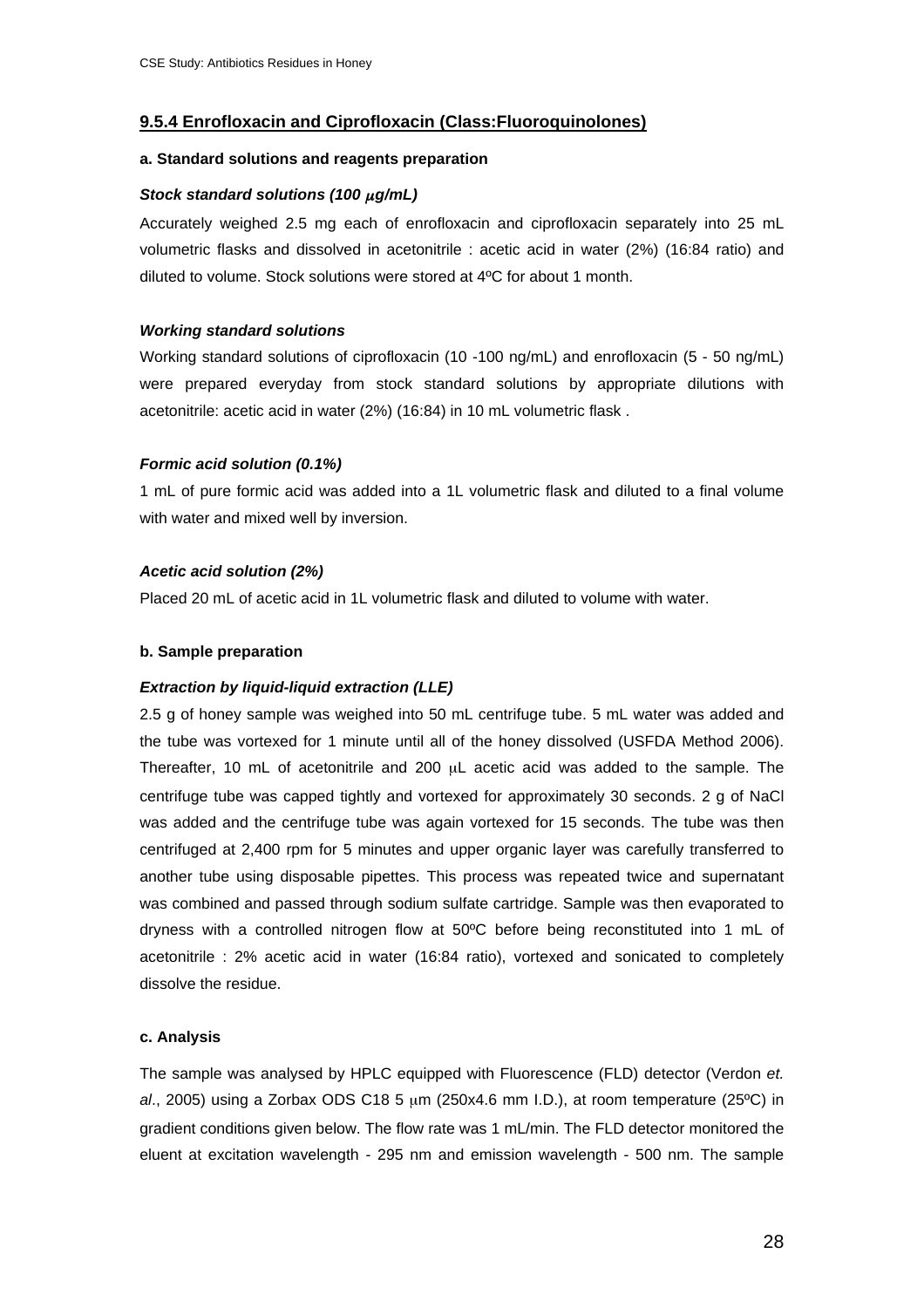injection volume was 100 μL. The retention time was 5.4 minutes for ciprofloxacin and 6.6 minutes for enrofloxacin.

| Time<br>(min) | 0.1% Formic<br>acid (A) | <b>Acetonitrile</b><br>ΈB) | Flow(ml /min) |
|---------------|-------------------------|----------------------------|---------------|
|               | 20                      |                            |               |
| 10            | 90                      |                            |               |

#### **9.5.5 Erythromycin (Class: Macrolides)**

#### **a. Standard solutions and reagents preparation**

#### *Stock standard solutions (1000* μ*g/mL)*

Accurately weighed 25 mg of erythromycin into 25 mL volumetric flask and dissolved in methanol and diluted to volume. Stock solutions were stored at 4ºC for about 1 month.

#### *Working standard solutions (0.1-10* μ*g/mL)*

Working standard solutions  $(0.1 - 10 \mu g/mL)$  were prepared everyday from stock standard solution in a 10 ml volumetric flask by appropriate dilutions with methanol-water (1:1 ratio).

#### 20mM Phosphate buffer (K<sub>2</sub>HPO<sub>4</sub>)

Accurately weighed 3.48 g of  $K_2$ HPO<sub>4</sub> into 1L volumetric flask dissolved in water and diluted to volume.

#### *0.1M phosphate buffer ( pH-8)*

Accurately weighed 13.8 g of monobasic sodium- phosphate (monohydrate); dissolved in water and adjusted to pH 8 with drop-wise addition of 10N NaOH. Transferred to a 1L volumetric flask and diluted to volume with water.

#### *Sodium chloride solution (2%)*

Accurately weighed 20 g of NaCl, dissolved in water. Transferred to a 1L volumetric flask and diluted to volume with water.

#### **b. Sample preparation**

#### *Extraction by liquid-liquid extraction (LLE)*

2.5 g of honey sample was weighed into 50 mL capped centrifuge tube. 20 mL of 0.1 M phosphate buffer (pH-8) was then added and the tube was capped tightly and vortexed for 5 minutes until honey was completely dissolved. The tube was then centrifuged at 4,000 rpm for 10 minutes at room temperature to remove undissolved particles from solution and thereby avoid plugging the SPE cartridge. After centrifugation the upper layer was carefully transferred to another tube using disposable pipettes (Wang, 2004).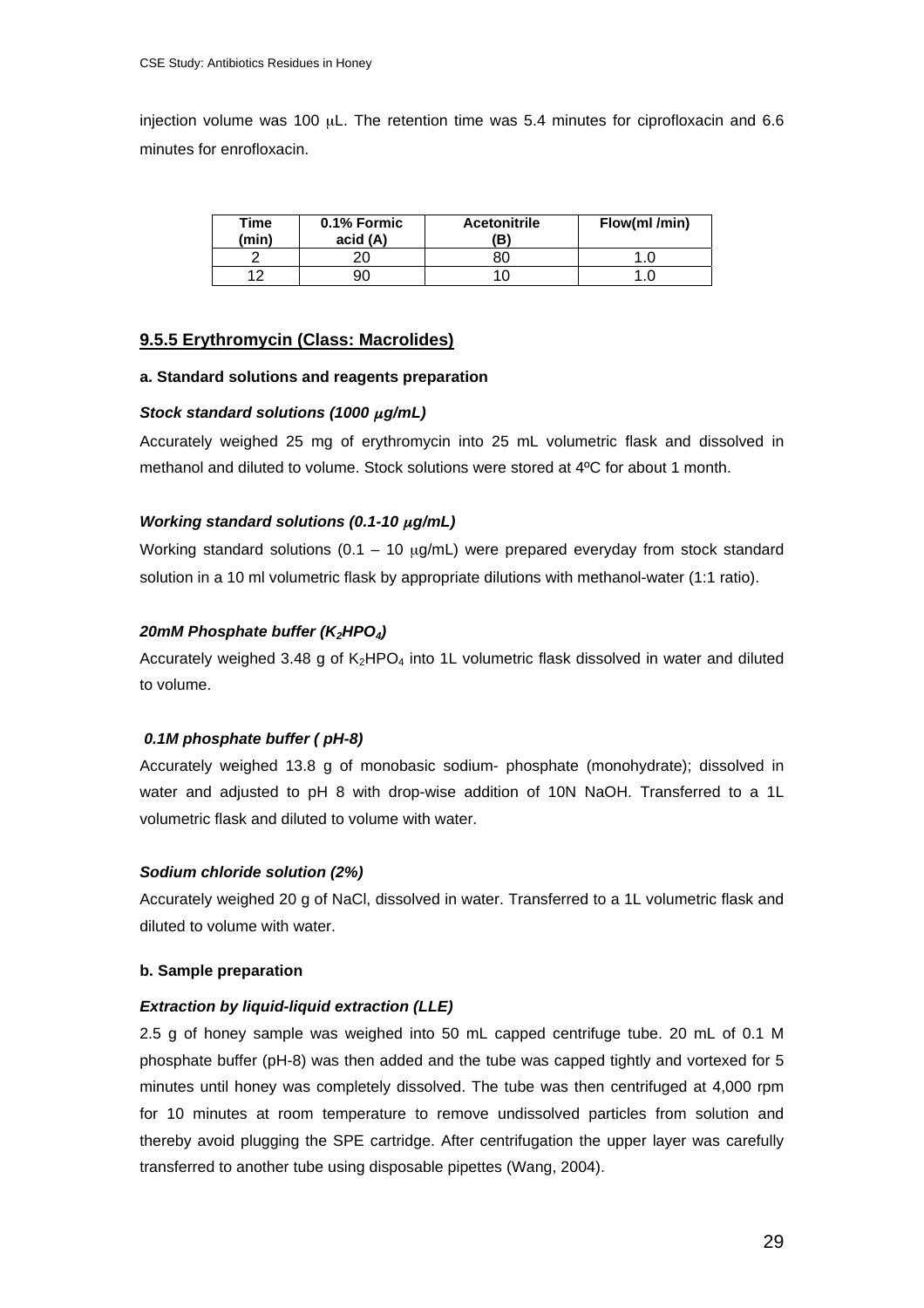#### *Clean-up by solid phase extraction (SPE)*

For SPE clean up, SampliQ OPT 6 mL (150 mg) cartridges were preconditioned sequentially with 10 mL methanol, 10 mL water, 10 mL NaCl solution (2%) and then equilibrated with 2 mL of 0.1M phosphate buffer (pH 8.0) (Wang, 2004). The sample extract was then loaded on cartridge and passed through the cartridge slowly under vacuum with a flow rate of 1 mL/min. The SPE cartridge was then rinsed with 5 mL of water at a flow rate of 2 mL/min, followed by 5 mL of 40% methanol in water with the same flow rate and the entire effluent was discarded. The cartridge was then dried by applying full vacuum for 5 minutes. Finally, the erythromycin residues were eluted from the cartridge with 5 mL of methanol at a flow rate of 1-2 mL/min under vacuum in 15 mL tube. The eluent was evaporated to dryness using nitrogen evaporator at 40ºC- 50ºC under a stream of nitrogen. The residues were reconstituted in 1 mL of Methanol: Water (1:1). The sample was vortexed and sonicated to completely dissolve the residue in the tubes.

#### **c. Analysis**

The sample was analysed by HPLC equipped with DAD detector (Civitareale *et. al.*, 2004) using a Zorbax ODS - C18 5 μm (250x4.6mm I.D.), at room temperature (25ºC) in isocratic conditions with 20 mM  $K_2HPO_4$  and acetonitrile (30:70) as mobile phase. The flow rate was 1.4 mL/min. The DAD detector monitored the eluent at 210 nm and measured spectra in UV range. The sample injection volume was 100 μL. The retention time of erythromycin was 4.9 minutes.

# **10. Results and Discussion**

Pollution Monitoring Lab (PML) tested 12 honey samples – 10 Indian and 2 Imported samples purchased from Delhi Market for the presence antibiotic residues. Six antibiotics from five classes – oxytetracycline (tetracycline), chloramphenicol (amphenicol), ampicillin ( $\beta$ -Lactam), enrofloxacin and its metabolite ciprofloxain (fluoroquinolones) and erythromycin (macrolides) were analysed with HPLC-DAD/FLD .

**Validation** The HPLC- DAD/FLD methods were tested for repeatability and reproducibility to determine accuracy and precision for all the 5 classes analysed. The performance characteristics for the HPLC DAD/FLD methods with respect to method specific validation requirements are summarized in Table 4. Validation study was carried out at three different concentrations and a limit of quantification (LOQ) was established for all the five classes.

The calibration curves prepared at five different concentrations were obtained using the linear least squares regression procedure of the peak area versus the concentration. The linearity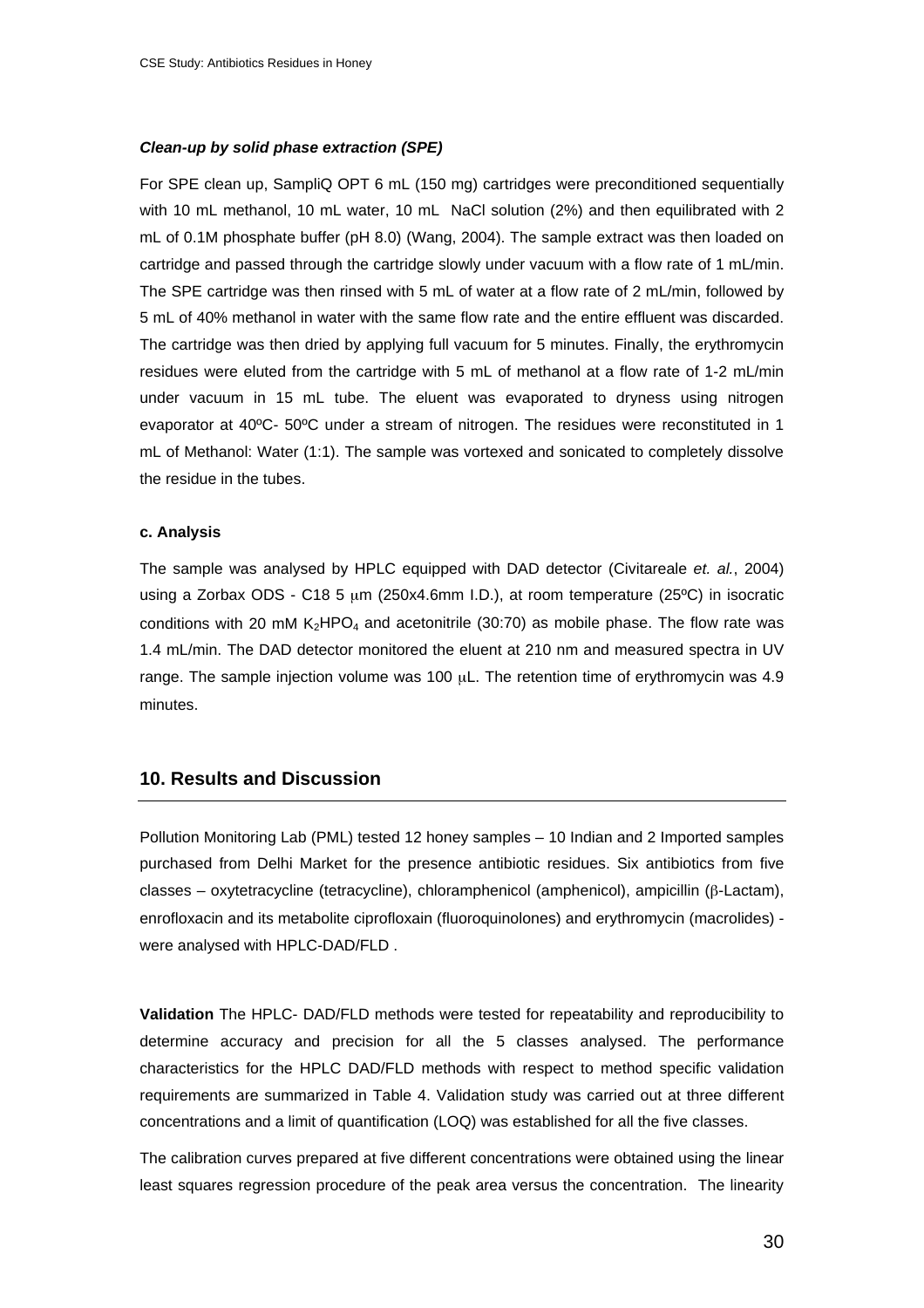of calibration curve for - oxytetracycline, chloramphenicol, ampicillin, ciprfloaxacin, enrofloxacin, erythromycin was good with the correlation coefficients  $(r^2)$  is above 0.995 for 3 calibration curves, prepared on different days. The recovery and repeatability of the method were evaluated by the analysis of spiked samples with oxytetracycline, chloramphenicol, ampicillin, ciprfloaxacin, enrofloxacin, erythromycin at three different concentrations The limit of detection for oxytetracycline, chloramphenicol, ampicillin, ciprfloaxacin, enrofloxacin, erythromycin in honey was 1.45, 0.87, 1.38, 2.55, 1.31, 17 μg/kg. Recoveries were more than 70% with relative standard deviation (RSD) of <10% for all the antibiotics (Table 4).

| Table 4. Validation of analytical methods for antibiotic residues in Honey using HPLC |  |  |  |
|---------------------------------------------------------------------------------------|--|--|--|
| DAD/FLD.                                                                              |  |  |  |

| <b>Class</b>            | <b>Tetracycline</b>  | Amphenicol           | <b>B-Lactam</b>      | Fluoroguinolone      | Fluoroguinolone      | <b>Macrolide</b>     |
|-------------------------|----------------------|----------------------|----------------------|----------------------|----------------------|----------------------|
| <b>Antibiotic</b>       | Oxytetracycline      | Chloramphenicol      | <b>Ampicillin</b>    | Ciprofloxacin        | Enrofloxacin         | Erythromycin         |
| $R_t$ (min)             | 2.7                  | 8.7                  | 2.6                  | 5.4                  | 6.7                  | 4.9                  |
| Calibration<br>Curve    | 5-100 ng/mL          | 5-100 ng/mL          | 5-100 ng/mL          | 10-100 ng/mL         | 5-50 ng/mL           | $0.1 - 10$ µg/mL     |
| Regression<br>Equation  | $Y = 0.179x + 0.024$ | $Y = 0.286x + 0.464$ | $Y = 0.515x + 1.721$ | $Y = 3.134x + 29.46$ | $Y = 4.662x + 27.73$ | $Y = 7.595x + 0.447$ |
| Linearity $(R^2)$       | 0.997                | 0.999                | 0.996                | 0.998                | 0.999                | 0.999                |
| $LOD$ ( $\mu$ g/kg)     | 1.45                 | 0.87                 | 1.38                 | 2.55                 | 1.31                 | 17                   |
| $LOQ$ ( $\mu$ g/ $kg$ ) | 4.82                 | 2.92                 | 4.60                 | 8.55                 | 4.36                 | 58                   |
| Recovery<br>$(\% )$     | 86                   | 78.71                | 75.22                | 70.78                | 90.8                 | 80.53                |
| <b>RSD</b>              | 2.24                 | 1.47                 | 1.22                 | 0.3                  | 0.2                  | 0.2                  |

Each sample was analysed in triplicate. At least one control (matrix blank) was run with every set of sample. No interference was encountered from the controls or honey fortified with oxytetracycline, chloramphenicol, ampicillin, ciprfloaxacin, enrofloxacin, erythromycin. The antibiotics detected in the honey samples were identified on the basis of retention time of reference standard peaks within (+/- 0.25 minutes) (Table 4) and the identity was confirmed by spiking the sample extract with known concentrations of standard at 2 different levels. Antibiotics detected in the different Indian and imported honey samples are given in (Annexures II & III).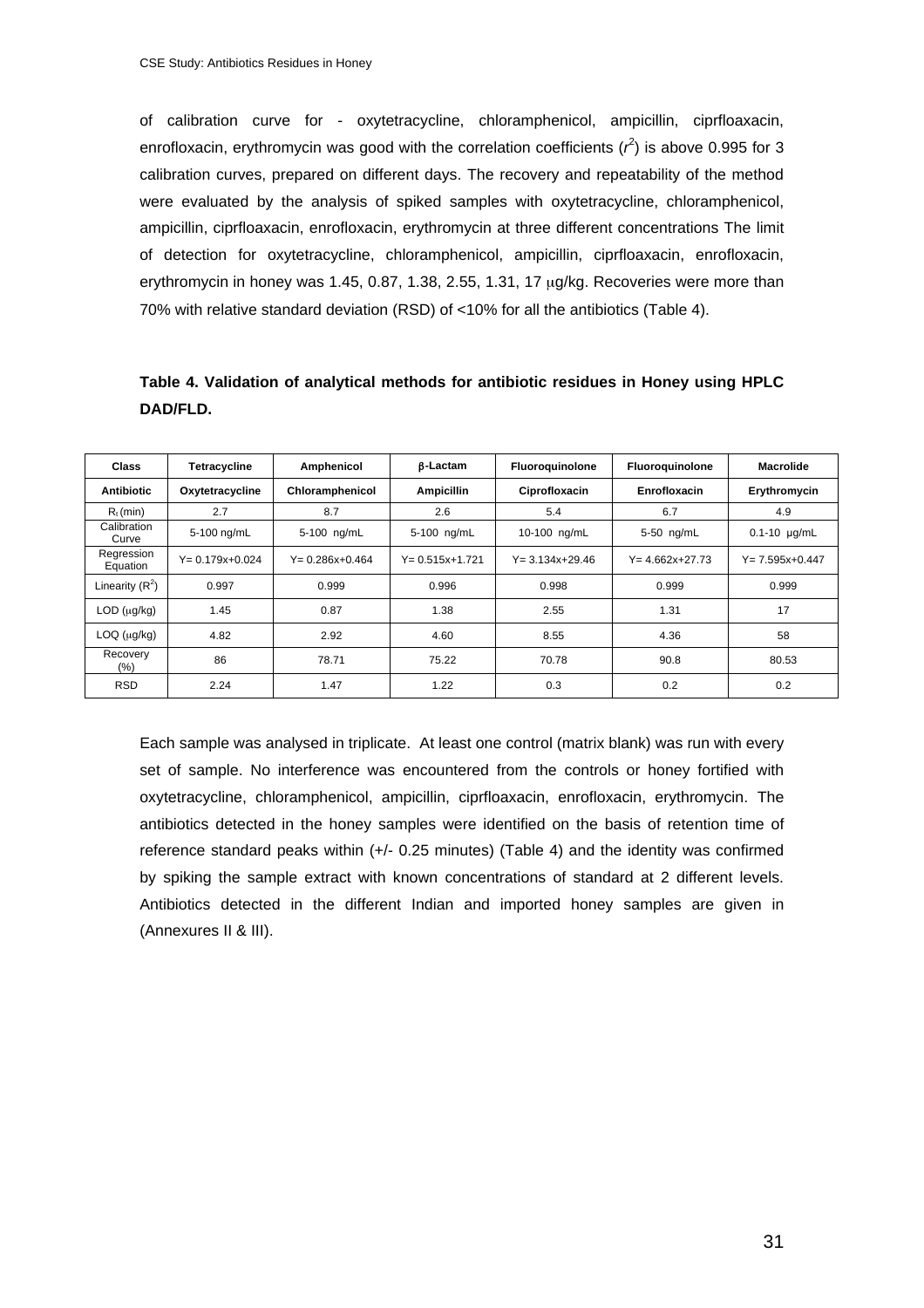

**Oxytetracycline**, a tetracyclines antibiotic, most commonly used against bacterial foul brood diseases by beekeepers was detected in 50% of the honey samples (6/12) (Figure 1). The Level of Action set by Export Inspection Council, India for tetracyclines is 10 μg/kg. Oxytetracycline was detected in the range of 27.1 to 250.4  $\mu$ g/kg in the 12 honey samples analysed. The average concentration detected in Dabur Honey was 91.3 μg/kg (9 times), Patanjalis Pure Honey was 27.1μg/kg (2.7 times), Khadi honey was 250.4 μg/kg (25 times), Gold honey was 57.7 (5.7 times) higher than the Level of Action set by EIC.

Interestingly, Oxytetracycline was also detected in imported brands -the average concentration of Oxytetracycline in Capilano's pure and natural honey from Australia was 151 μg/kg 15 times the EIC standard, but within the Australian standard of 300 μg/kg for Oxytetracycline in honey, in Nectaflor Natural Blossom Honey from Switzerland was 112 μg/kg -11 times the EIC standard

**Chloramphenicol**, a broad spectrum antibiotic, and a potential carcinogen banned from use in food producing animals, including honey bees in Canada, the United States, the European Union and other countries. It was detected in 25% of the honey samples (3/12) in the ranged from 3.6 - 4.4  $\mu$ g/kg. The highest level of 4.4  $\mu$ g/kg was detected in Gold Honey manufactured by Vardhaman Food & Pharmacetuticals, which is 15 times higher than the Level of action of 0.3 μg/kg set by Export Inspection Council, India for Chloramphenicol. Chloramphenicol was also detected in both the imported samples at a level of 3.6 μg/kg in Capilano's honey (Australia) and at a level of 3.7 μg/kg in Nectaflor Natural Blossom Honey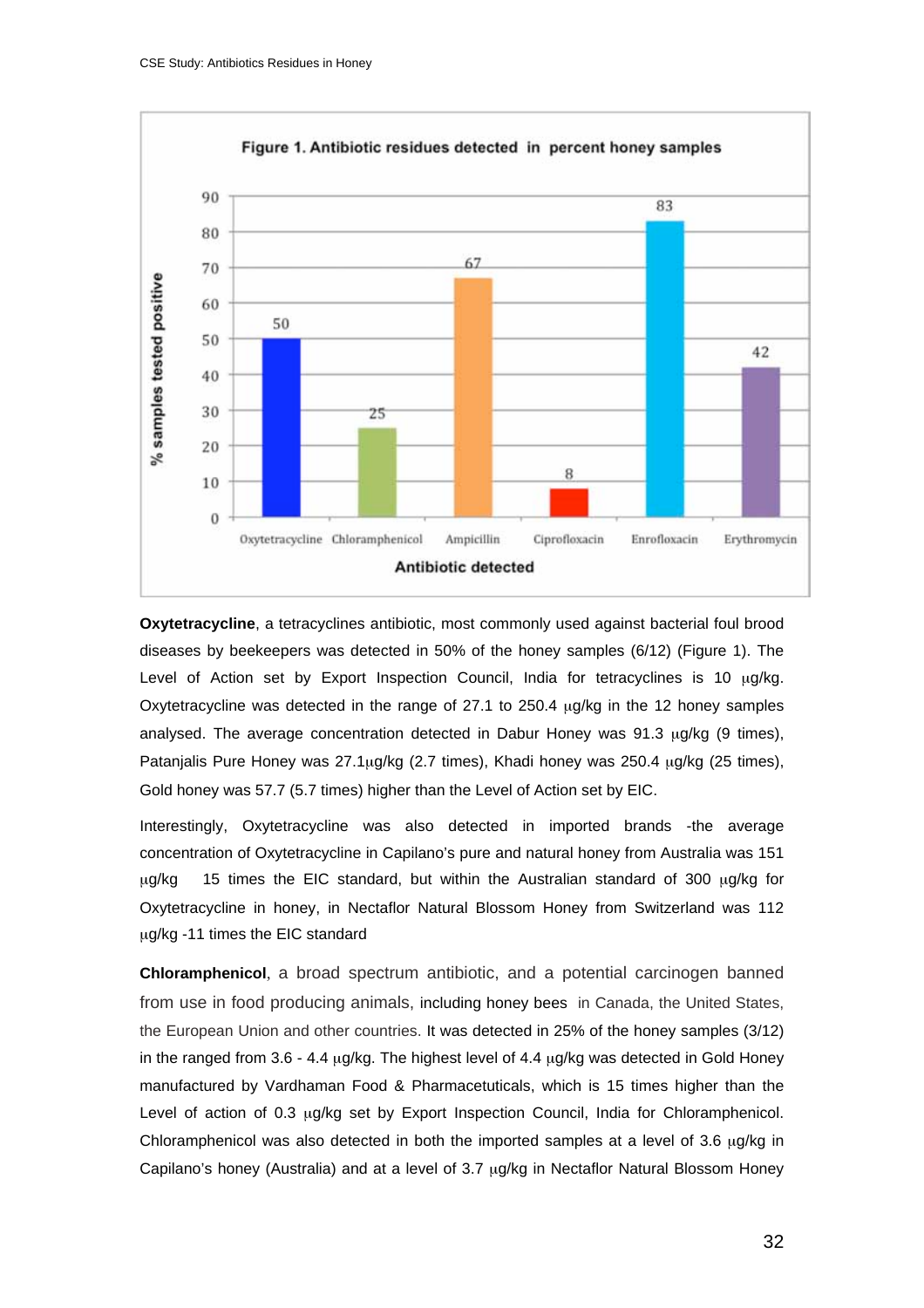(Switzerland), 12 times higher than the EIC standard. Results from different laboratories showed that a great part of Chinese honey and also of honey from various countries, contains chloramphenicol in quantities greater than the EU regulatory standard of 0.3 µg/kg (Reybroeck, 2003; Ortelli *et al*., 2004).

**Ampicillin** a  $\beta$ -lactam antibiotics, widely used in veterinary medicine for the treatment and prevention of bacterial diseases was detected in 67% of honey samples (8/12). The average concentration of ampicillin detected in honey samples was in the range of 10.1-614.2 μg/kg. The average concentration of ampicillin in Umang honey was 208.1μg/kg. Highest level of ampicillin was detected in Nectarflor Natural Blossom Honey (Switzerland) at a concentration of 614.2  $\mu$ g/kg. There is no level of action given by EIC for  $\beta$  lactam class. Ampicillin, is therefore, an unauthorized and illegal substance in honey.

In a study from Tamil Nadu, India Ampicillin examined in honey collected during peak flowering seasons of rubber (March and April) and banana (December and January) was detected in the range of 3-44 μg/kg (Solomon *et al*. 2006).

**Enrofloxacin**, a synthetic antibacterial belonging to fluoroquinolone class approved to treat bacterial infections in cattle, but in no other food animal. Use of fluoroquinolones to treat any honey bee disease is considered to be an unapproved drug by FDA. Enrofloxacin was detected in 83% of the samples -10 out of 12 samples analysed. The average concentration ranged from 10.9 to 144.8  $\mu$ g/kg, the highest amount being present in Capilano's Pure & Natural Honey (Imported brand).The average concentration of enrofloxacin detected in domestic samples was- Dabur Honey -88.7 μg/kg, Himalaya forest Honey - 63.8 μg/kg and Patanjalis Pure Honey - 75.1 μg/kg and Umang Honey 122.1 μg/kg.

Ciprofloxacin, a metabolite of enrofloxacin (derived by enrofloxacin dethylation) which has been restricted to use in medicine, was found in only 1 out of 12 samples (8%) at a concentration of 19.9 μg/kg in Baidyanath Wild Flower Honey. No standard.

**Erythromycin** an important macrolide widely used to protect honey bees from bacterial diseases was detected in 42 % of the samples in 5 out of 12 samples. It was detected at a range of 69.7 to 280.3 μg/kg, the highest being in Nectaflor Natural Blossom Honey (Switzerland). The average concentration detected in Himalaya Forest Honey was 69.7 μg/kg, Mehsons Pure Honey was 85 μg/kg, Patanjali Pure Honey was 186 μg/kg and Gold honey was 231.3μg/kg. There is no level of action given by EIC for Macrolide class. There are reports of erythromycin residues in honey where 8% of the honey samples were found to be contaminated with erythromycin at a concentration ranging from 50 -1776 μg/kg (Gunes,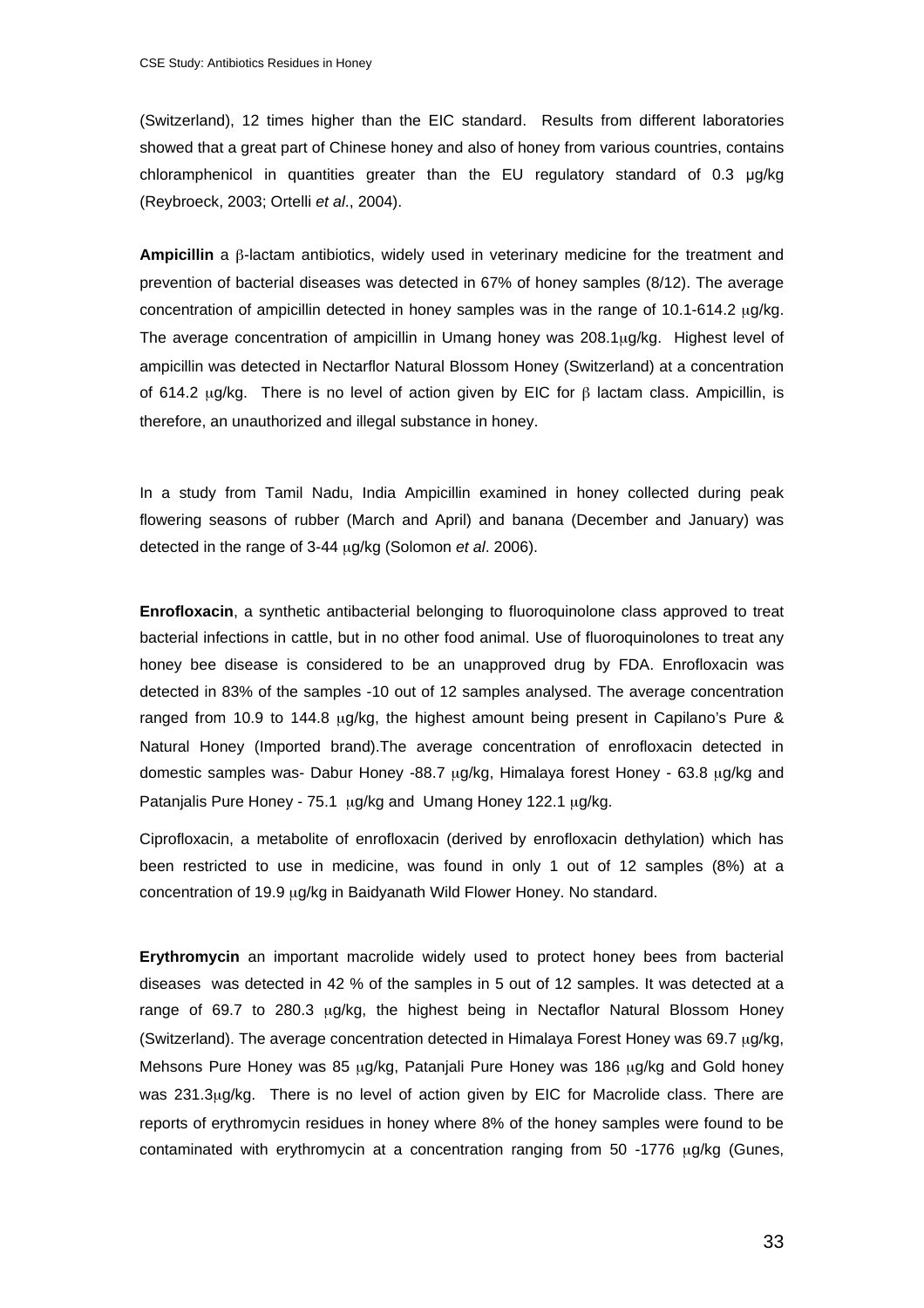2008). Vidal *et al*. (2009) reported presence of upto 8.6 μg/kg erythromycin in three out of 16 samples of honey in Granada & Almeria.

# **11. Conclusions**

It is clear from the results that 11 out of the 12 samples of honey analyzed were non compliant with EIC standard for honey to be exported for antibiotics. Multiple antibiotics were detected in all domestic and imported brands of honey tested-except Hitkari Honey of Hitkari Pharmacy, Delhi was found to be free of antibiotics. Highest number of antibiotics - 5 out of 6 were detected in imported Nectaflor Natural Blossom Honey, followed by Patanjalis Pure honey which had 4 antibiotics. The number of antibiotics in other brands was 3 each in Dabur, Himalaya Forest and Khadi Honey, 2 each in Mehsons Pure Honey, Himflora Gold, Umang Honey and Baidyanath Wild flower Honey. No antibiotic was detected in Hitkari Honey. Three antibiotics were detected in imported brand from Australia (Capilano Pure and Natural Honey) (Figure 2).



One reason for this could be the prevalent practice whereby honey is collected from different sources and then pooled before being packed and distributed for sale. Widespread contamination of different components of environment by antibiotics has been reported including milk, eggs, meat and honey etc. (Khaskheli, 2008; Schneider, 2001; Gunes 2008). The concentrations detected in the present study honey samples are low and not likely to cause any acute effect, chronic health effects cannot be ruled out. There is a need to regulate and monitor the level of antibiotics in honey as continuous long term exposure to low levels of antibiotics could in due course of time lead to antibiotic resistance in pathogenic bacteria making their treatment difficult.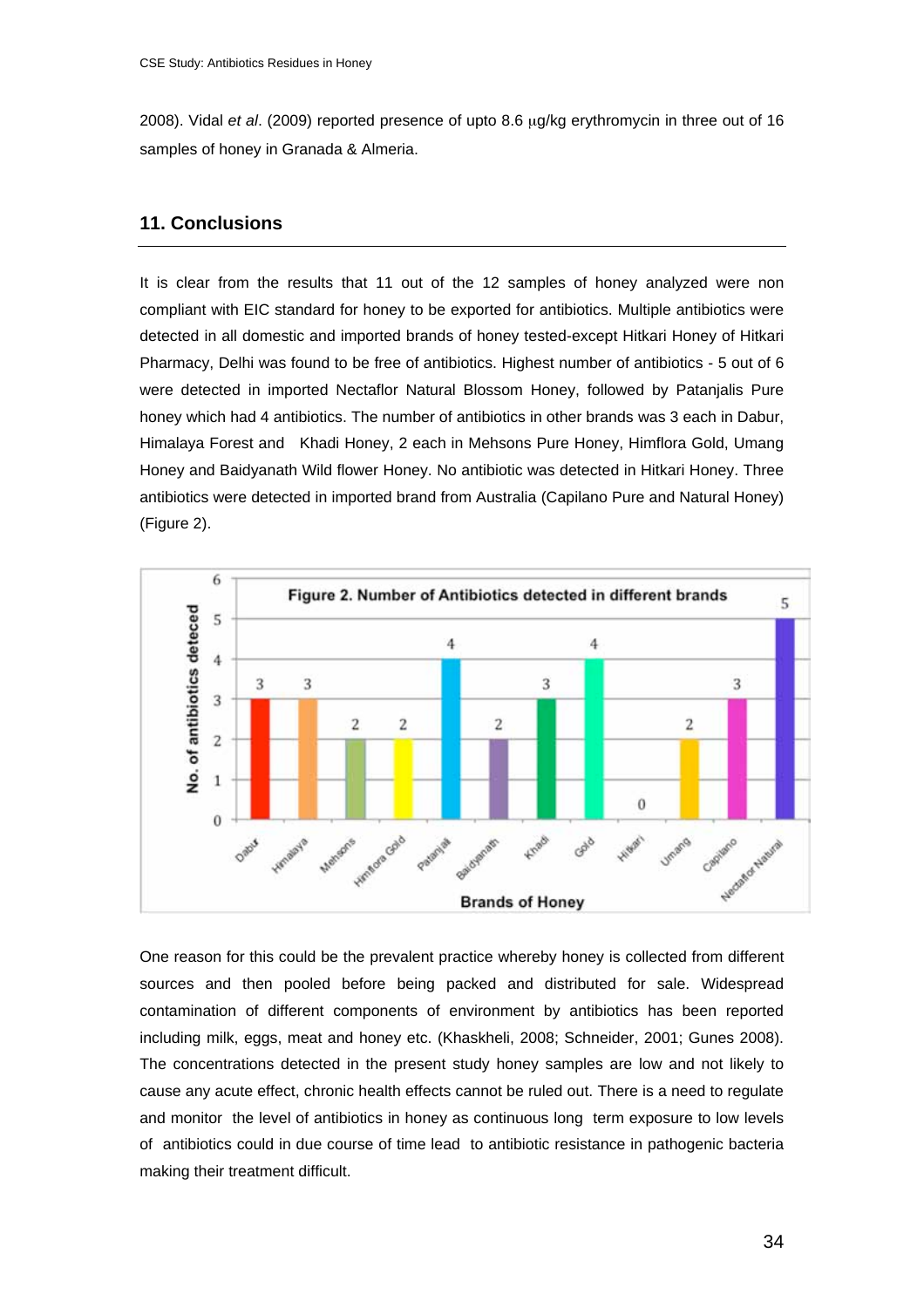# **12. References**

- 1. Alippi A.M., Lopez A.C., Reynaldi F.J., Grasso D.H. and Aguilar O.M.(2007) Evidence for plasmid-mediated tetracycline resistance in *Paenibacillus Larvae*, the causal agent of American Foulbrood (AFB) Disease in honeybees, *Vet. Microbio.***125**, 290-303.
- 2. Bogdanov S. (2006) Contaminants of bee products*, Apidologie* 37*,* 1-18
- 3. Bogdonov S. (2009) Honey Control, Bee Product Science, Retrieved from www.bee-hexagon
- 4. CDC (2000) Interagency Task Force on Antimicrobial Resistance. A Public Health Action Plan to Combat Antimicrobial Resistance. The Centers for Disease Control and Prevention, the Food and Drug Administration, and the National Institutes of Health. Retrieved from http://www.cdc.gov/drugresistance/actionplan/aractionplan.pdf
- 5. Center for Food Safety (2006) Hong Kong, Antibiotics found in honey. Retrieved from http://www.cfs.gov.hk/eindex.html
- 6. Civitareale C., Fiori M., Ballerina A. G. and Brambilla (2004) Identification and quantification of spiromycin and tylosin in feedingstuffs with HPLC- UV/DAD at 1 ppm level, *J of Pharm. and Biomed. Anal.* **36**,317-325.
- 7. Davfes R. J., Hendrick D. J., Pepys J. (1974) Asthma due to inhaled chemical agents: ampicillin, benzyl penicillin, 6 amino penicillanic acid and related substances, *Clinical & Experimental Allergy*. **4**(3), 227–247
- 8. Diserens J. M. (2007) Contaminants and residues in Food. Strategies (if any) to screen and analyse veterinary drug residues in food from animal origin. 5th International Fresenius Conference Nestle Research Center, 1000 Lausanne 26 Switzerland. Retrieved from *www.biocop.org/.../Contaminants\_\_\_Residues\_in\_Food\_5th\_Fresenuisppt.pdf*
- 9. FAO (2005) Food and Agriculture Organization, Retrieved from http://faostat.fao.org/site/570/default.aspxr
- 10. Fuselli S.R., Gende L. B., García De La Rosa S. B., Eguaras M. J. and Fritz R. (2005) Inhibition of *Paenibacillus Larvae* Subsp *Larvae b*y the essential oils of two wild plants and their emulsifying agents, *Span. J. Agri. Res.* **3** (2), 220-224.
- 11. Goossens H., Ferech M., Stichele V. R., Elseviers M. (2005) Outpatient antibiotic use in Europe and association with resistance: a cross-national database study, *Lancet* **365** (9459), 579–87.
- 12. Gorla N., Ovando H. G., and Larripa I.(1999) Chromosomal aberrations in human lymphocytes exposed in vitro to enrofloxacin and ciprofloxacin, *Toxicology Letters* **104**  (11), 43-48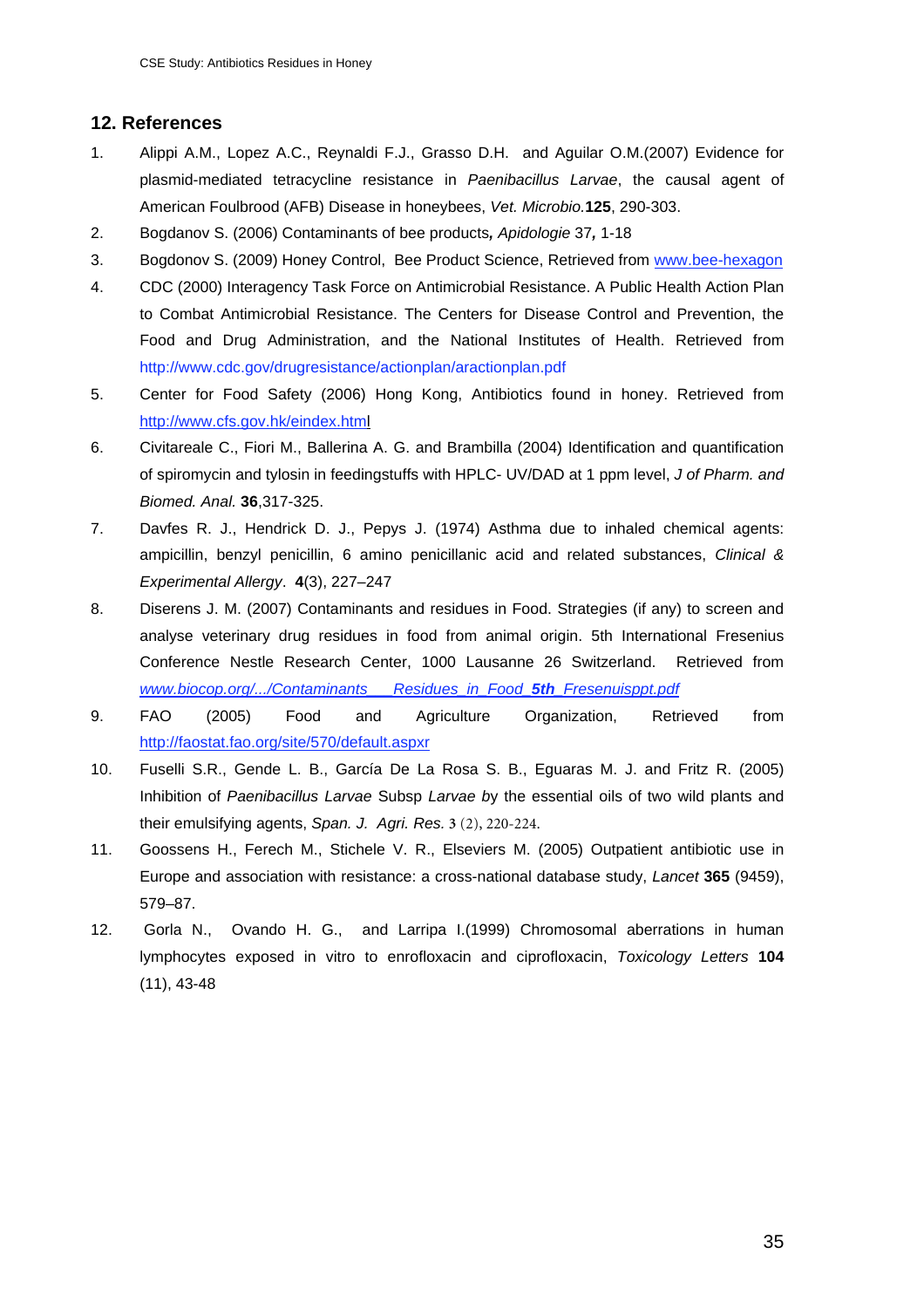13. Gunes N., Cibik R., Gunes M.E. and Aydin L. (2008) Erythromycin residue in honey from the Southern Marmara region of Turkey, Food Add. & Contam.:Part A. 25(11), 1313-1317. Retrieved **from the set of the set of the set of the set of the set of the set of the set of the set of the set of the set of the set of the set of the set of the set of the set of the set of the set of the set of the set** http://www.fda.Gov/Food/Scienceresearch/Laboratorymethods/Drugchemicalresiduesmethod

ology/ucm071495.html

- 14. Guzman A., Garcia C., Marin A.P., Willoughby C. and Demestre I. (2003) Developmental toxicity studies of the quinolone antibacterial agent irloxacin in rats and rabbits, *Arzneimittelforschung* 53, 121-125.
- 15. Huber U., Adebayo O. and Onigbinde (2002) HPLC analysis of antibacterial drugs with penicillin like structure, Application Note by Agilent, Retrieved from www.agilent.com/chem
- 16. Indian Horticulture Database(2009), Retrieved from http://nhb.gov.in/statistics/areaproduction-statistics.html
- 17. JECFA (Joint Expert Committee on Food Additives) (1997) Toxicological evaluation of certain veterinary drug residues in food, WHO Food Additives Series 39.
- 18. Khaskheli M., Malik R.S., Arain M.A., Soomro A.H. and Arain H.H. (2008) Detection of ß Lactam Antibiotic Residues in Market Milk Pakistan, *Journal of Nutrition* **7** (5), 682-685.
- 19. Koklu S., Yuksel O., Filik L., Uskudar O., Altundag K. Altiparmak E. (2003) Recurrent Cholestasis Due to Ampicillin. *The Annals of Pharmacotherapy* **37**(3), 395-397
- 20. Kümmerer K and Henninger A. (2003) Promoting resistance by the emission of antibiotics from hospitals and households into effluents, *Clin. Microbiol. Infec*. **9**, 1203–1214.
- 21. Maheshwai N. (2007) Are young infants treated with erythromycin at risk for developing hypertrophic pyloric stenosis, *Arch. Dis. Child.* **92** (3), 271–273.
- 22. Mayande V. M. (2007) Proceedings of Second National Conference on KVK 26-27 November 2006 Division of Agricultural Extension Indian Council of Agricultural Research Krishi Anusandhan Bhavan–I Pusa, New Delhi, pp130. Retrieved from icarzcu3.gov.in/nconference/2nd\_National\_Conference\_KVK\_2006.pdf
- 23. Miyagi T., Peng C. Y. S., Chuang R. Y., Mussen E. C., Spivak M. S. and Doi R. H., (2000).Verification of oxytetracycline-resistant American foulbrood pathogen *Paenibacillus Larvae* in The United States, *J. Invert. Path.* **75,** 95-96.
- 24. Mutinelli F. (2003) Practical application of antibacterial drugs for the control of honey bee diseases, *Apiacta* **38**,149-155.
- 25. National Honey Board (2008) Carbohydrates and the sweetness of honey. Retrieved from http://www.honey.com/downloads/carb.pdf.
- 26. Ortelli D., Edder P. and Corvi C.(2004) Analysis of chloramphenicol residues in honey by liquid chromatography–tandem mass spectrometry, *Chromatographia* **59** (1), 61-64.
- 27. Pagliuca G., Gazzotti T., Serra G and Sabatini A.G.(2002) A scientific note on the determination of oxytetracycline residues in honey by high-performance liquid chromatography with UV detection, *Apidologie* **33,** 583-584.
- 28. Paige J. C., Tollefson L. and Miller M. (1997) Public health impact on drug residues in animal tissues.*Vet.HumanToxicol*., **9**,1-27.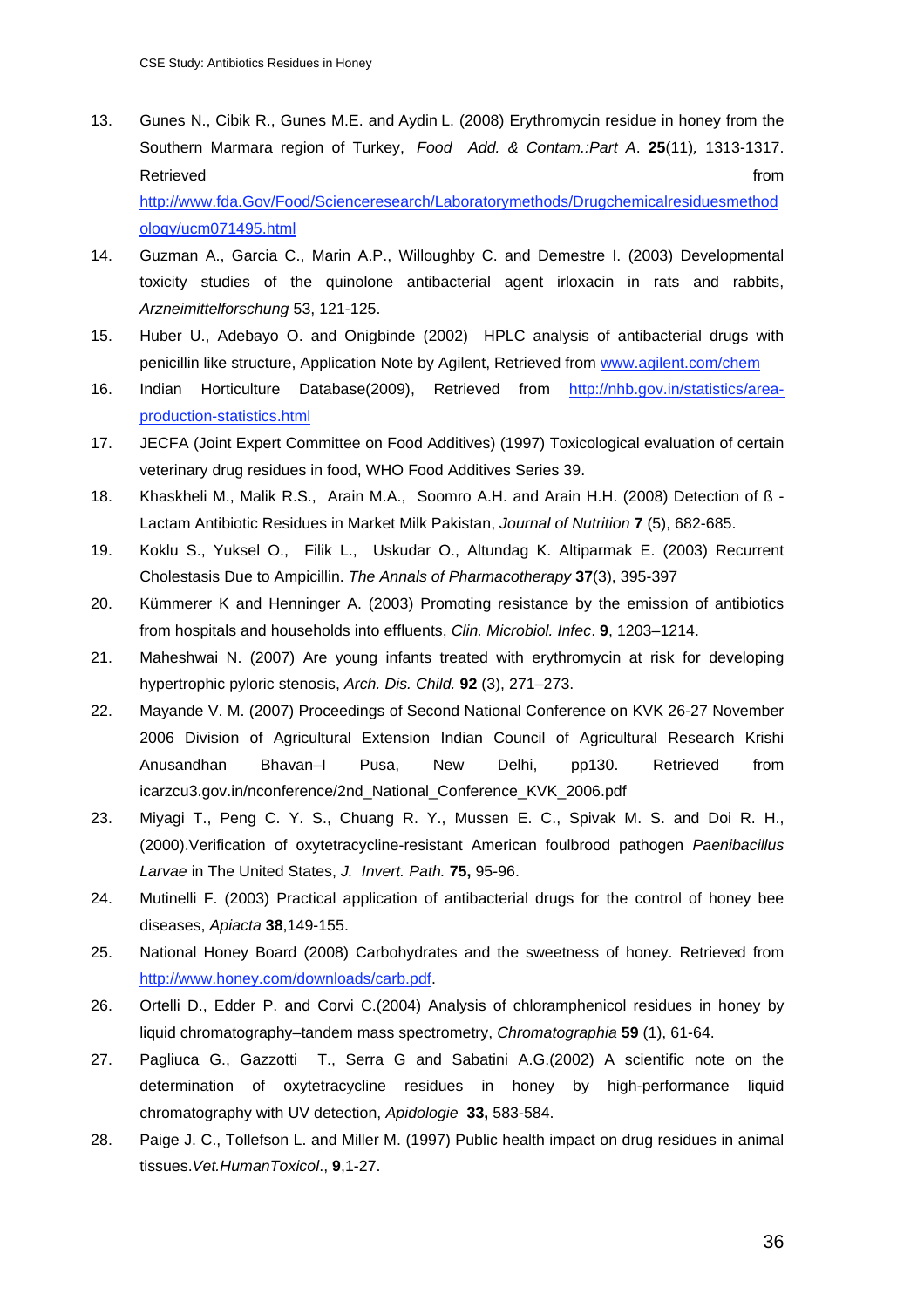- 29. Payne M.A., Baynes R.E., Sundolf S.F., Craigmill A., Webb A.I. and Riviere J. E drugs prohibited from extra label use in food animals, *J Am Vet Med Assoc*. **215**(1), 28-32.
- 30. Quon D.J. (2000) Monitoring of Domestic and Imported Eggs for Veterinary Drug Residues by the Canadian Food Inspection, *J. Agric. Food Chem.* **48** (12), 6421–6427
- 31. Reybroeck W. (2003) Residues of antibiotics and sulfonamides in honey on the Belgian market. *Apiacta* **38**, 23-30.
- 32. Saridaki-Papakonstadinou M., Andredakis S., Burriel A. and Tsachev I. (2006) Determination of tetracycline residues in Greek honey, *Trakia J. Sci.* **4** (1), 33-36.
- 33. Schneider M. J. and Donoghue D. J. (2001) Multiresidue determination of fluoroquinolones in eggs, *J. AOAC Int.* **83**, 1306–1312.
- 34. Settepani J. A. (1984) The hazard of using chloramphenicol in food animals, *J Am. Vet. Med. Assoc.* **184**, 930-931
- 35. Solomon R.D.J, Satheeja S.V., Vimalan J. (2006) Prevalence of antibiotics in nectar and honey in South Tamil Nadu, India, *Integ. Biosci.* **10**( 3), 163-167.
- 36. Thakar C.V. (1976) Practical aspects of bee management in India with *Apis Cerana Indica*. *Api. Tropi. Climat.*, 51-59.
- 37. Thomas D., Pal N. and Rao K. S. (2002) Bee Management and Productivity of Indian Honey Bee, *Apiacta* 3.
- 38. Thompson H. M., Waite R.J., Wilkins S., Brown M. A., Bigwood T., Shaw M., Ridgway C., Sharman M.(2005) Effects of European foulbrood treatment regime on oxytetracycline levels in honey extracted from treated honeybee (*Apis mellifera*) colonies and toxicity to brood, *Food Additives & Contaminants: Part A*. **22**(6), 573 – 578.
- 39. Tillotson G. S., Doern G.V. and Blondeau J. M. (2006) Optimal antimicrobial therapy: the balance of potency and exposure, *Exp. Opi. Invest. Drugs* **15**, 335-337.
- 40. USDA, Nutrient Data Laboratory(2007) Honey, Retrieved from http://www.nal.usda.gov/fnic/foodcomp/search
- 41. USFDA (2006) Drug and chemical residue methodology, Method Developed by Florida Department of Agriculture and Consumer Services- Preparation and LC/MS/MS Analysis of Honey for Fluoroquinolone Residues. http://www.fda.gov/Food/ScienceResearch/LaboratoryMethods/DrugChemicalResiduesMetho dology/ucm071495.html
- 42. Velicer C. M., Heckbert S., Johanna W., Lampe R.D., Potter J.D., Robertson C.A., Stephen H., Taplin M.P.H. (2004) Antibiotic Use in Relation to the Risk of Breast Cancer, *JAMA*  **291**,827-835.
- 43. Verdon E., Couedor P., Roudaut B. and Sandérs P. (2005) Multi residue method for simultaneous determination of ten quinolone antibacterial residues in multi matrix/multi species animal tissues by liquid chromatography with fluorescence detection: single laboratory validation study, *J. AOAC Inter.***88**, 1179-1192.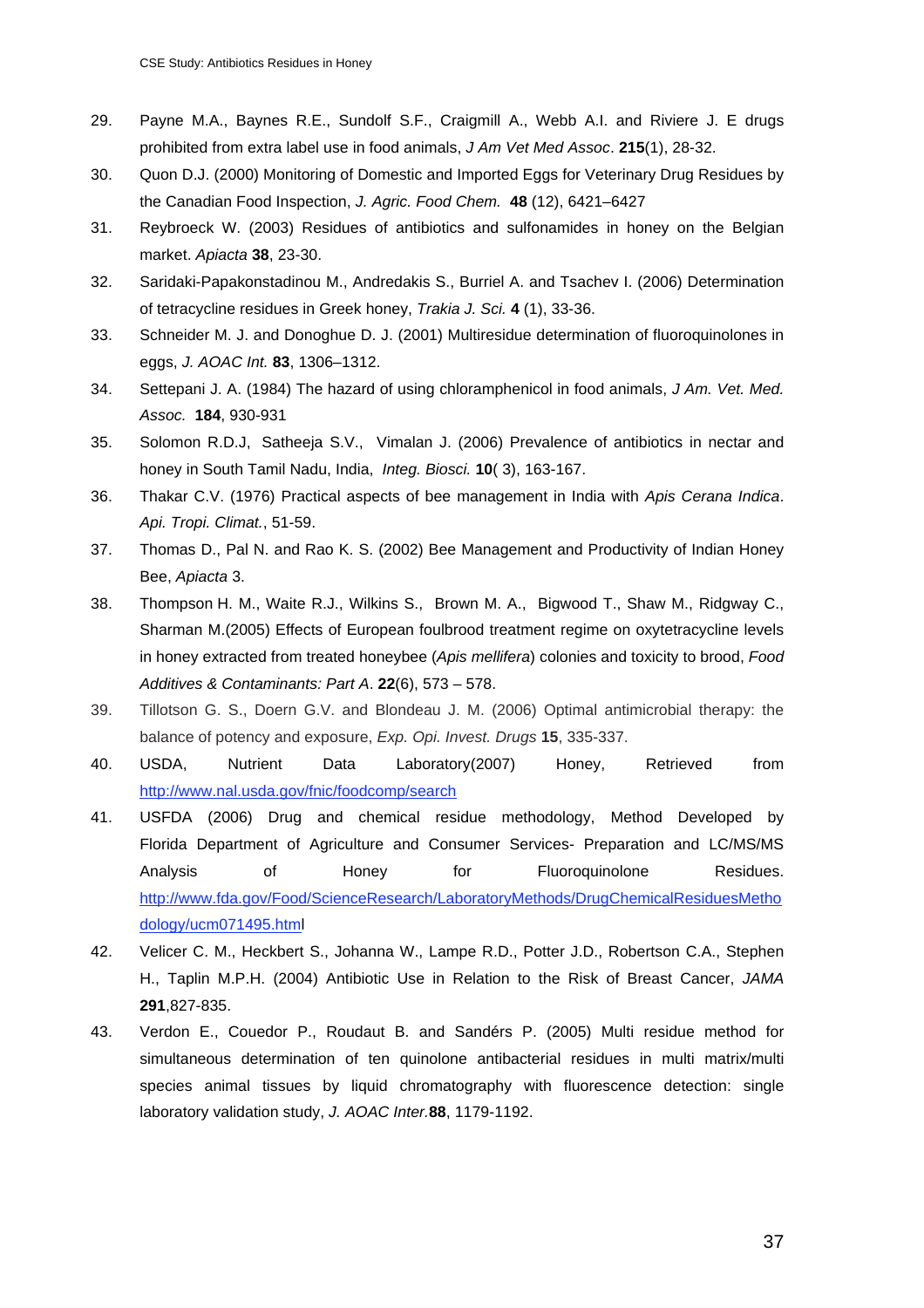- 44. Vidal J. L.M., Luiz, M. M. A., Gonzalez R. R. and Frenich A. G. (2009) Multiclass analysis of antibiotic residues in honey by ultra-performance liquid chromatography-tandem mass spectrometry, *J. Agri. Food Chem*. **57** (5), 1760–1767.
- 45. Wang J. (2004) Confirmatory determination of six penicillin in honey by liquid chromatography/electrospray ionization- tandem mass spectrometry, *J. AOAC Intern.* **87,** 45- 55.
- 46. Wang J. (2004) Determination of five macrolide antibiotics residues in honey by LC-ESI-MS and LC-ESI-MS/MS, *J. Agri. Food Chem*. **52,** 171-181.
- *47.* WHO (2009) Report of the 1st Meeting of the WHO Advisory Group on Integrated Surveillance of Antimicrobial Resistance. World Health Organization, Copenhagen, 15-19 June 2009. Retrieved from

http://apps.who.int/medicinedocs/index/assoc/s16735e/s16735e.pdf.

- 48. WHO(1997)The Medical Impact of the Use of Antimicrobials in Food Animals.World Health Organization, Retrieved from http://whqlibdoc.who.int/hq/1997/WHO\_EMC\_ZOO\_97.4.pdf
- 49. Zhao L. and Ball C. H. (2009) Determination of chloramphenicol, florfenicol and thiamphenicol in honey using Agilent SampliqQ OPT solid phase extraction cartridges and liquid chromatography- tandem mass spectrometry. Application Note on Food Safety by Agilent technologies. Retrieved from www.agilent.com/chem
- 50. Zhou J., Xue X., Chen F., Zhang J., Li Y., Wu L., Chen L. and Zhao J. (2009) Simultaneous determination of seven fluoroquinolones in royal jelly by ultrasonic-assisted extraction and liquid chromatography with fluorescence detection, *J. Sep. Sci* **32** (7), 955-964.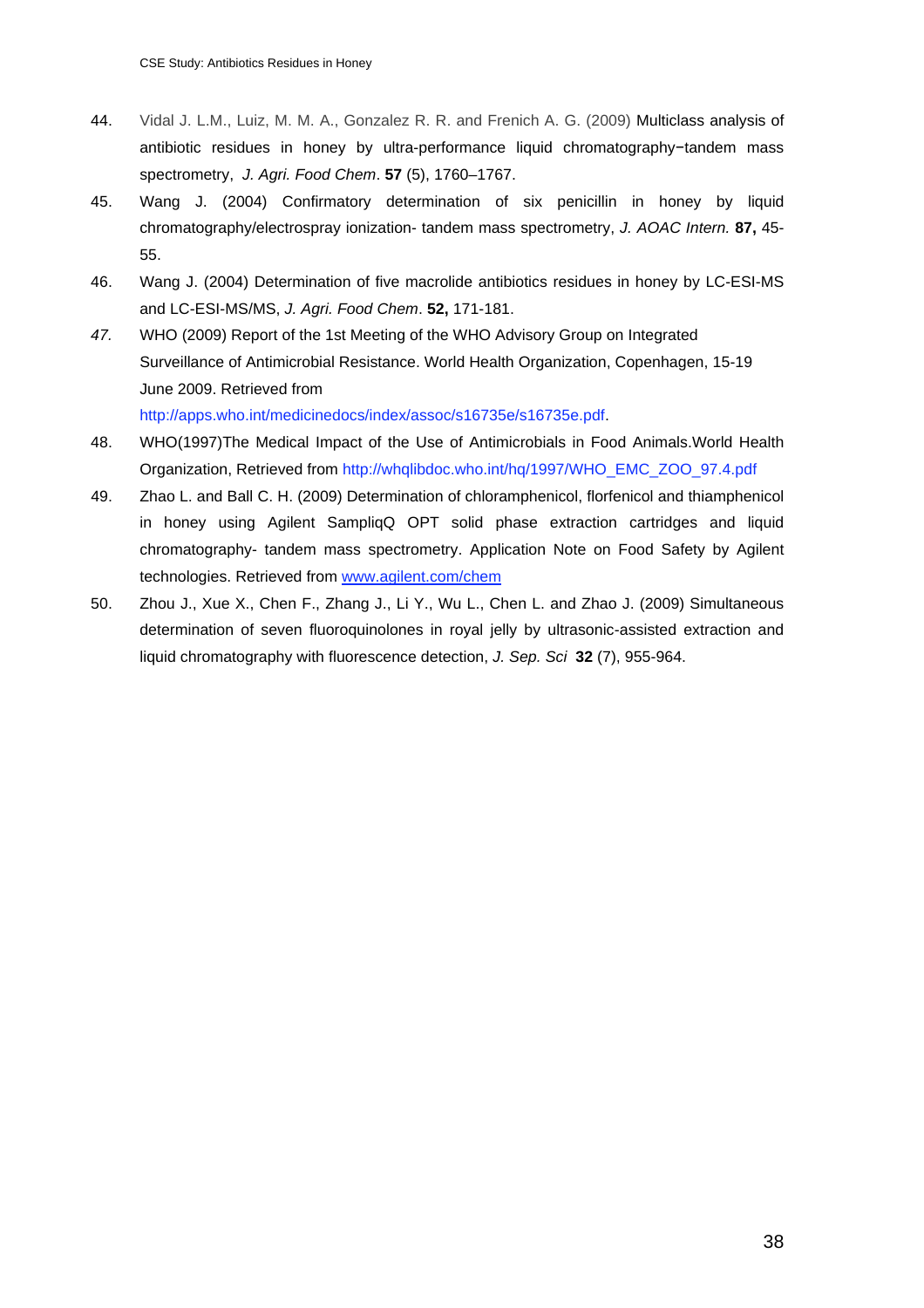| S.<br>No.      | Code | <b>Brand Name</b>                         | Company                                                                                    | Date of<br>manufacturing | <b>Expiry Date</b>                            | <b>Batch No.</b> | <b>Remarks</b>                                                                                                                  |
|----------------|------|-------------------------------------------|--------------------------------------------------------------------------------------------|--------------------------|-----------------------------------------------|------------------|---------------------------------------------------------------------------------------------------------------------------------|
|                | 001  | Dabur Honey                               | Dabur India Ltd. Vill. Billanwali<br>Lavana P.O. Baddi Distt. Solan H.P.<br>$-173205$      | Mar-09                   | Best before 18 months from<br>date of packing | <b>BD0822</b>    |                                                                                                                                 |
| $\overline{2}$ | 002  | Himalaya Forest Honey                     | The Himalaya Drug Company,<br>Makali, Bangalore<br>$-562123$                               | Mar-09                   | Best before 2 years from date<br>of packing   | N0290050         | No sugar added and<br>preservative                                                                                              |
| 3              | 003  | Mehsons Pure Honey                        | Mehsons (India) Ltd., Kamla<br>Bhawan, Madari Gate, Bareilly<br>$-243003$                  | Nov-08                   | Best before 18 months from<br>date of packing | 1475             | Agmark honey special<br>grade, awarded for<br>purity & quality, gold<br>medal london                                            |
| $\overline{4}$ | 004  | <b>Himflora Gold</b>                      | Food Max E-45, Sec-8, NOIDA (UP)                                                           | Apr-09                   | Best before 18 months from<br>date of packing | SH/001           |                                                                                                                                 |
| 5              | 005  | Patanjali Pure Honey                      | Patanjali Ayurved Ltd., D - 38,<br>Industrial Area, Haridwar,<br>Uttarakhand<br>$-249401$  | <b>Jun-09</b>            | Best before 12 months from<br>date of packing | $PH - 021$       | $\sim$                                                                                                                          |
| 6              | 006  | Baidyanath Wild Flower<br>Honey           | Shree Baidyanath Ayurved Bhavan<br>Pvt. Ltd., Gwalior Road Jhansi<br>(U, P)                | Jan-09                   | Best before 18 months from<br>date of packing | 3                |                                                                                                                                 |
| $\overline{7}$ | 007  | Khadi Honey                               | Khadi Gram Udyog Sewa Samiti,<br>Distt. Madhyapura, Bihar                                  | <b>Jun-09</b>            | Best before 12 months from<br>date of packing | $A - 25$         | Agmark honey grade-A                                                                                                            |
| 8              | 008  | Gold Honey                                | Vardhman Food & Pharmaceuticals,<br>Plot No. 3/59, HSIDC Ballabgarh,<br>Faridabad, Haryana | 10-Jan-09                | Best before 18 months from<br>date of packing | 109              | Agmark honey grade-A                                                                                                            |
| 9              | 009  | <b>Hitkari Honey</b>                      | Hitkari Pharmacy, WZ - 322, Skur<br>Pur Village, Delhi - 110034                            | 24-Mar-09                | Best before 18 months from<br>date of packing | 2-2009           | Agmark honey grade-A                                                                                                            |
| 10             | 010  | <b>Umang Honey</b>                        | Udyog Bhartiya Registered KVI<br>society C-9, R. P. Singh Delhi 7                          | $May-09$                 | Best before 18 months from<br>date of packing | 32009            | Agmark honey grade-A                                                                                                            |
| 11             | 011  | Capilano Pure & Natural<br>Honey          | Capilano Honey Ltd., 399 Archerfield<br>Road, Richlands - 4077, Australia                  | 5-Feb-08                 | 4-Feb-11                                      | Not<br>Mentioned |                                                                                                                                 |
| 12             | 012  | <b>Nectaflor Natural Blossom</b><br>Honey | Blossom Honey, A6293 Narimpex<br>AG, Biel, Switzerland                                     | 5-Jan-09                 | 4-Jan-12                                      | L61811           | Imported & Marketed<br>By: L-Comps & Impex<br>Pvt. Ltd., 182/63,<br>Industrial Area,<br>Chandigarh, Month of<br>Import Apr - 09 |

**Annexure I: Details of the samples analysed for antibiotic residues**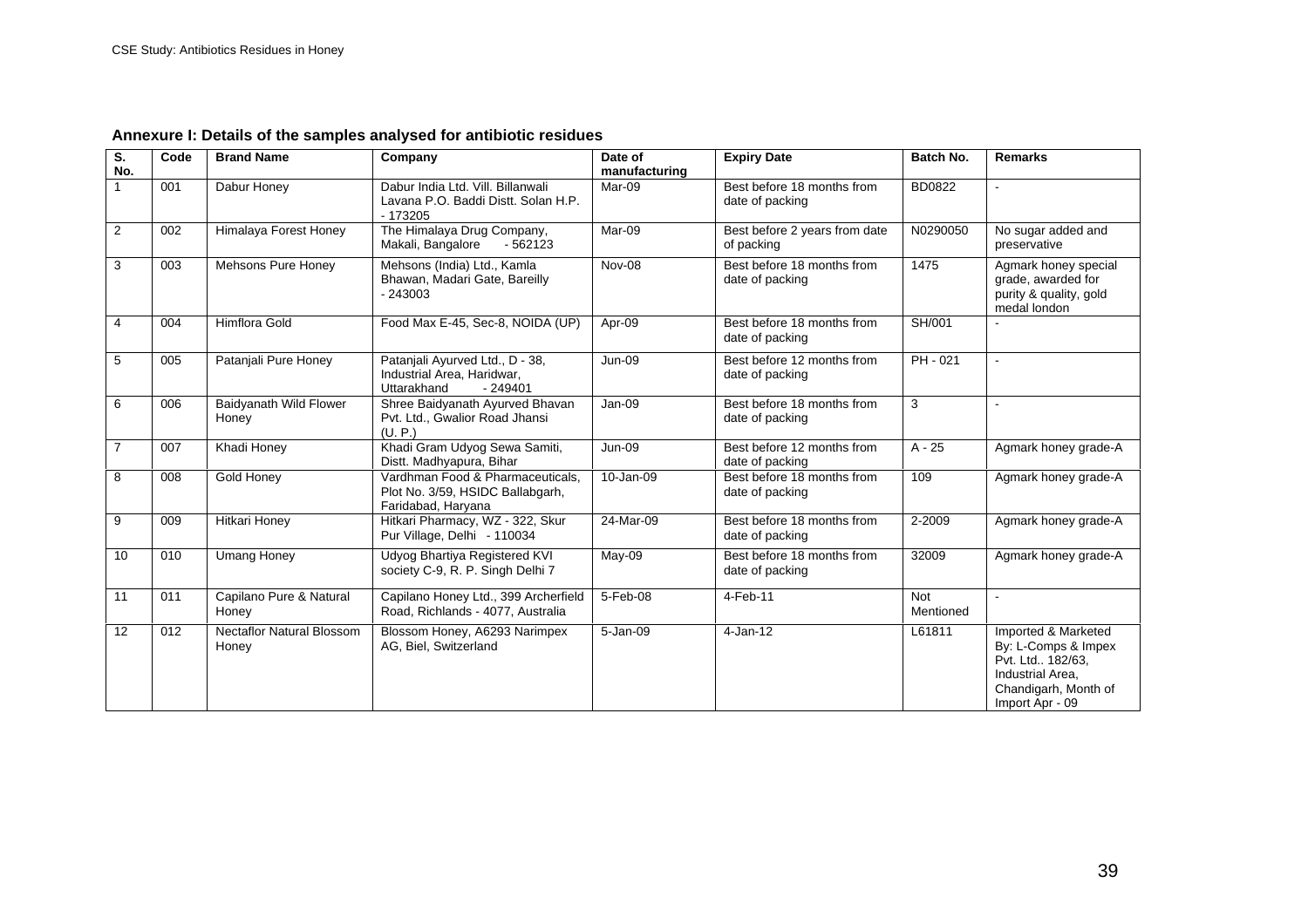|                |      | <b>Antibiotic tested</b>                                                      | Oxytetracycline  | Chloramphenicol | <b>Ampicillin</b> | Enrofloxacin    | Ciprofloxacin | Erythromycin     | No. of<br>antibiotics<br>detected |
|----------------|------|-------------------------------------------------------------------------------|------------------|-----------------|-------------------|-----------------|---------------|------------------|-----------------------------------|
| S.<br>No.      | Code | Level of Action (LOA) -<br><b>Export Inspection</b><br>Council, India (µg/Kg) | 10               | 0.3             | No LOA            | No LOA          | No LOA        | No LOA           |                                   |
|                | 001  | Dabur Honey                                                                   | $91.3 \pm 4.6$   | <b>ND</b>       | $26.6 \pm 0.4$    | 88.7±0.7        | <b>ND</b>     | <b>ND</b>        | 3                                 |
| $\overline{c}$ | 002  | Himalaya Forest Honey                                                         | <b>ND</b>        | <b>ND</b>       | $23.8 \pm 1.3$    | $63.8 \pm 1.2$  | <b>ND</b>     | $69.7 + 8.23$    | 3                                 |
| 3              | 003  | Mehsons Pure Honey                                                            | <b>ND</b>        | <b>ND</b>       | <b>ND</b>         | $58.3 \pm 1.0$  | <b>ND</b>     | 85.0±7.84        | $\overline{2}$                    |
| 4              | 004  | Himflora Gold                                                                 | <b>ND</b>        | <b>ND</b>       | $35.5 \pm 1.9$    | $37.7 \pm 0.2$  | <b>ND</b>     | <b>ND</b>        | 2                                 |
| 5              | 005  | Patanjali Pure Honey                                                          | $27.1 \pm 1.4$   | <b>ND</b>       | $30.5 \pm 0.7$    | $75.1 \pm 0.2$  | <b>ND</b>     | $186.0 \pm 3.43$ | $\overline{4}$                    |
| 6              | 006  | Baidyanath Wild Flower<br>Honey                                               | ND.              | <b>ND</b>       | $25.2 \pm 0.3$    | <b>ND</b>       | $19.9 + 0.2$  | <b>ND</b>        | $\overline{c}$                    |
| $\overline{7}$ | 007  | Khadi Honey                                                                   | $250.4 \pm 3.6$  | <b>ND</b>       | $10.1 \pm 0.2$    | $10.9 + 0.1$    | <b>ND</b>     | <b>ND</b>        | 3                                 |
| 8              | 008  | Gold Honey                                                                    | 57.7±10.6        | $4.4 \pm 0.2$   | <b>ND</b>         | $34.3 \pm 0.7$  | <b>ND</b>     | 231.3±11.09      | $\overline{4}$                    |
| 9              | 009  | Hitkari Honey                                                                 | <b>ND</b>        | <b>ND</b>       | <b>ND</b>         | <b>ND</b>       | <b>ND</b>     | <b>ND</b>        | 0                                 |
| 10             | 010  | <b>Umang Honey</b>                                                            | <b>ND</b>        | <b>ND</b>       | $208.1 \pm 1.1$   | $122.1 \pm 0.3$ | <b>ND</b>     | <b>ND</b>        | 2                                 |
| 11             | 011  | Capilano Pure & Natural<br>Honey                                              | $150.8 + 6.3$    | $3.6 + 1.4$     | <b>ND</b>         | $144.8 \pm 1.8$ | <b>ND</b>     | <b>ND</b>        | 3                                 |
| 12             | 012  | <b>Nectaflor Natural</b><br><b>Blossom Honey</b>                              | $112.0 \pm 10.0$ | $3.7 \pm 0.4$   | $614.2 \pm 2.5$   | $56.1 \pm 0.6$  | <b>ND</b>     | 280.3±4.95       | 5                                 |

#### **Annexure II: Antibiotic residues in Honey samples in ppb (μg/Kg ± SD)**

**Notes:**<br>1. Analysis carried out in triplicate<br>2. SD -Standard deviation

3. ND = not detected; the values of antibiotics in honey is in microgram per kilogram (μg/kg), also referred to as parts per billion (ppb)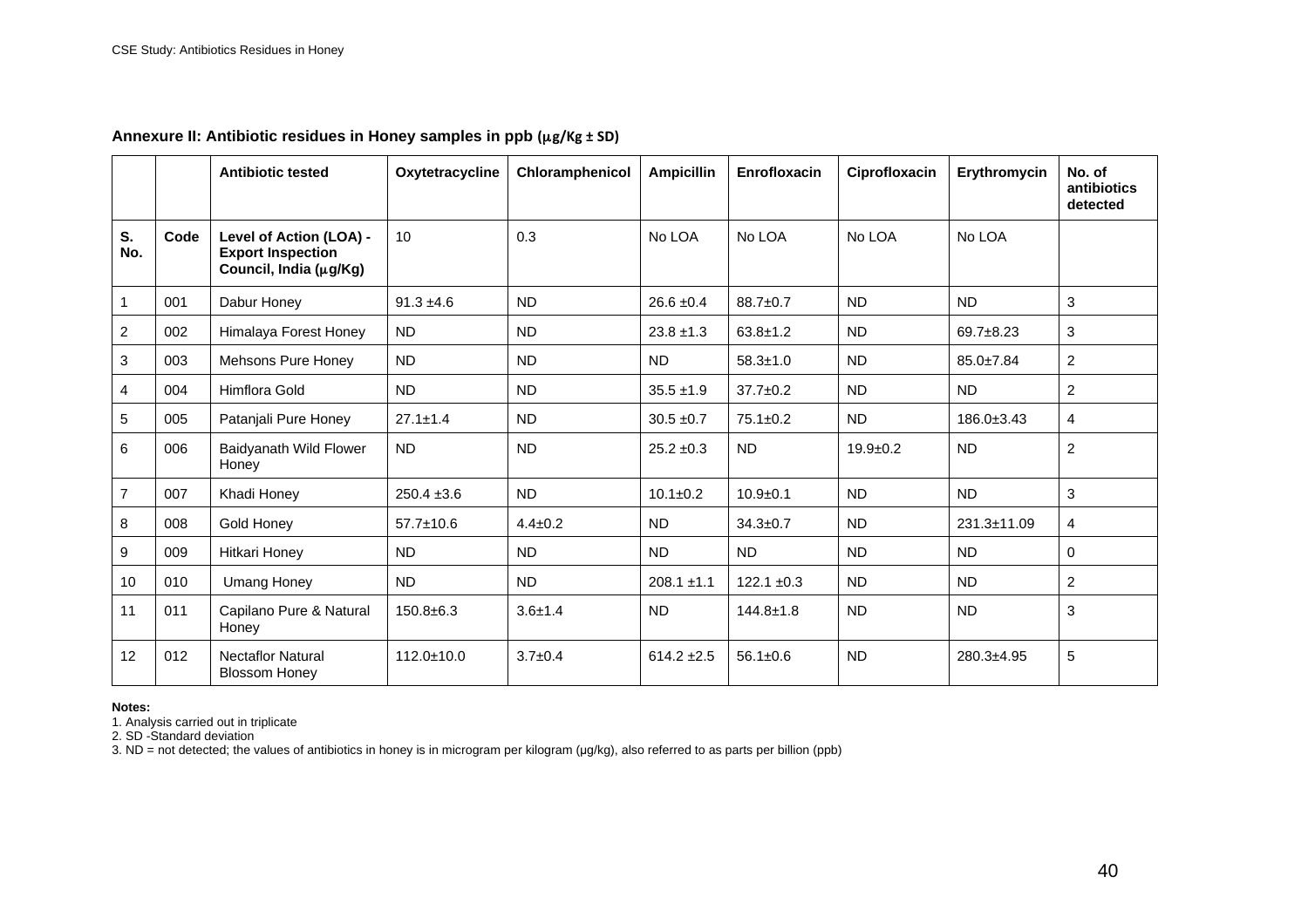# **Annexure III Antibiotic residues in Honey samples**

| <b>Antibiotic</b>                                                             | Oxytetracycline | Chloramphenicol | <b>Ampicillin</b> | Ciprofloxacin | Enrofloxacin | Erythromycin |
|-------------------------------------------------------------------------------|-----------------|-----------------|-------------------|---------------|--------------|--------------|
| Level of Action (LOA) - Export<br><b>Inspection Council, India</b><br>(μg/Kg) | 10              | 0.3             | No LOA            | No LOA        | No LOA       | No LOA       |
| Samples analysed                                                              | 12              | 12              | 12                | 12            | 12           | 12           |
| No. samples tested positive                                                   | 6               | 3               | 8                 |               | 10           | 5            |
| % of samples above LOA                                                        | 50              | 25              | 67                | 8             | 83           | 42           |
| $<$ LOD                                                                       | 6               | 9               |                   |               |              |              |
| $0-100$ (µg/kg or ppb)                                                        |                 | 3               | 6                 |               |              | 2            |
| 100-200 (μg/kg or ppb)                                                        | $\mathcal{P}$   | $\Omega$        | $\Omega$          |               | 2            |              |
| $>200$ (µg/kg or ppb)                                                         |                 | $\Omega$        | C                 |               |              | ົ            |

**Note:** LOD – Limit of detection (μg/Kg)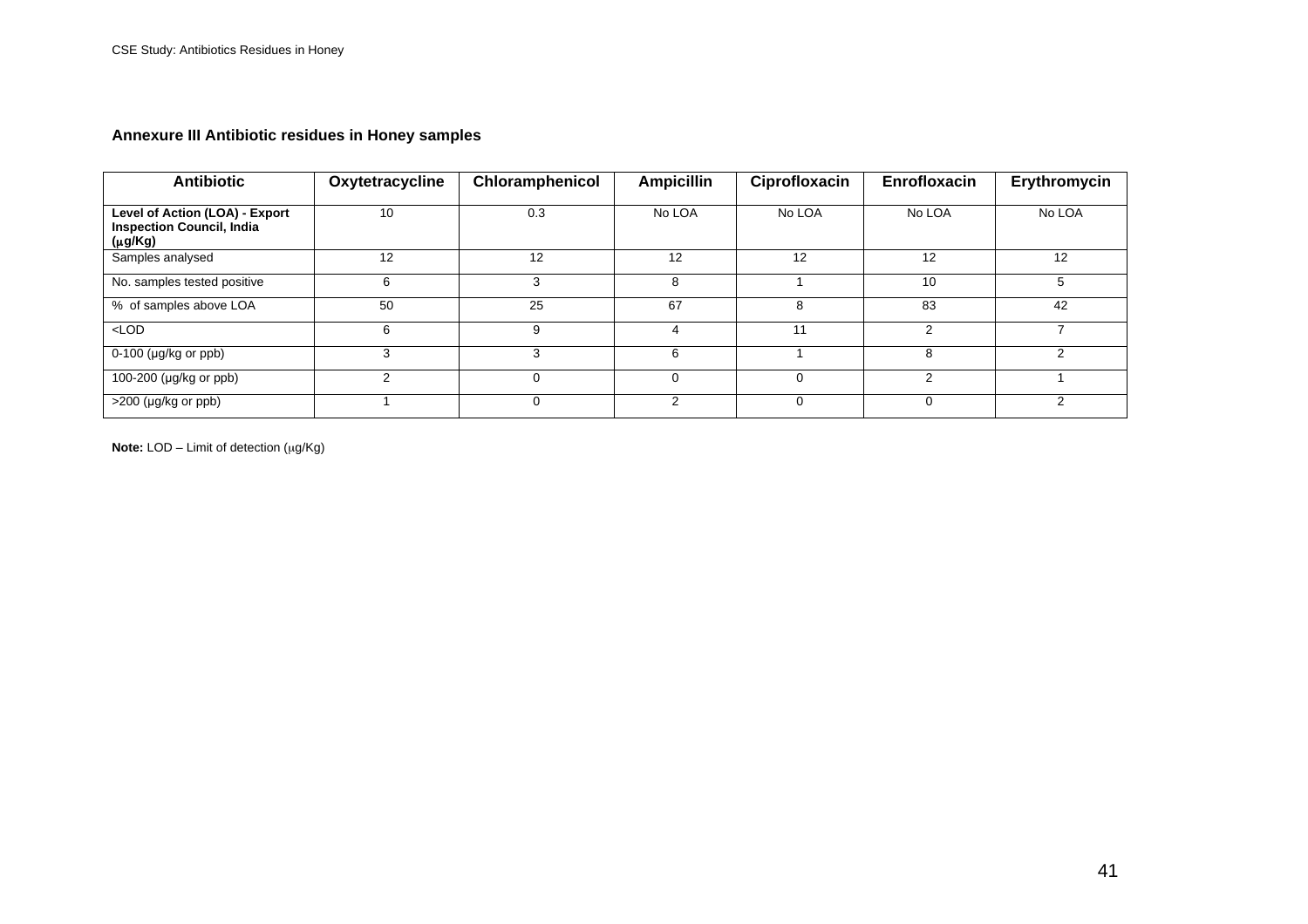



*Figures 1: HPLC Chromatogram of (a) Oxytetracycline standard 100 ng/mL (b) Oxytetracycline detected in Honey sample (007)*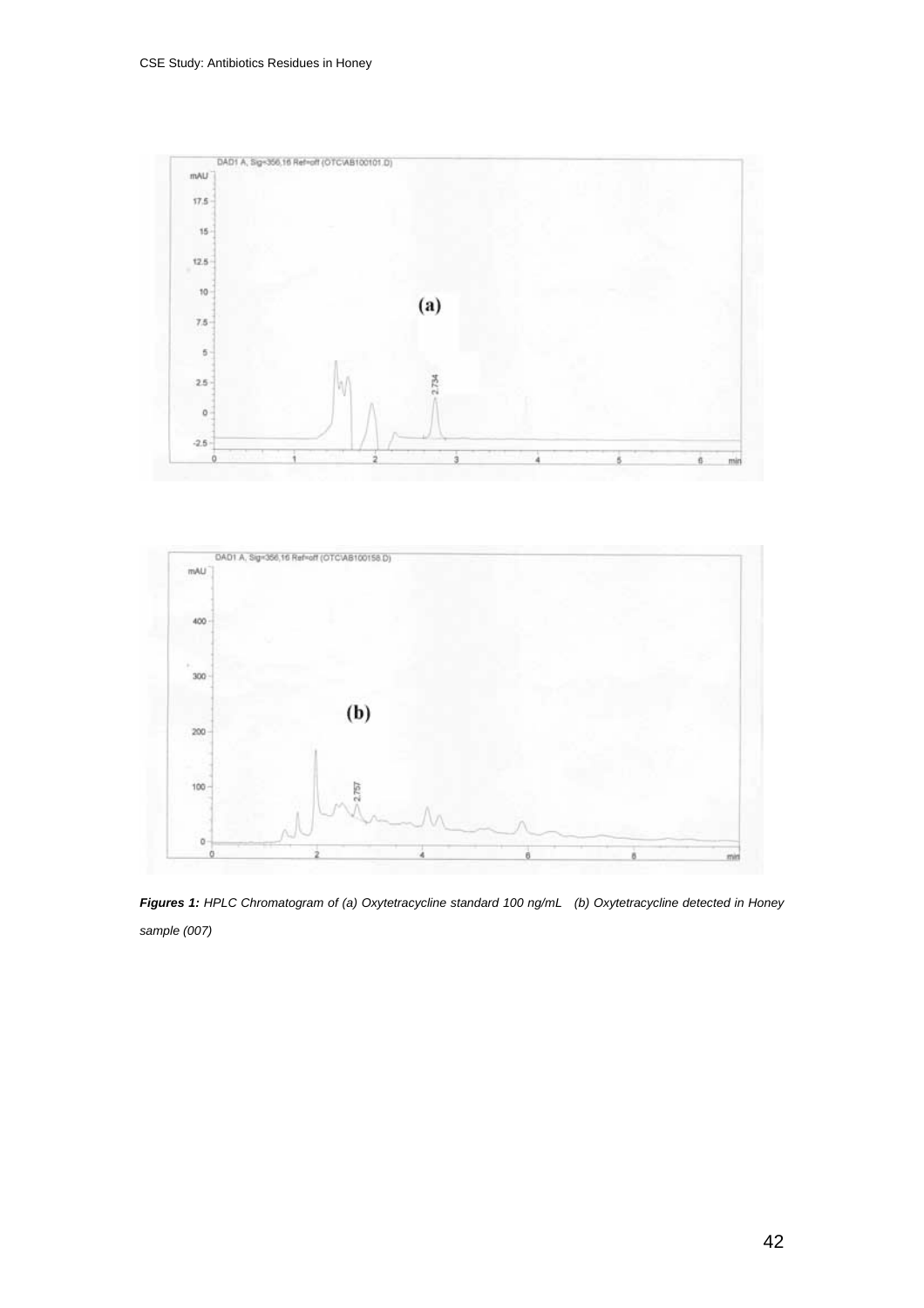



*Figures 2: HPLC Chromatogram of (a) Chloramphenicol standard 100 ng/mL (b) Chloramphenicol detected in Honey sample (012)*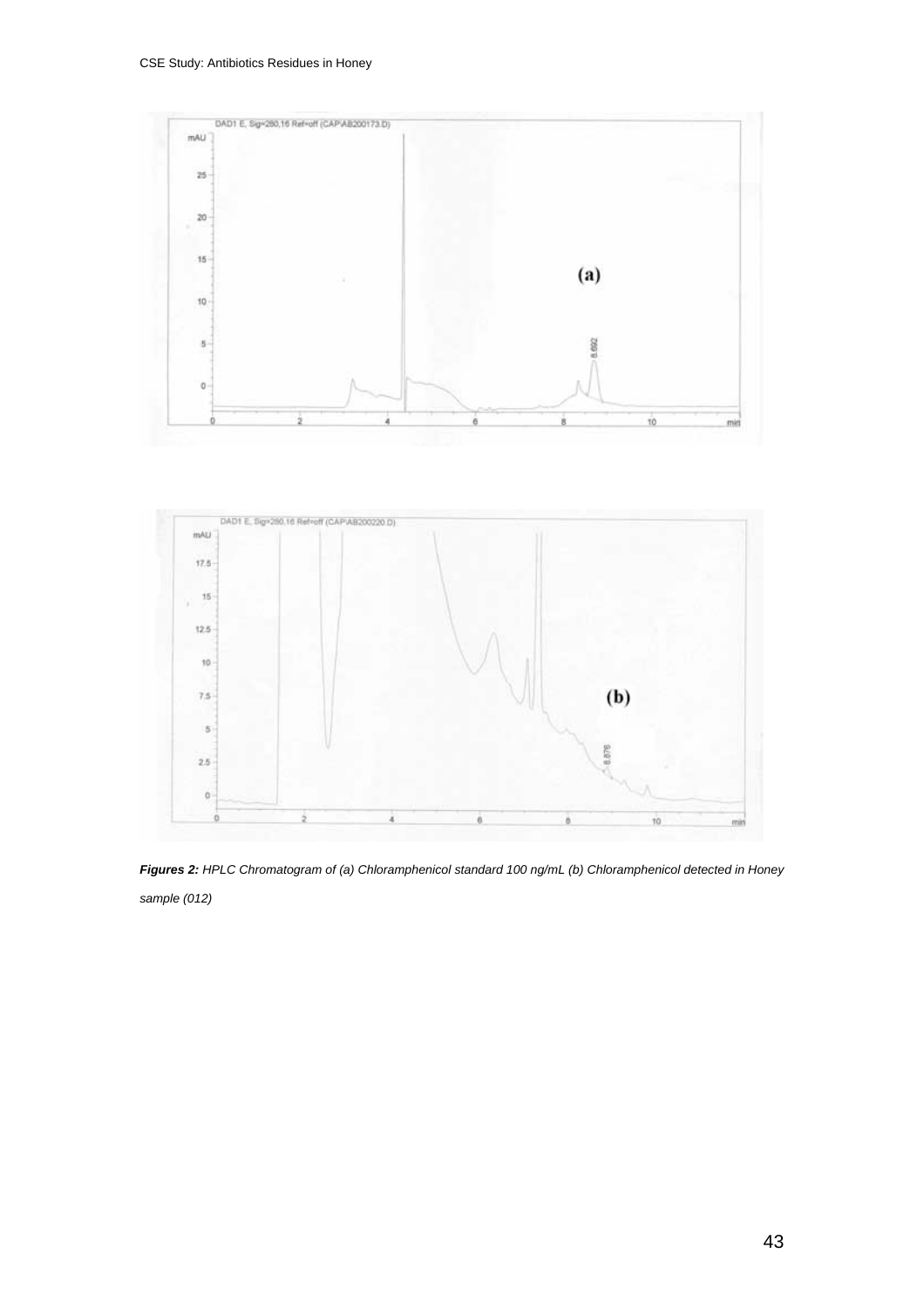



*Figures 3: HPLC Chromatogram of (a) Ampicillin standard 200 ng/mL (b) Ampicillin detected in Honey sample (007)*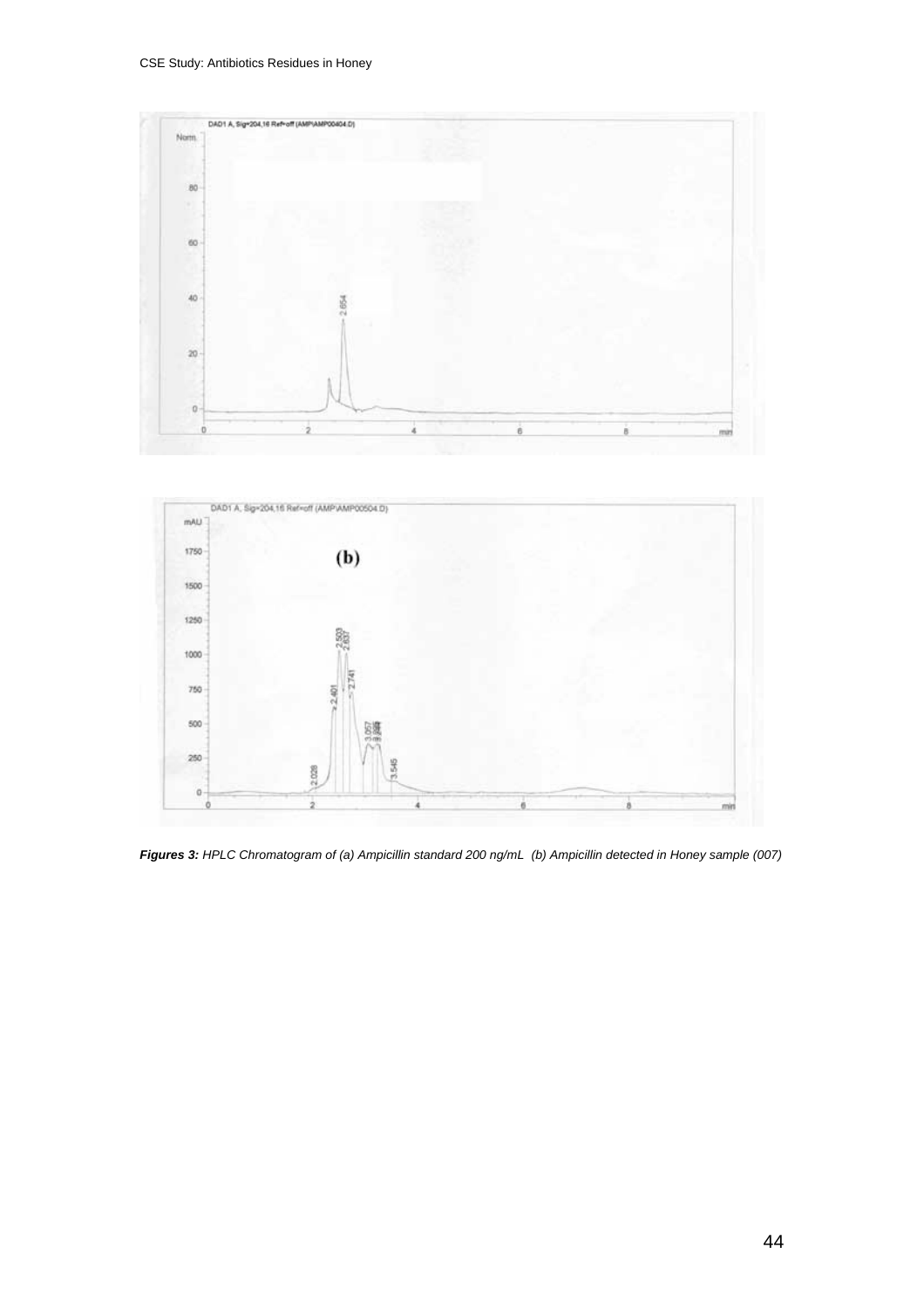





*(b) Enrofloxacin detected in Sample (011)*